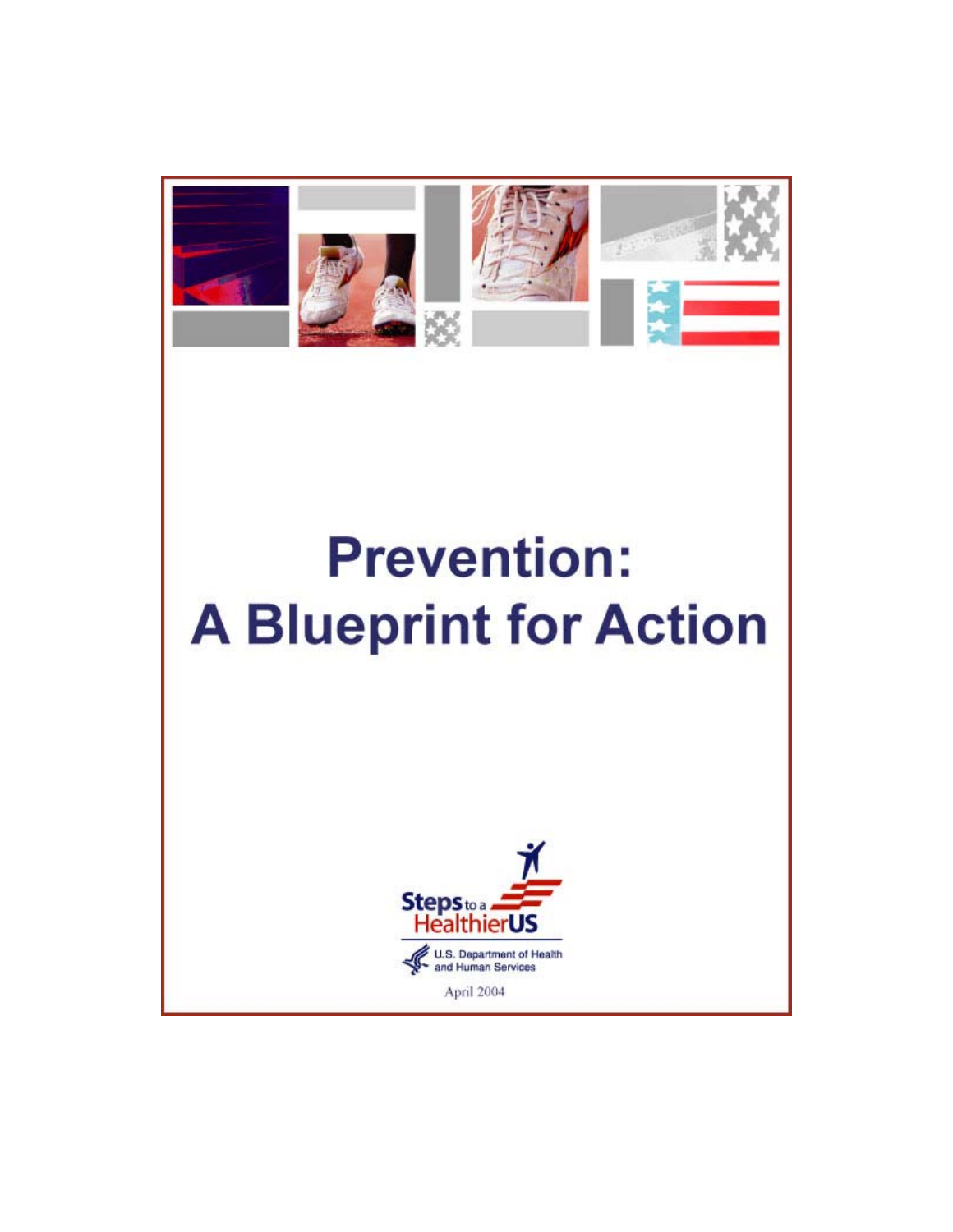#### **Take a Small Step to Get Healthy**

Poor diet and physical inactivity are poised to surpass tobacco use as the leading cause of preventable death in the U.S. To encourage individuals to make small deliberate changes in their lifestyle - changes that foster healthy eating, physical activity and the development of habits that support the prevention of disease - HHS Secretary Tommy G. Thompson, in partnership with The Advertising Council, has introduced the Healthy Lifestyles Campaign. The national public education program highlights small changes over time rather than drastic lifestyle changes that are dif cult to maintain. A state-of-the-art web site, www.smallstep.gov, offers consumers ongoing ideas and support to pave the road to a healthier lifestyle.

- 15 Walk to work.
- 2. Use fat free milk over whole milk.
- Do sit-ups in front of the TV.  $3.$
- Walk during lunch hour.  $\Lambda$
- Drink water before a meal.  $5<sup>1</sup>$
- $\kappa$ Eat leaner red meat and poultry.
- Eat half your dessert.  $7.$
- Walk instead of driving whenever 8. you can.
- $Q$ Take family walk after dinner.
- 10. Skate to work instead of driving.
- 11. Avoid food portions larger than your st.
- 12. Mow lawn with push mower.
- 13. Increase the ber in your diet.
- 14. Walk to your place of worship
- instead of driving. 15. Walk kids to school.
- 16. Get a dog and walk it.
- 17. Join an exercise group.
- 18. Drink diet soda.
- Replace Sunday drive with Sunday 19. walk.
- 20. Do yard work.
- 21. Eat off smaller plates.
- 22. Get off a stop early and walk.
- 23. Don't eat late at night.
- 24. Skip seconds.
- 25. Work around the house.
- 
- 26. Skip buffets.
- 27. Grill, steam or bake instead of frving
- 28. Bicycle to the store instead of driving.
- $20 -$ Take dog to the park.
- 30. Ask your doctor about taking a multi-vitamin.
- Go for a half-hour walk instead of 31. watching TV.
- $32.$ Use vegetable oils over solid fats.
- 33. More carrots, less cake.
- 34. Fetch the newspaper yourself.
- $35.$ Sit up straight at work.
- Wash the car by hand.  $36.$
- $37.$ Don't skip meals.
- 38. Eat more celery sticks.
- 39. Run when running errands.
- 40. Pace the sidelines at kids' athletic games.
- $41.$ Take wheels off luggage.
- $42.$ Choose an activity that ts into your daily life.
- 43. Park further from the store and walk
- 44. Ask a friend to exercise with you.
- 45. Make time in your day for physical activity.
- Exercise with a video if the weather 46. is bad.
- 47. Bike to the barbershop or beauty salon instead of driving.
- Keep to a regular eating schedule. 48.
- If you nd it dif cult to be active 49. after work, try it before work.
- 50 Take a walk or do desk exercises instead of a cigarette or coffee break

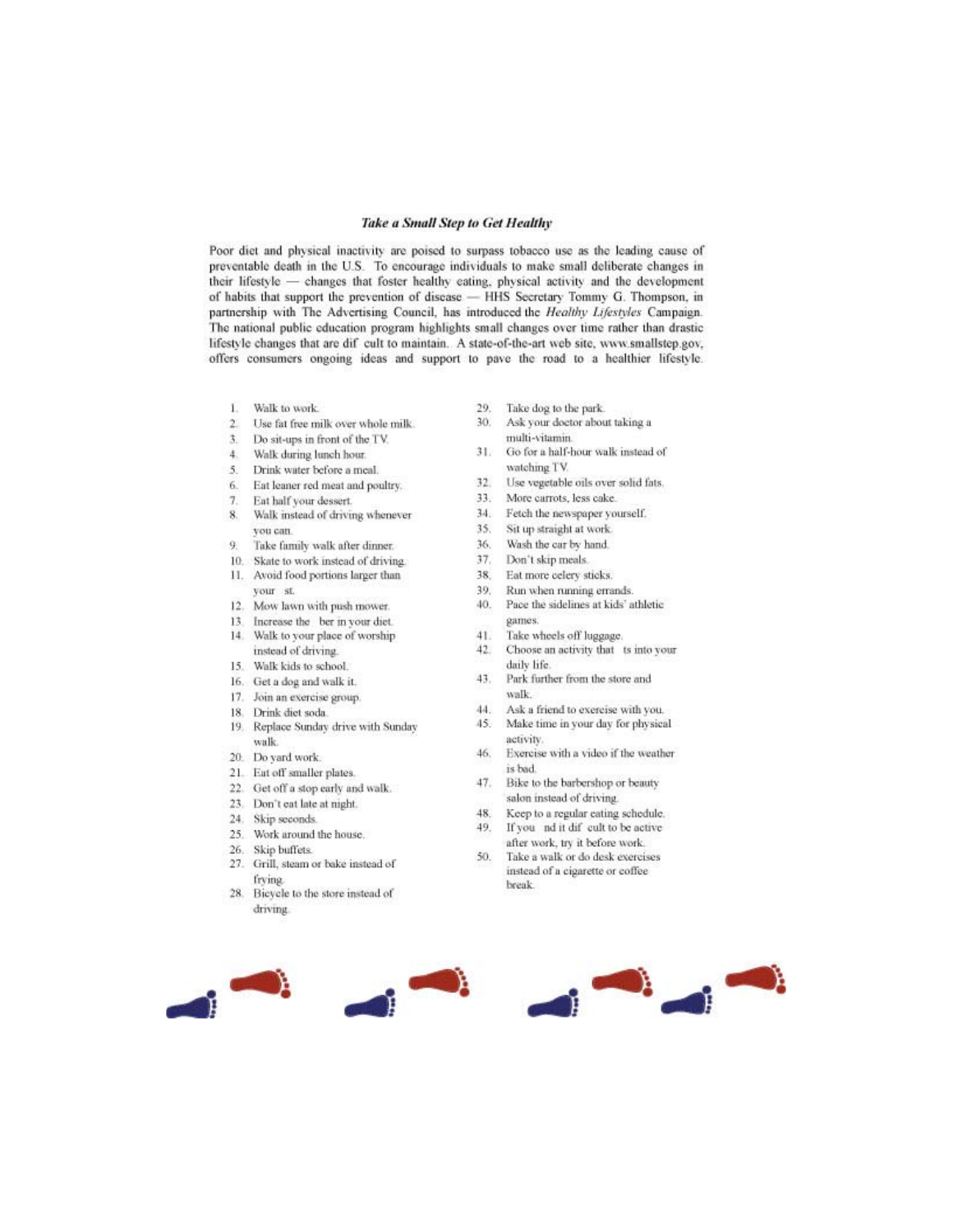

#### THE SECRETARY OF HEALTH AND HUMAN SERVICES WASHINGTON, D.C. 20201

#### **MESSAGE FROM THE SECRETARY**

Over the past 100 years, our investment in research and technology has lead to unprecedented improvements in the lives of Americans. Life expectancy in the United States is at an all time high. Advances in medical treatment and care have dramatically reduced infant and childhood mortality and deaths from infectious diseases, trauma, and other acute medical emergencies. As a result of medical progress, individuals with chronic diseases are enjoying longer, more independent lives. Yet despite these achievements, complex chronic health problems persist in challenging us.

For example, the percentage of Americans who are obese and overweight is at an all-time high. Obesity is a risk factor for other chronic conditions such as diabetes and some cancers, including cancers of the breast, colon, kidney, esophagus and endometrium. Along with the rise in obesity, we have seen a parallel increase in the incidence of type 2 diabetes. Yet, keeping to a healthy weight requires a healthy energy balance. While enhancing the health and wellbeing of Americans, technology has also had a major impact on our lifestyles. In general, labor-saving devices such as escalators, remote controls, self-propelled lawn mowers, electric garage openers, and moving walkways in airports have decreased the need for physical exertion for many Americans. At the same time, for most Americans, food is plentiful, with a wide variety of convenience foods at our fingertips, which may encourage overeating. In fact, Americans are consuming more calories than they did 30 years ago. Thus, maintaining a healthy weight becomes more difficult in the current environment where a few extra calories a day can add up to a significant weight gain over time.

Chronic diseases and conditions account for at least 7 of every 10 deaths in the United States and for more than 60 percent of medical care expenditures. In 2000, poor diet and physical inactivity, which contribute to obesity, cancer, cardiovascular disease and diabetes, accounted for 400,000 actual deaths in the U.S. Only tobacco use caused more preventable deaths (435,000). Moreover, many chronic diseases result in disability and decrease the quality of life for millions of Americans.

Much of the chronic disease burden is preventable. Some chronic health problems are related to individual choices or behaviors: for example, tobacco use, which raises the risk of chronic obstructive lung disease, heart disease and stroke. People who avoid behaviors that increase their risk for chronic diseases and adopt healthy habits can expect to live healthier and longer lives. Often small changes- such as physical activity for 30 minutes a day-- can result in large health benefits.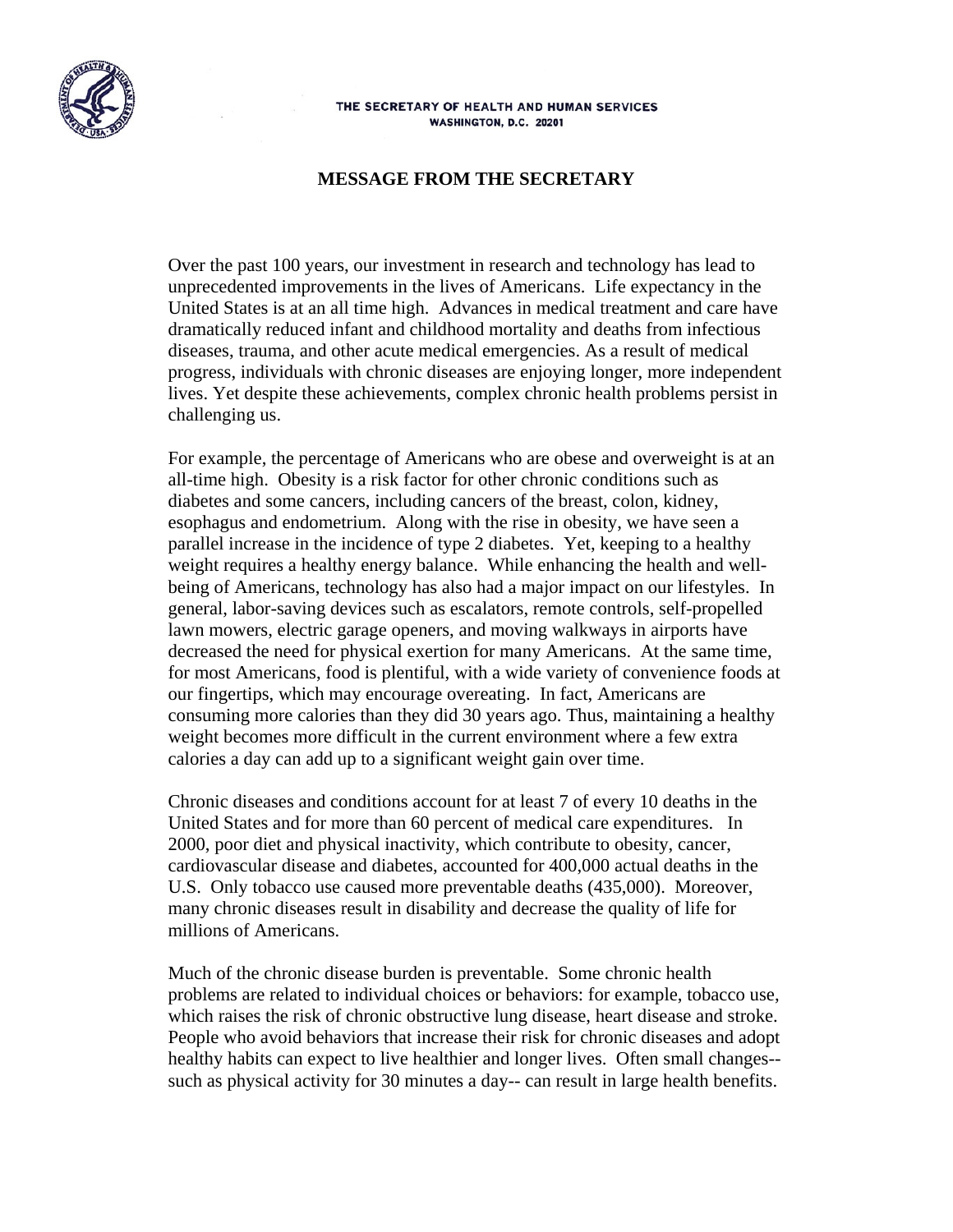In order for individuals to take action, they must have the right information to empower their lifestyle choices. A person's health literacy is critical to acquiring the knowledge and understanding of health issues to make informed decisions regarding his/her health and well-being. Appropriate and timely health messaging can aid the individual in his/her quest for health information.

I have made improving the health of Americans through physical activity and other prevention efforts a priority of the Department of Health and Human Services. Physical activity plays an essential role in promoting good health and preventing chronic diseases and is a leading component of President's Bush's *HealthierUS* initiative launched on June 20, 2002. To advance the President's goal of helping American's live longer, better, and healthier lives, I launched *Steps to a HealthierUS* initiative in 2003. At the heart of this program lies both personal responsibility for the choices Americans make and social responsibility to ensure that policy makers support programs that foster healthy behaviors and prevent disease. The *Steps* initiative envisions a healthy, strong, U.S. population supported by a health care system in which diseases are prevented when possible, controlled when necessary, and treated when appropriate. Realizing that small changes over time can yield dramatic results, the *Steps* initiative is committed to identifying and promoting programs that encourage small behavior changes. The *Steps* program has multiple components including grants to communities, the annual prevention summit, town hall meetings, the innovation in prevention awards program and the prevention partnership program.

Motivated and guided by the goals of the *Steps* initiative, HHS agencies have "stepped-up" their efforts to promote healthy lifestyles and reduce the burden of chronic conditions. For example, the Food and Drug Administration (FDA) created an Obesity Working Group to develop an action plan to address critical dimensions of the overweight and obesity problem. The FDA's report, "Calories Count", which was released in March 2004, includes recommendations to strengthen food labeling, to educate consumers about maintaining a healthy diet and weight, to encourage restaurants to provide nutrition and calorie information, and to encourage the development of foods that are healthier and low in calories. In addition, the National Institutes of Health (NIH) established an Obesity Research Task Force to develop a strategic plan for obesity research. The strategic plan, to be released later this spring, is a cohesive, multidimensional research agenda that will intensify research to better understand, prevent, and treat obesity through:

- behavioral and environmental approaches to modifying lifestyle;
- pharmacologic, surgical, and other medical approaches; and
- breaking the link between obesity and diseases such as type 2 diabetes, heart disease and some forms of cancer.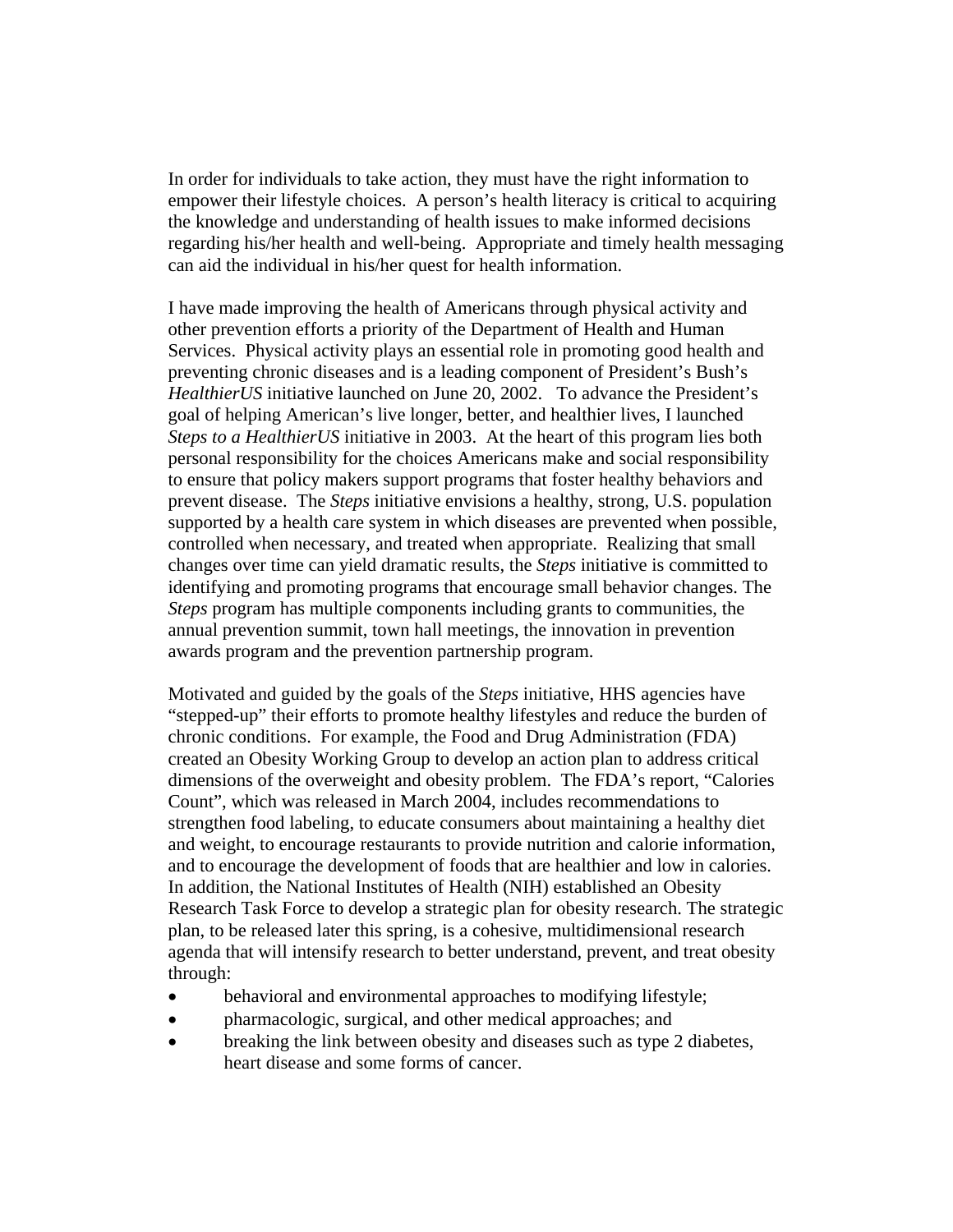However, to fully realize the benefit from technological advances, to achieve further gains in the health of Americans, and to reduce the burden of chronic disease, we must all work together to overcome obstacles and promote healthy habits. To this end, during my tenure, I have met with many individuals and hosted a series of roundtable sessions with business leaders, researchers, providers, insurers and other interested parties to discuss health promotion and disease prevention issues and strategies. I also convened several departmental workgroups on obesity, diabetes, tobacco use, health literacy and health messaging to review current programs and progress. This *Blueprint for Action* represents the product of these various efforts and outlines simple action steps to guide individuals in their quest for healthier lifestyles. It also encourages other interested parties and organizations, such as providers, employers, communities, insurers, media, schools, and government to collaborate and cooperate to overcome obstacles, to promote healthy lifestyles and reduce the burden of chronic diseases.

This *Blueprint* is just a beginning. By joining forces, resources and talents, we will be able to surmount this pressing public health challenge and enable all Americans to live longer healthier lives. I hope that this *Blueprint for Action* will inspire and encourage you to take the important steps to build a *HealthierUS*.

Jommy S. Mongron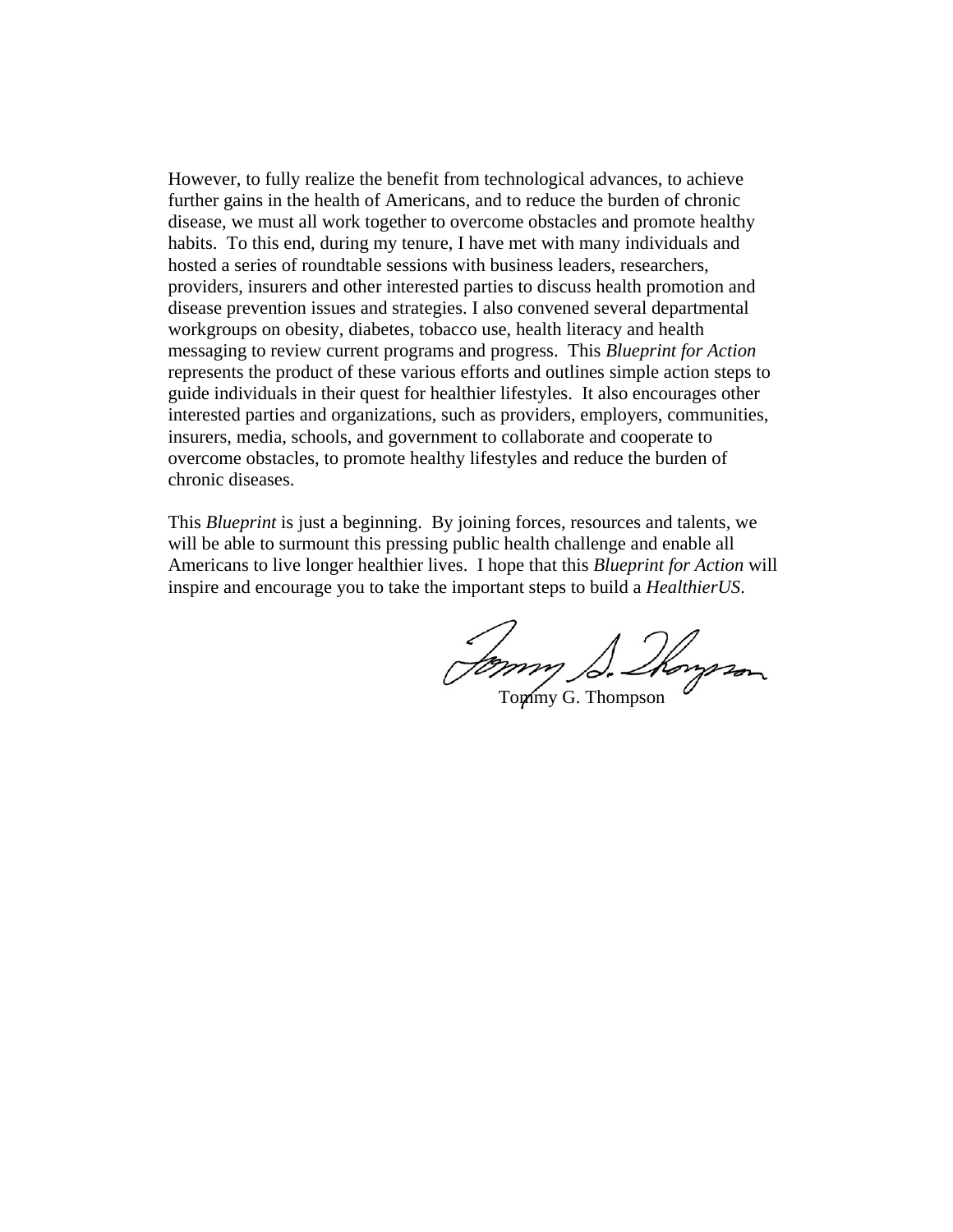# **TABLE OF CONTENTS**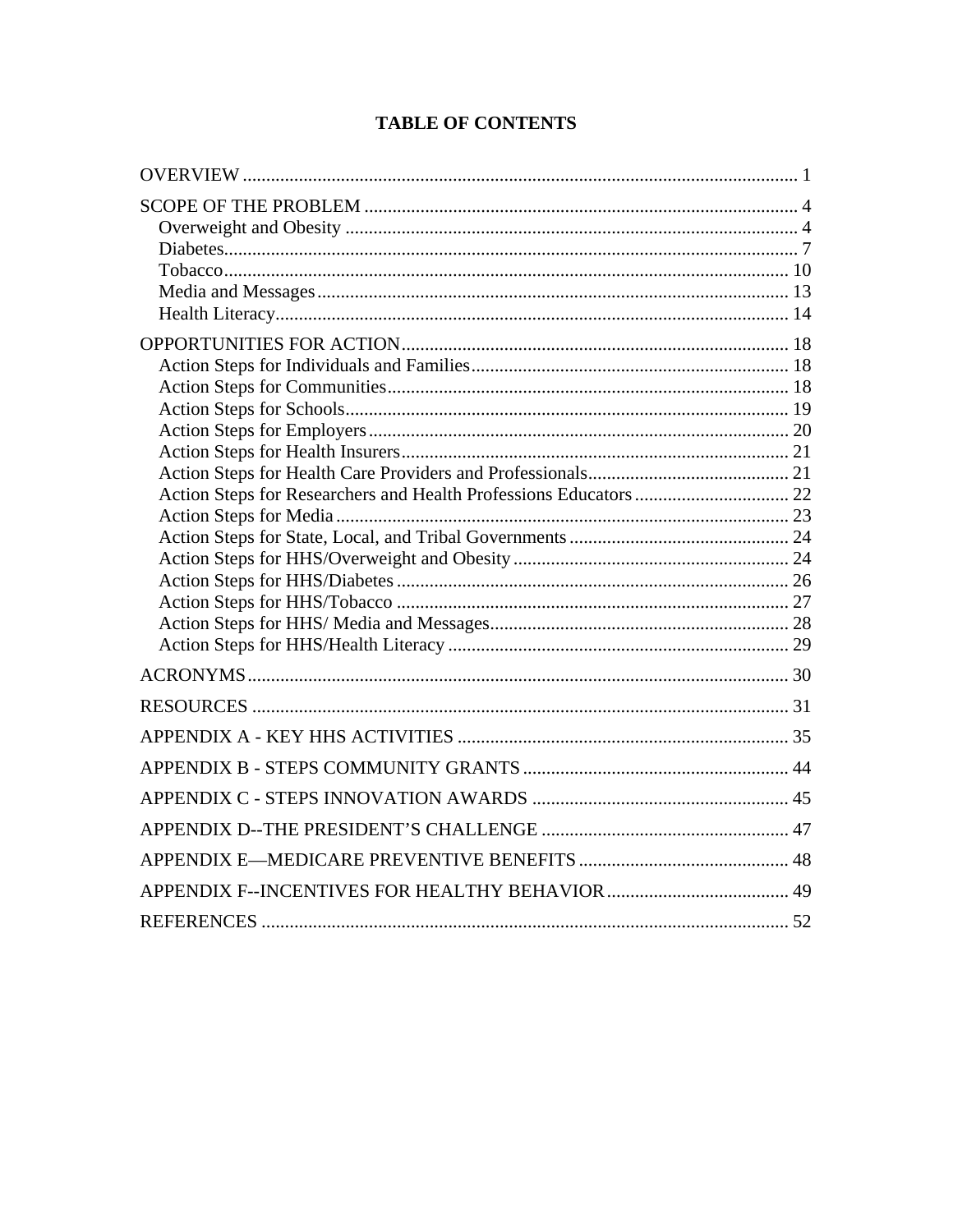# **PREVENTION: A BLUEPRINT FOR ACTION**

*Prevention is an investment opportunity in our nation's future: for individuals, for community groups, for businesses, and for government. When we have this kind of opportunity to make a difference, it is incumbent upon us to embrace it wholeheartedly and take action.* 

> Tommy G. Thompson Secretary, HHS

On June 20, 2002, President George W. Bush announced his *HealthierUS Initiative*, calling on government officials, business leaders, communities, health care providers, churches and civic organizations, to come together as partners in helping Americans live longer, better and healthier lives. *HealthierUS* identifies four key health-protection objectives for a healthier America: increased physical activity, responsible dietary habits, increased use of preventive health screenings, and healthy choices concerning alcohol, tobacco, drugs and safety.

The U.S. Department of Health and Human Services (HHS) took up the President's challenge and Secretary Thompson launched *Steps to a HealthierUS*, a bold initiative that mobilizes the resources of HHS in collaboration with outside organizations to promote healthy habits and chronic disease prevention. *Prevention: A Blueprint for Action*, the latest activity in the HHS *Steps* Initiative, outlines simple steps that individuals and interested groups can take to promote healthy lifestyles and encourage healthy behavior.

The Steps initiative is founded on a growing body of research showing that small, simple steps can often prevent or control chronic diseases. Its goal is to reverse the growth in the number of people suffering from diseases like asthma, diabetes, cancer, heart disease and stroke, as well as factors that contribute to them such as obesity and tobacco use. The intent of *Steps to a HealthierUS* is to reach the broadest number of Americans by using multiple approaches and involving groups and organizations to foster health, physical activity and good nutrition. To date, these approaches have focused on communities, businesses and organizations, and the actions that they can take to influence individuals' choices and actions to improve health. The HHS prevention effort and *Steps to a HealthierUS* have many components:

- **Grants to Communities:** As the cornerstone of the *Steps* initiative, HHS currently provides a total of \$13.7 million for twelve cooperative agreements to establish community-wide partnerships to improve the health and well-being of individuals by encouraging people to maintain physically active lifestyles and make healthy lifestyle choices.
- **Roundtable Discussions:** The Secretary hosted a series of Roundtable discussions, which brought together interested stakeholders including academia, insurers, business executives, health care providers, and researchers. The purpose of these roundtables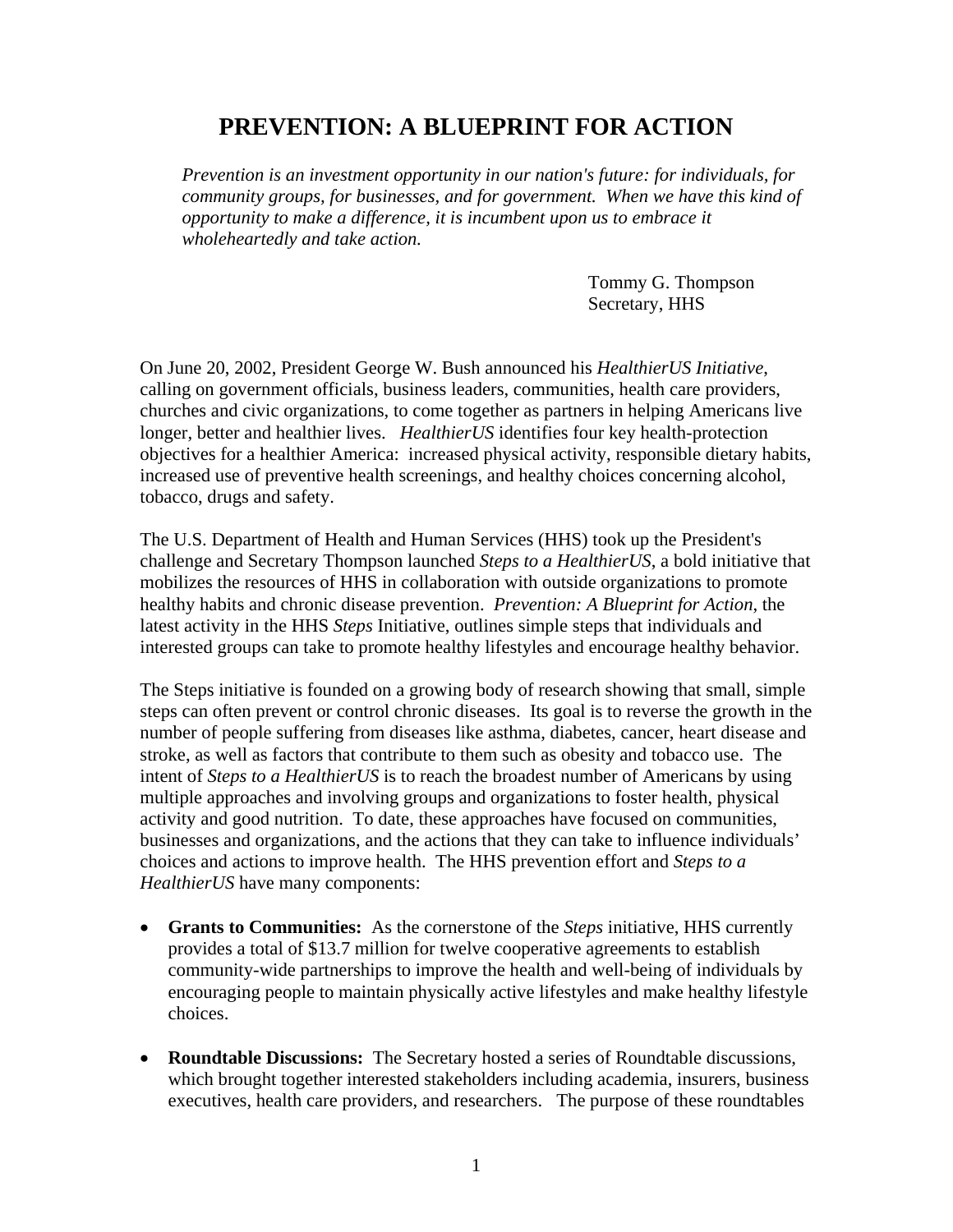was to highlight the importance of prevention and specifically discuss best approaches to stem the tide of chronic diseases and encourage healthy lifestyles regular physical activity and balanced diets. The roundtables also identified obstacles to adopting healthy habits.

- **Prevention Town hall:** The Secretary hosted a Prevention Town hall in Austin, Texas in 2003. The goal of the town hall was to engage stakeholders in a discussion of the importance of health promotion and disease prevention. Featured experts identified successful approaches to foster healthy behaviors.
- *Secretary's Challenge--Steps to a HealthierHHS***:** This is a HHS worksite health promotion program encouraging department employees to become more physically active. This voluntary initiative promotes the benefits of a healthy lifestyle by challenging employees to be on the move -- at least 30 minutes a day, five days a week for six weeks. Nearly 800 employees participated and 25 percent completed the pilot program in the Washington, DC area. The Secretary plans to take this challenge to all HHS employees and other federal departments soon.
- **Prevention Summit:** Held on April 15-16, 2003 in Baltimore, Maryland, the *Steps to a HealthierUS: Putting Prevention First Summit* focused attention on the urgency of prevention and on promising approaches for tackling key challenges. At this inaugural conference, the Secretary laid out his priorities and programs for *Steps to a HealthierUS*. The second annual summit was held on April 29-30, 2004 in Baltimore, Maryland.
- **Awards for Innovation:** Another component of the *Steps* initiative is the *Steps Innovation in Prevention Awards Program*. In December 2003, HHS awarded eight Steps Innovation Awards in seven categories, to groups and organizations recognizing their accomplishments and highlighting the concrete health improvements that each has achieved.
- **Partnerships:** Another aspect of the *Steps* initiative is the Partnerships program where HHS seeks to work with other public and private sector organizations to support and promote healthier living. It is designed to encourage other organizations to follow the lead of the Innovation Award recipients.
- **Secretarial Workgroups and the** *Blueprint for Action***:** While recognizing the importance of many other diseases such as cancer, cardiovascular disease, and asthma, the Secretary established five senior staff workgroups on specific areas that were identified as presenting particular opportunities for cross-Departmental coordination and that are central to advancing health promotion and disease prevention: overweight and obesity, diabetes, tobacco, media and messages, and health literacy. This work provided the basis for the *Blueprint for Action*.
- **Initial Preventive Physical Examination and Other New Medicare Benefits:** The Medicare Prescription Drug, Improvement, and Modernization Act (MMA) of 2003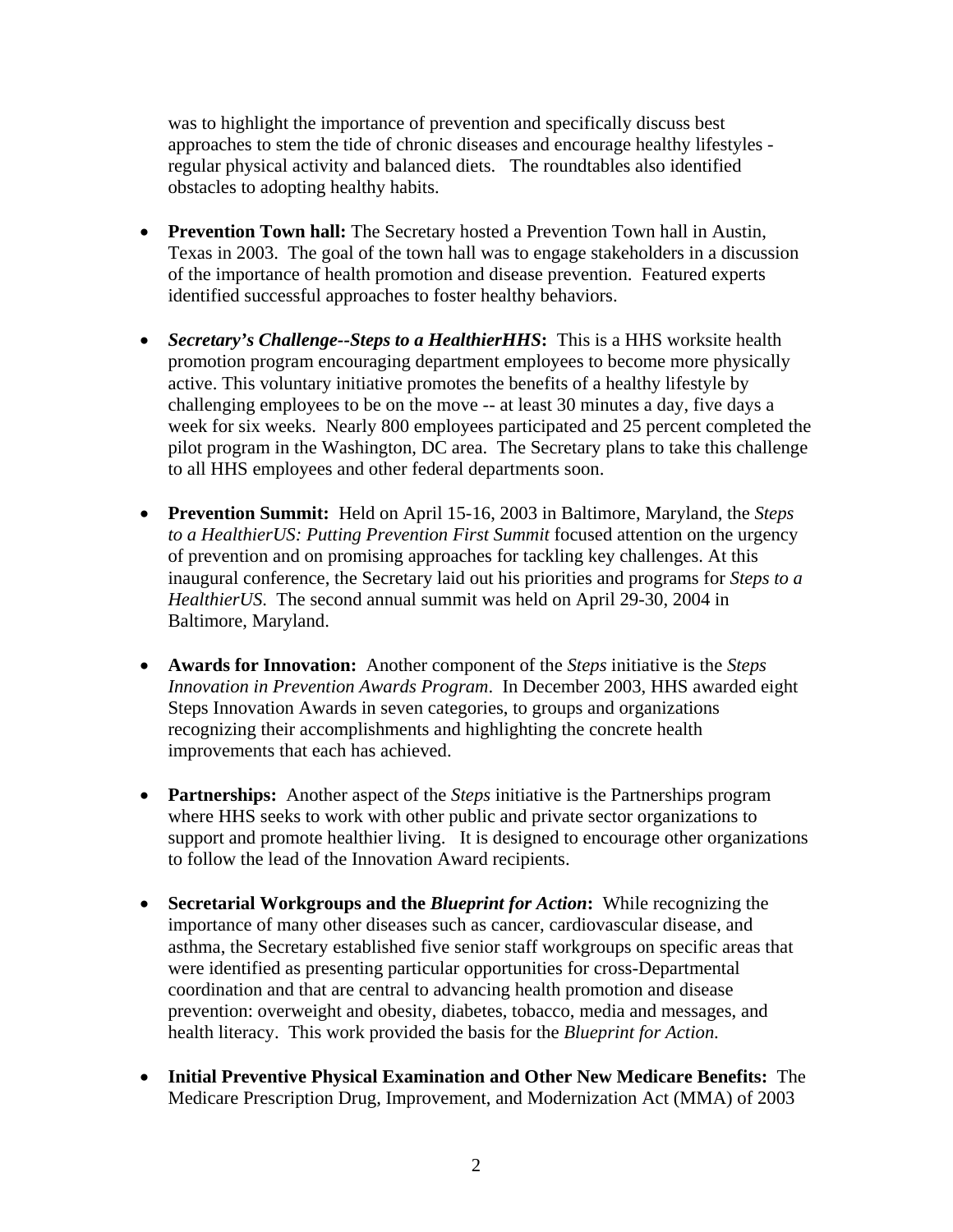establishes coverage of a one-time "Welcome to Medicare Physical Examination" within 6 months of a beneficiary's first coverage under Part B, with the goal of health promotion and disease detection. The benefit covers a physical exam (including measurement of height, weight and blood pressure, and an electrocardiogram) and includes education, counseling and referral with respect to screening and other preventive services. The effective date is January 1, 2005, for new beneficiaries whose coverage period under Medicare Part B begins on or after such date. The MMA also adds coverage for cardiovascular and diabetes screening for Medicare beneficiaries, which also begin on January 1, 2005.

This report provides an overview of these efforts. First, it highlights the problems and challenges in these areas. Then, based on a series of roundtable discussions between the Secretary and various interested stakeholders, it delineates specific action steps that individuals, communities, insurers, employers, healthcare providers, and other public and private entities can take. Finally, it profiles HHS activities that address these challenges, reports on progress and accomplishments, and identifies opportunities for additional action. This *Blueprint for Action* will create a template for collaborative efforts to improve the health and well-being of all Americans.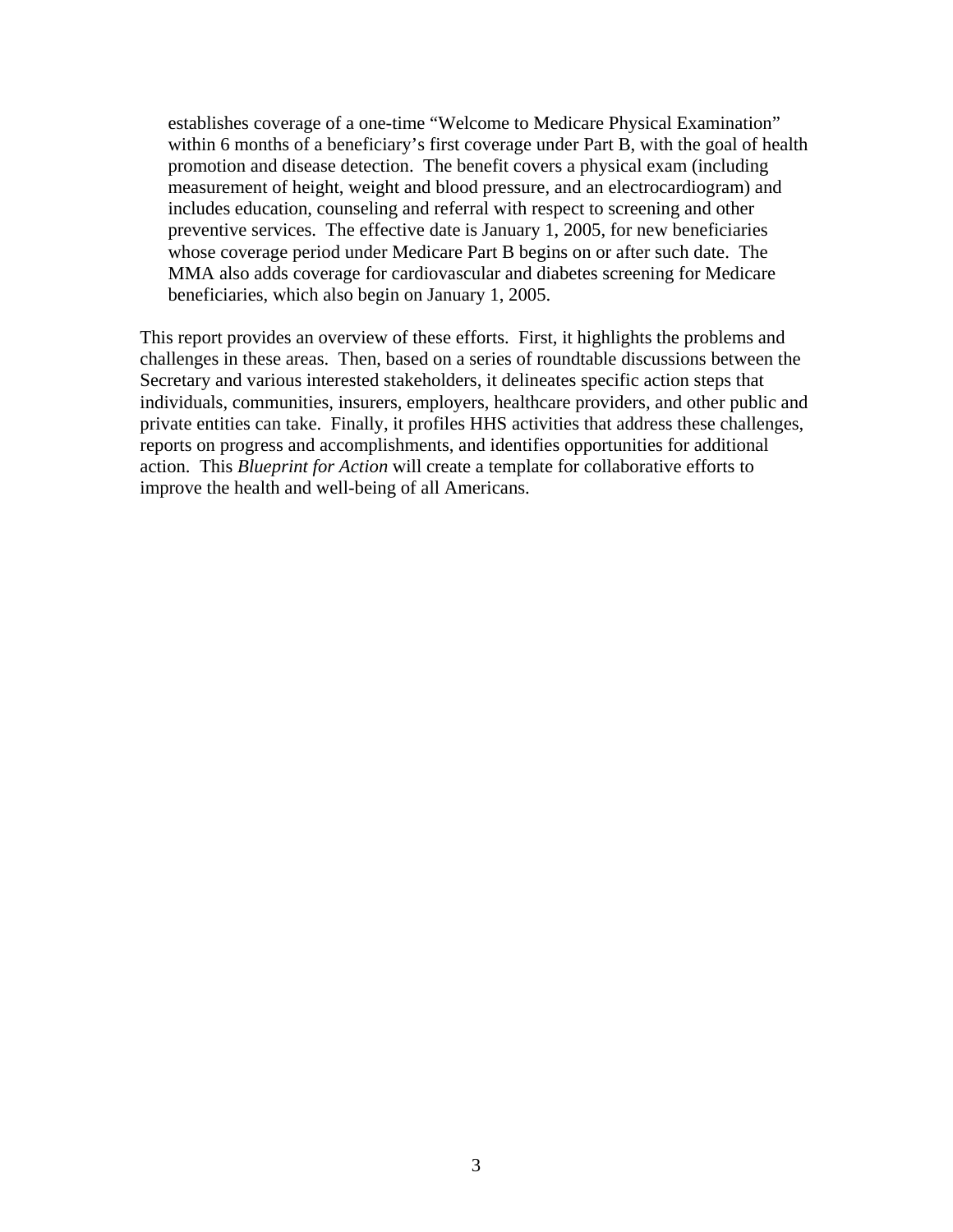#### **SCOPE OF THE PROBLEM**

As the latest element of the *Steps* initiative, the Secretary established five HHS workgroups on specific areas that are central to advancing health promotion and disease prevention: diabetes, overweight and obesity, smoking cessation, media and messages, and health literacy. Overweight and obesity, lack of physical activity, and smoking greatly increase the risk of developing serious diseases, such as diabetes, heart disease, stroke, and cancer, accounting for much of the morbidity and mortality in the U.S., and the enormous direct and indirect costs associated with them. In large part, these disorders stem from, and are exacerbated by, individual behaviors and, thus, are preventable. The Department's efforts to promote health and prevent such disorders depend in part on developing effective messages that are appropriate for individuals and groups in ways that they can understand and act on. The goals of these workgroups were to evaluate current HHS programs and activities; recommend ways to better coordinate these efforts; and identify areas of opportunities for new initiatives.

#### **Overweight and Obesity**

The nation is currently facing a major long-term public health crisis. In recent years, unprecedented numbers of Americans of all ages have become either overweight or obese (Figure 1). This trend toward overweight and obesity has accelerated during the past decade and is well documented by numerous scientific analyses (see Facts and Figures on Obesity). Unfortunately, this trend toward obesity shows no signs of abating. If it is not reversed, the gains in life expectancy and quality of life resulting from modern medicine's advances on disease will erode, and more health-related costs will burden the nation. It is estimated that almost half of the annual costs of obesity reflects *indirect* costs, such as loss of productivity caused by absenteeism, disability, and premature death [1]. Obesity and overweight are preventable conditions for most Americans. The increasing prevalence in obesity-related illnesses must be reversed.



Source: NHANES Continuous, 1999-2000 (*JAMA* 2002; 288(14):1723-27)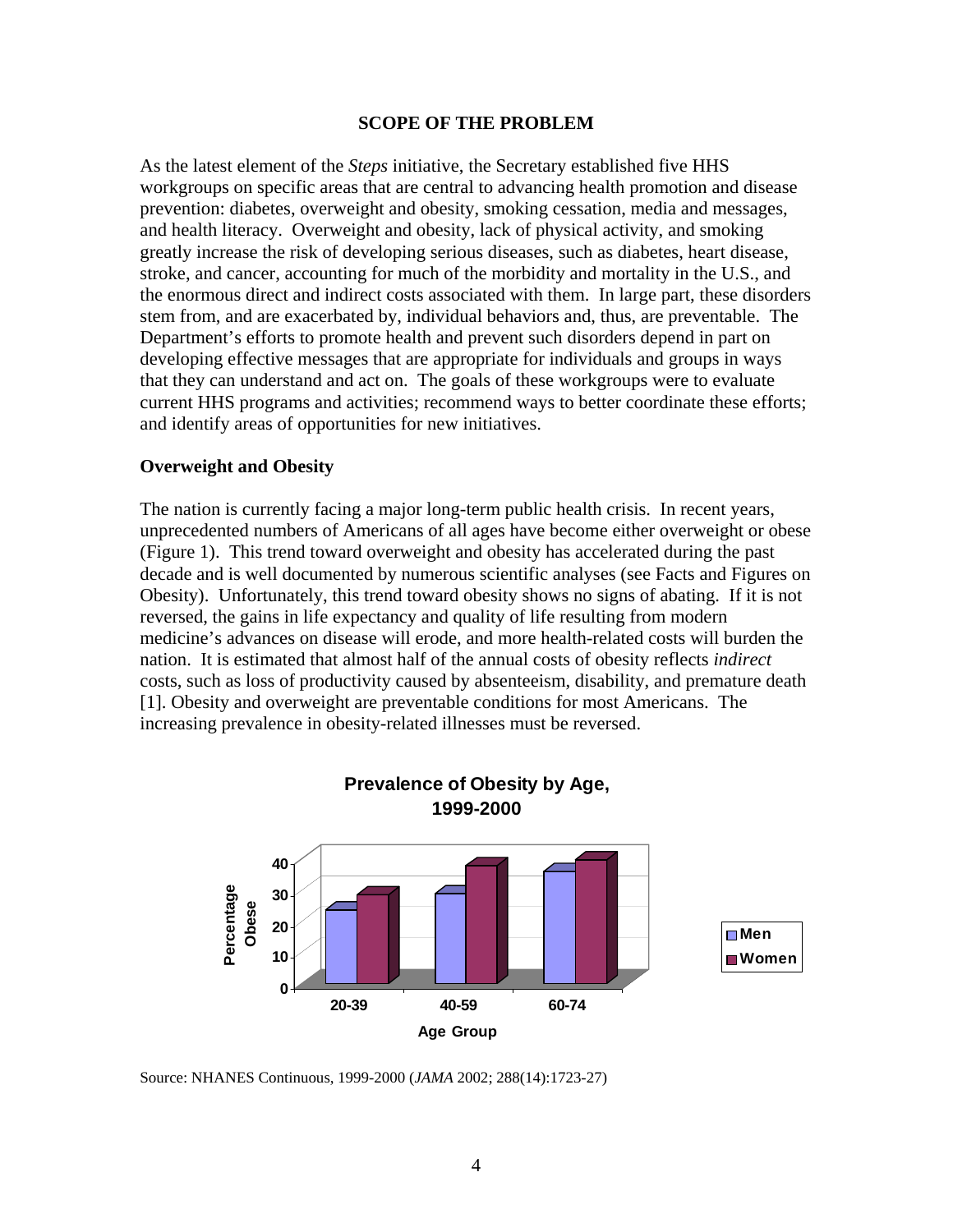Health care providers can play a vital role in helping patients with obesity. The US Preventive Service Task Force (USPSTF) recently recommended that clinicians screen for obesity on all adult patients using the Body Mass Index (BMI), calculated as weight in kilograms divided by height in meters squared. People with a BMI between 25 and 29.9 are considered overweight, and those with a BMI of more than 30 are considered obese. An online BMI calculator can be found at www.cdc.gov/nccdphp/dnpa/bmi/calcbmi.htm. The USPSTF also recommended that clinicians offer obese patients intensive counseling and behavioral interventions to promote sustained weight loss or refer them to other clinicians for these services.

#### **Facts and Figures on Overweight and Obesity**

- In 1999-2000, 64 percent of U.S. adults were overweight, an increase from 56 percent when surveyed in 1988-1994; 30 percent of adults were obese, an increase from 23 percent in the earlier survey [2].
- Dramatic increases in the prevalence of overweight and obesity have occurred in children and adolescents of both sexes, with approximately 15.3 percent of children aged 6 to 11 years and 15.5 percent of adolescents aged 12 to 19 years considered to be overweight [3].
- Overweight and obesity are associated with increased morbidity and mortality. An estimated 300,000 deaths per year may be attributed to obesity, and overweight and obesity increase the risk for coronary heart disease, Type 2 diabetes, and certain cancers [4].
- The total economic cost of obesity in the U.S. is up to \$117 billion per year, including more than \$60 billion in avoidable medical costs, more than 5 percent of total annual health care expenditures [5].
- The prevalence of overweight and obesity varies by gender, age, socioeconomic status, and race and ethnicity. For example, although overweight has increased among all children, the prevalence of overweight and obesity is significantly higher among non-Hispanic black and Mexican-American adolescents than among non-Hispanic white teens (12-19 years old) [3]. A majority of non-Hispanic black women over 40 are overweight or obese [2].

Poor diet and physical inactivity, resulting in an energy imbalance (an imbalance between the calories consumed and the calories expended), are two of the most important factors contributing to the increase in obesity. Other contributing factors include psychological considerations and motivations, education level, time constraints, and even cooking skills.

#### *Changes in food intake and energy expenditure*.

Substantial changes in food intake and physical activity have occurred over the last 20 years in the U.S. Changes in food intake are better documented than changes in physical activity, since they have been easier to measure in research studies. Some examples of changes in food consumption and purchasing include:

• Research has shown that when adolescents eat on their own and not with their families, they are less likely to eat healthy food, including fruits and vegetables [6].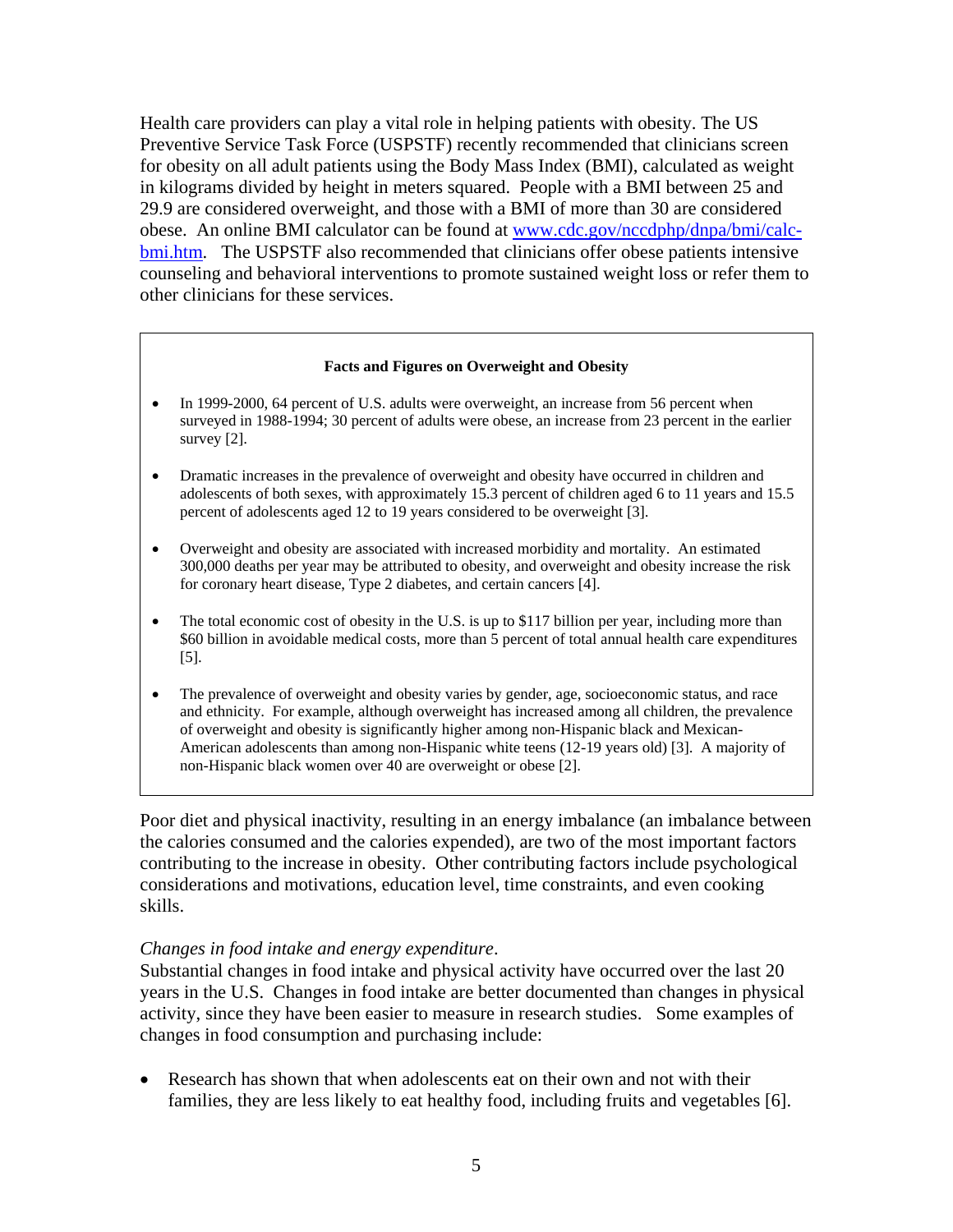- Soft drink consumption, which consists of both sodas and juice-based drinks, increased by over 60 percent between 1972 and 1992 [7], and accounts for over 10 percent of the average adolescent's daily caloric intake [8]. While such drinks can be enjoyed in moderation, for many they may substitute inappropriately for water, nonfat or low fat milk, and lower-calorie drinks.
- An increased variety of products are available in supermarkets [9].
- People are eating outside the home more than ever  $[10]$ . The proportion of the food budget spent on food consumed outside the home has grown from approximately one third in the late 1970s to almost one half in the late 1990s, and over this same time period, portion sizes of foods consumed both outside and in the home have increased substantially [11, 12].

Although each of these shifts has been associated with an increase in food intake, none has clearly been linked to the onset of obesity. It is the imbalance between food intake and energy expended, however, that leads to weight gain. Calculations of the caloric content of fat suggest that an excess of 50 calories per day may produce as much as five pounds excess weight gain per year. (This is roughly the equivalent of one small cookie, per day.) Therefore, modest uncompensated changes in energy intake or expenditure over years may produce significant weight gains.

#### *Behavior and weight management*.

Many factors contribute to behaviors that lead to overeating, insufficient activity, and weight gain in contemporary American culture. There are intricate biological systems that regulate human hunger and satiety. It has been argued that humans are biologically programmed to prefer foods that are dense in fat, sugar and protein as a mechanism to assure adequate nutrition and healthy existence, particularly in times of scarce food. Additionally, human biology allows easy storage of nutrients in times of excess to provide a reserve for times of need. The biologic signals for satiety, or fullness, are often subtle, and are not perceived quickly or intensely. In ordinary circumstances, it is easy to eat more than is necessary to stop hunger anxiety signals. Eating food quickly furthers the likelihood of overshooting the satiety signal. The human predisposition toward conserving physical energy increases demand for inventions and technologies that help people increase productivity and reduce physical expenditure. For some individuals, exercising may run counter to the instinct to conserve physical energy.

The American social environment greatly facilitates the biologic and psychological predispositions toward eating, often contributing to repeated overeating. Social interactions and connectivity are important factors in interpersonal success and mental well-being. Food is a central component of many social gatherings. For most of the population, an abundance of food is readily available. Grocery stores and other kinds of stores offer increasingly large varieties of food, including heavily marketed and already prepared items. Many grocery stores even offer convenient home deliveries. As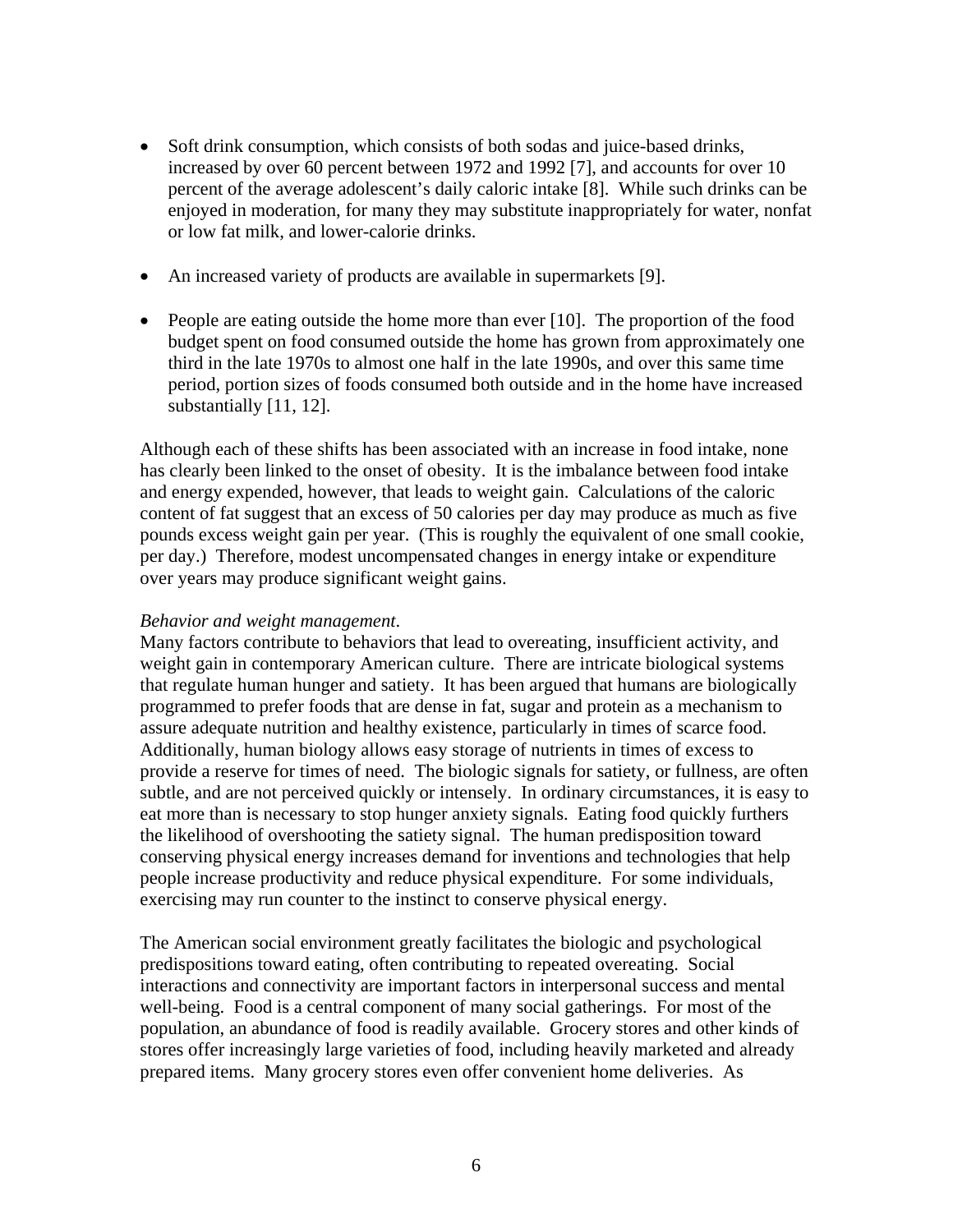consumers eat more of their meals outside the home, restaurants play a bigger role in shaping ideas on appropriate portion sizes and balance of nutrients.

## **Diabetes**

An increasingly large proportion of people in the U.S. have diabetes (Figure 2). High health care costs are associated with this condition, and the consequences to individuals, families and society in terms of quality of life are even more staggering. Diabetes is a disease in which blood glucose (sugar) levels are elevated either because of the body's failure to make adequate amounts of the hormone insulin and/or failure of cells to respond to insulin. There are several types of diabetes:

- **Type 1 diabetes**, often called "insulin-dependent diabetes mellitus" or juvenile-onset diabetes, develops when the body's immune system destroys pancreatic beta cells, the cells in the body that make the hormone insulin that regulates blood glucose. Thus, the pancreas can no longer produce insulin. This form of diabetes usually strikes children and young adults, but it may occur at any age, and requires individuals to take several insulin injections a day or use a pump to survive. Type 1 diabetes may account for 5 to 10 percent of all diagnosed cases of diabetes. [13, 14].
- **Type 2 diabetes**, formerly termed "adult-onset diabetes" is "non-insulin dependent diabetes mellitus," even though some affected individuals require insulin for control of the disease. Type 2 diabetes usually begins as insulin resistance, a disorder in which cells do not use insulin properly. As it progresses, the pancreas gradually loses its ability to produce insulin. Type 2 diabetes often appears after age 40, although it is now being diagnosed increasingly in children and adolescents. This form of diabetes accounts for 90 to 95 percent of all diagnosed cases of diabetes. [13, 14].
- **Gestational diabetes mellitus (GDM)** is a form of diabetes that affects between 2.5 percent and 4 percent of women in the U.S. during pregnancy. This type of diabetes results from the body's resistance to the action of insulin. The increased resistance during pregnancy is caused by hormones produced in the placenta. Gestational diabetes usually ends after the baby is born, but women with gestational diabetes have up to a 45 percent risk of recurrence with the next pregnancy and up to a 63 percent risk of developing type 2 diabetes later in life [15].
- **Prediabetes** is a condition that affects millions of people. It is defined as impaired fasting glucose or impaired glucose tolerance (IGT) or both. People with prediabetes are at high risk for developing full-blown diabetes and are also at risk of developing other serious health problems such as heart attack and stroke. Recently, the Expert Committee on the Diagnosis and Classification of Diabetes Mellitus of the American Diabetes Association lowered the blood glucose level threshold for diagnosis of impaired fasting glucose from 110mg/dl to 100mg/dl in order to provide a more reliable means of identifying persons at risk for developing diabetes [16]. This lowered threshold for impaired fasting glucose doubled the number persons identified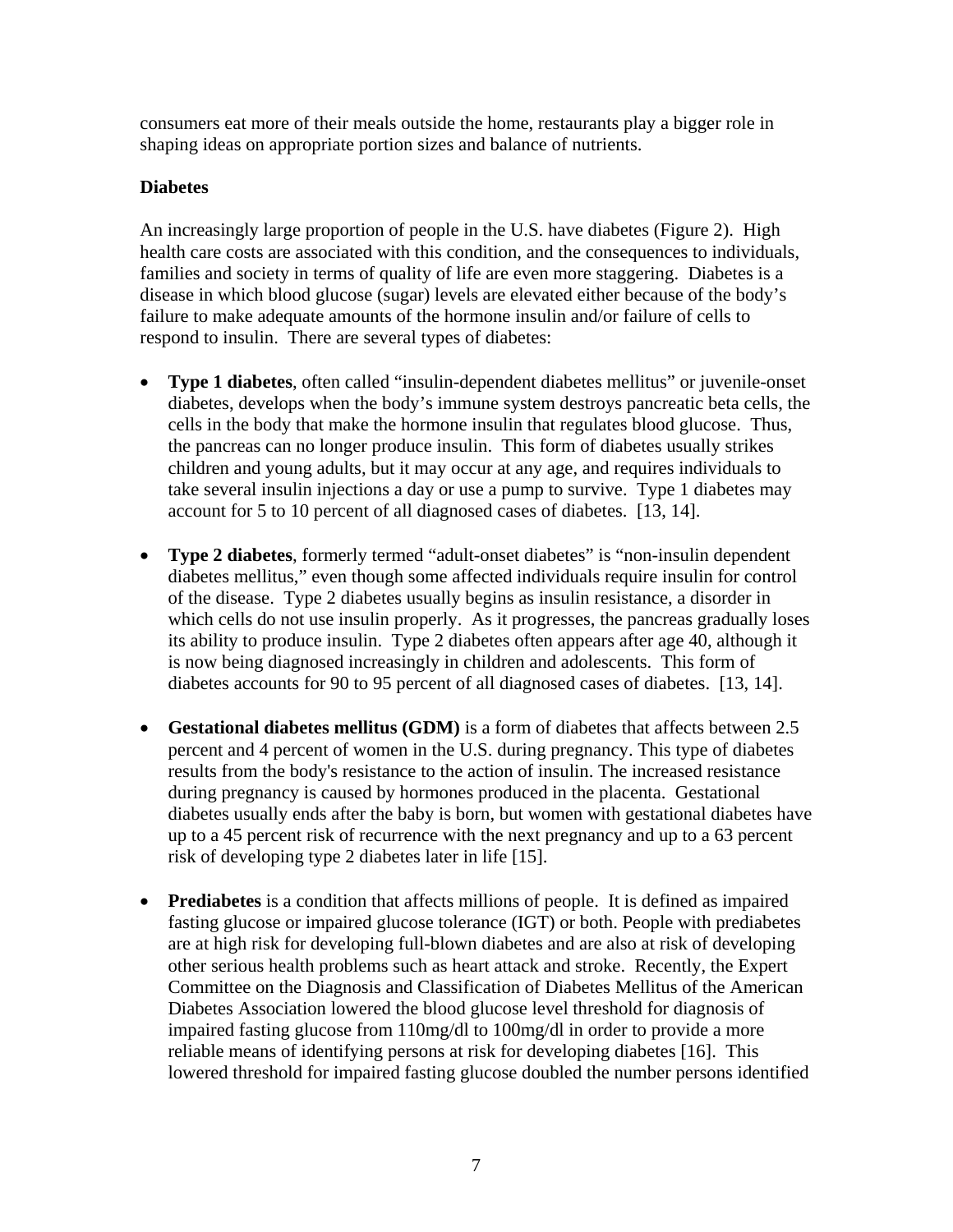as having prediabetes. As estimated in the CDC's National Diabetes Fact Sheet, over 40 million Americans aged 40-74 years have prediabetes.[13]



Source: Centers for Disease Control and Prevention. Diabetes Surveillance System. Atlanta, GA, U.S. Department of Health and Human Services. Available at http://www.cdc.gov/diabetes/statistics/index.htm.

Over the last half century there has been a 4- to 8-fold increase in the prevalence of diagnosed diabetes in the U.S. [17, 18]. Projections of diabetes into the  $21<sup>st</sup>$  century are not comforting (Figure 3). A 165 percent increase in persons with diabetes in the U.S. is projected between 2000 and 2050, a rise from 11 to 29 million diagnosed persons of all ages [19]. Those aged over 75 years are expected to have the largest increases (271



Projected data for 2000-2050 from the Behavioral Risk Factor Surveillance System, Division of Diabetes Translation, CDC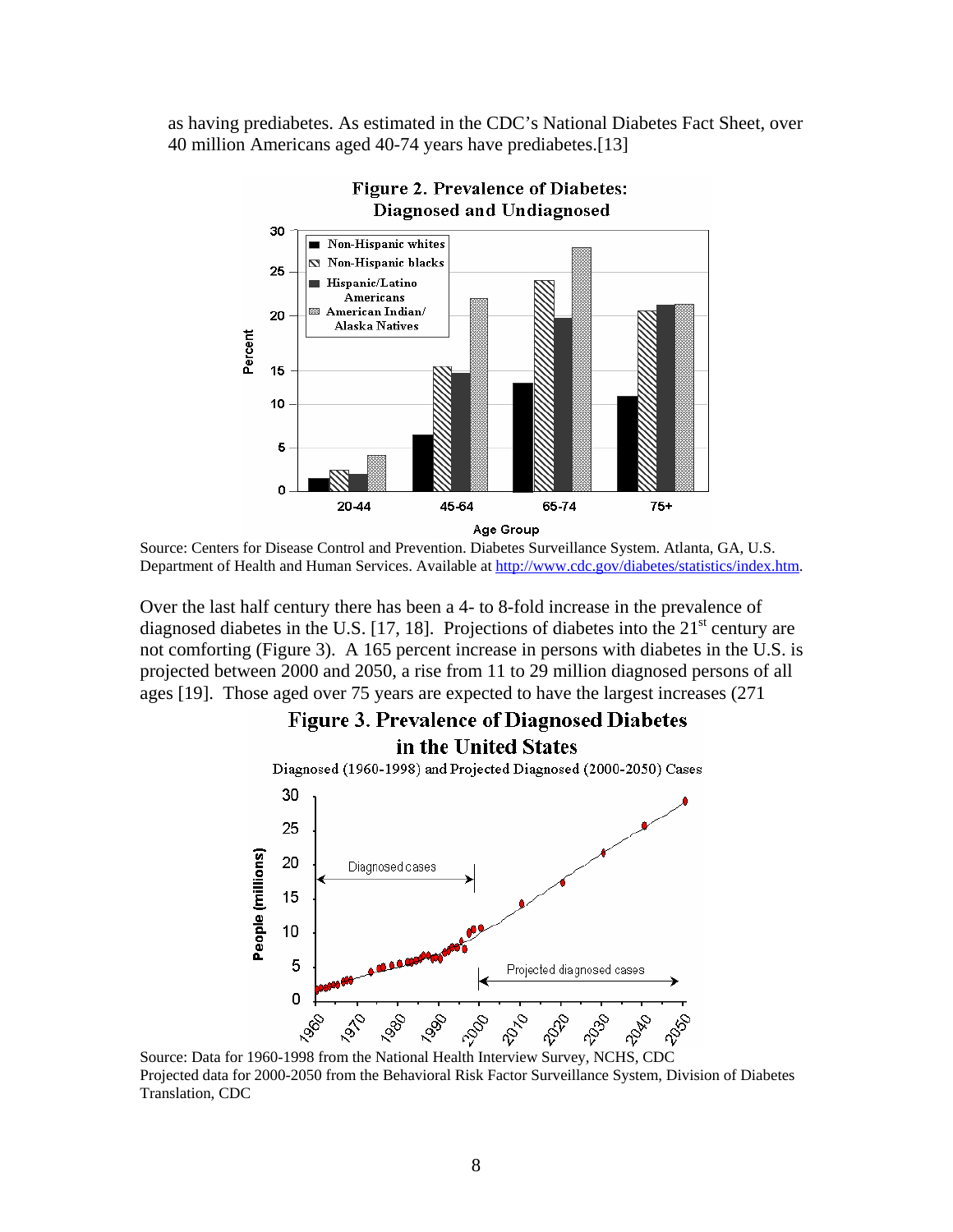percent in women and 437 percent in men). Among racial and ethnic groups, African Americans are expected to have a larger increase (363 percent for males and 217 percent for females) than Caucasians (148 percent for males and 107 percent for females).

#### **Facts and Figures on Diabetes**

- In 2002, an estimated 6.3 percent of the population, or some 18.2 million persons, had diabetes in the U.S.[13].
- About 70 percent are aware of their disease (13.0 million) compared to 30 percent (5.2 million) who are unaware [13].
- Diabetes affects various sociodemographic groups unequally. Persons aged 65 years and over make up almost 40 percent of all the persons with diagnosed diabetes, and this age group has a prevalence rate over 10 times that of persons under 45 years of age [17]. Minority populations also are disproportionately affected, with the prevalence of diabetes generally 1.5 to 4 times higher in those groups than in the majority population (Figure 2) [17, 18]. A higher prevalence in adults is associated with a lower educational level; adults with less than a high school education are more than twice as likely to have diabetes than college graduates [20].
- Rates of diabetes among adults also vary by geography; in 2001, prevalence ranged from 5.0 percent in Minnesota to 10.5 percent in Alabama [20]. The highest reported diabetes prevalence in the world (over 50 percent) is among the Pima Indians of the southwestern U.S. [21].

• Diabetes also imposes a tremendous economic burden, estimated at \$132 billion in 2002 in the U.S. Most of this is spent on medical care for those affected (\$92 billion) but a substantial proportion is also due to disability, work loss, and premature mortality (\$40 billion) [13]. Unemployment and reduced productivity may also be manifestations of disability. The work disability rate is over three times as high for persons with diabetes as for those without the disease (26 percent versus 8 percent) [22]. Generally, diabetes results in the loss of about one third of a year's earnings.

Diabetes can have a major impact on both the quality and length of life. Acute complications, such as dangerously low blood glucose levels, called hypoglycemia, could be life-threatening. Chronic complications--such as eye disease leading to blindness, kidney disease leading to kidney failure, lower extremity nerve disease leading to amputations, and premature cardiovascular disease leading to heart disease and stroke- are ultimately the main causes for reductions in the quality and also the length of life of persons with diabetes (Table 1).

| Condition                     | <b>Annual Number of Cases</b>   |
|-------------------------------|---------------------------------|
|                               | <b>Associated with Diabetes</b> |
| <b>Blindness</b>              | $12,000 - 24,000$               |
| Kidney failure                | 42,813                          |
| Amputations                   | 82,000                          |
| Cardiovascular disease deaths | 130,000                         |

|  |  | <b>Table 1. Complications of Diabetes</b> |
|--|--|-------------------------------------------|
|--|--|-------------------------------------------|

Source: http://diabetes.niddk.nih.gov/dm/pubs/statistics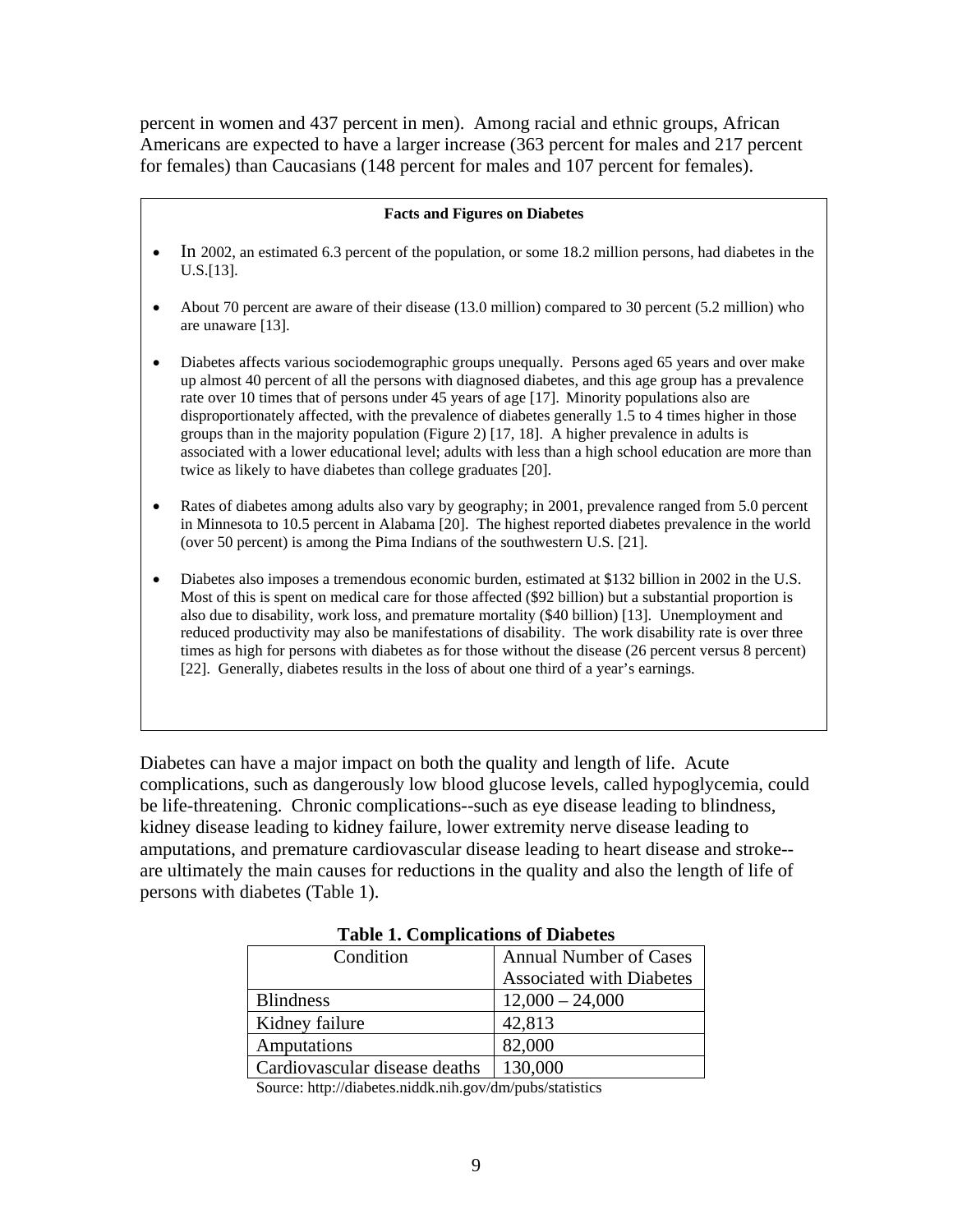Diabetes is the major cause of kidney failure, lower limb amputations and adult-onset blindness. Diabetes increases cardiovascular disease risk 2-4 fold.

Among the elderly, diabetes-related cognitive impairment or dementia is also well recognized. Diabetes is the sixth leading cause of death and lowers average life expectancy by up to 15 years [23].

High quality of care for diabetes is based on ensuring that people with diabetes have needed tests that can help them and their providers manage their condition. All people with diabetes should obtain these services, which are relatively inexpensive to provide. However, only 20.7 percent of patients reported having received all five major tests for diabetes within the past 2 years. [24]

Many factors have affected the upward trends in the prevalence of diabetes, including changes in diagnostic criteria, enhanced detection, decreasing general mortality, changes in population demographics (e.g., aging and growth in minority populations who experience higher prevalence rates), and increased incidence. Demographic changes in the population such as increases in minority populations at higher risk (37 percent), increasing prevalence rates (36 percent), and population growth (27 percent) have increased the diabetes burden. The concomitant rise in obesity and the elevated risk it presents for type 2 diabetes are also major contributors to these increases. The prevalence of overweight or obesity significantly increased from 1988-94 to 1999-2000 (from 55.9 percent to 64.5 percent); and obesity also rose (from 22.9 percent to 30.5 percent) [2]. The prevalence of overweight in children has doubled and in adolescents has tripled since 1970 (rising from 11 percent in 1988-94 to 15 percent in 1999-2000) [3].

While it is not yet possible to prevent type 1 diabetes, findings from major clinical trials have demonstrated that the onset of type 2 diabetes can be prevented or delayed in highrisk groups, including minority groups, who carry a disproportionately heavy burden of this disease. Clinical research has identified risk factors that place individuals at highrisk for this disease. Because over 5 million people are currently undiagnosed in the U.S., and because more intensive treatment of hypertension and hyperlipidemia is recommended for people with diabetes to reduce their increased risk of cardiovascular disease, the U.S. Preventive Services Task Force recommends that people with elevated levels of blood lipids (such as cholesterol and triglycerides) or high blood pressure be screened for type 2 diabetes [25].

## **Tobacco**

Every day in the U.S., 4,000 children and teenagers try their first cigarette and 2,000 become regular smokers [26]. Tragically, more than 6.4 million young people alive today eventually could die from a decision they will make as adolescents – the decision to try cigarettes [27]. Among the 46.2 million U.S. adults who use tobacco, almost half will die prematurely from a tobacco-related disease [27].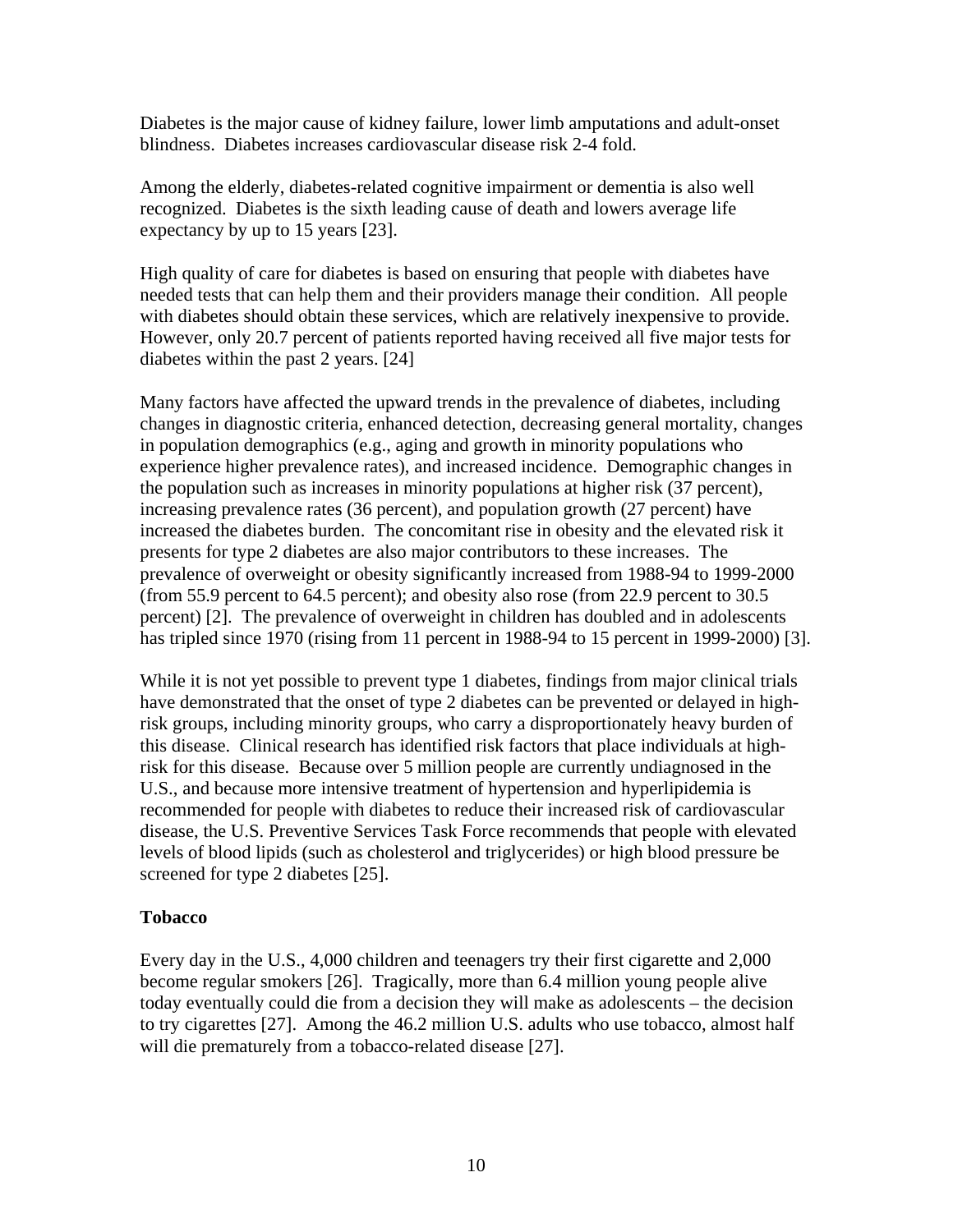The good news is that the nation is making steady progress to reduce smoking. Over the 40 years since the release of the first Surgeon General's report on smoking in 1964, this progress has been dramatic. Between 1965 and 2002, adult smoking rates have been cut nearly in half, from 42.4 percent to 22.8 percent, and per-capita annual consumption of tobacco products has fallen by more than half, from 4,345 cigarettes in 1963 to 1,979 cigarettes in 2002 – the lowest level since before World War II [28, 29].

#### **Facts and Figures on Tobacco** [30]

- An estimated 71.5 million Americans reported current use (past month use) of a tobacco product in 2002, a prevalence rate of 30.4 percent for the population aged 12 or older.
- Among that same population, 61.1 million (26.0 percent of the total population aged 12 or older) smoked cigarettes, 12.8 million (5.4 percent) smoked cigars, 7.8 million (3.3 percent) used smokeless tobacco, and 1.8 million (0.8 percent) smoked tobacco in pipes.
- Young adults aged 18 to 25 continued to report the highest rate (45.3 percent) of use of tobacco products. Past month rates of use for this age group were 40.8 percent for cigarettes, 11.0 percent for cigars, 4.8 percent for smokeless tobacco, and 1.1 percent for pipes.
- By age group, the prevalence of cigarette use was 13.0 percent among 12 to 17 year olds, 40.8 percent among young adults aged 18 to 25 years, and 25.2 percent among adults aged 26 or older.
- Higher proportion of males than females aged 12 or older smoked cigarettes in 2002 (28.7 vs. 23.4) percent). However, among youths aged 12 to 17, girls were slightly more likely than boys to smoke (13.6 vs. 12.3 percent)
- In 2002, 17.3 percent of pregnant women aged 15 to 44 smoked cigarettes in the past month compared with 31.1 percent of nonpregnant women of the same age group.
- Current cigarette smoking rates among persons aged 12 or older were 37.1 percent among American Indians/Alaska Natives, 35.0 percent among persons reporting two or more races, 26.9 percent among whites, 25.3 percent among blacks, 23.0 percent for Hispanics, and 17.7 percent for Asians.
- The prevalence of cigarette smoking decreased with increasing levels of education. Among adults aged 18 or older in 2002, college graduates were the least likely to report smoking cigarettes (14.5 percent) compared with 35.2 percent of adults who lacked a high school diploma.
- The annual toll on the nation's health and economy is staggering: 440,000 deaths, 8.6 million people suffering from at least one serious illness related to smoking, \$75 billion in direct medical costs, \$82 billion in lost productivity, and 5.6 million years of potential lives lost [31,32,33].

Perhaps the most impressive recent accomplishment has been the decline in smoking among adolescents after nearly a decade (during the 1990s) of rising smoking rates among youth (Figure 4). Although more than one in four U.S. high school students currently smokes cigarettes, smoking among this group has been falling since 1997.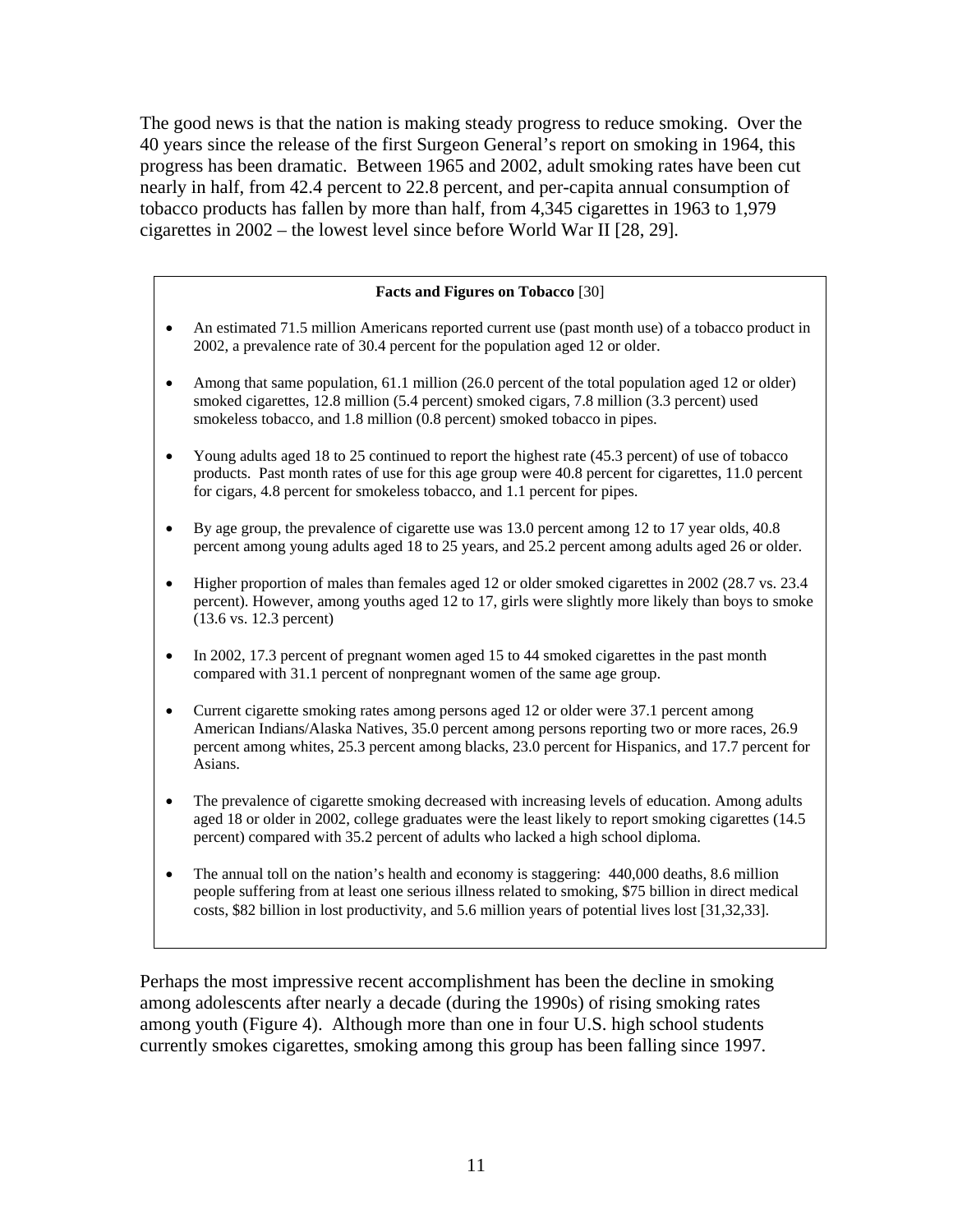Tobacco use remains the leading preventable cause of death and disease in the U.S. and continues to pose a formidable challenge to the public health community. The downward trend in adult smoking is far too slow, particularly among people with lower education and income levels; declines in smoking among middle-school students appear to have stalled; and the long-term success rate for smokers who try to quit each year is still under 5 percent [34].



#### **Figure 4. Percentage of High School Students Who Reported Current Cigarette Smoking\*—United States, 1991–2001**

Compounding these challenges is the current fiscal condition in several states that threatens successful statewide comprehensive tobacco control programs. The amount of money states are spending on tobacco prevention dropped by 28 percent over the past two years [35].

Over the past four decades, the scientific knowledge about the health consequences of tobacco use has expanded greatly. Much of this knowledge is the outgrowth of research that HHS has conducted or sponsored. It is now well documented that smoking cigarettes causes heart disease, lung cancer and many other cancers, chronic lung disease, and a wide range of other diseases and conditions affecting virtually every organ of the body. Cigar smoking and smokeless tobacco use have also been found to increase the risk of certain types of cancer and are not safe alternatives to smoking cigarettes. In addition to these conventional tobacco products, a new generation of nicotine products that purport to be less harmful has emerged, such as cigarettes that promise fewer carcinogens, and tobacco lozenges. However, establishing any claim of harm reduction requires extensive independent research on the products themselves and their impact on human health.

The health hazards of tobacco use extend beyond the actual users. Exposure to secondhand smoke increases nonsmokers' risk for cancer (particularly lung cancer), other respiratory diseases, and heart disease. Among children, secondhand smoke increases the

<sup>\*</sup>Smoked cigarettes on 1 or more of the 30 days preceding the survey. Source: CDC, Youth Risk Behavior Surveillance System (*MMWR* 2002;51(19):409–12).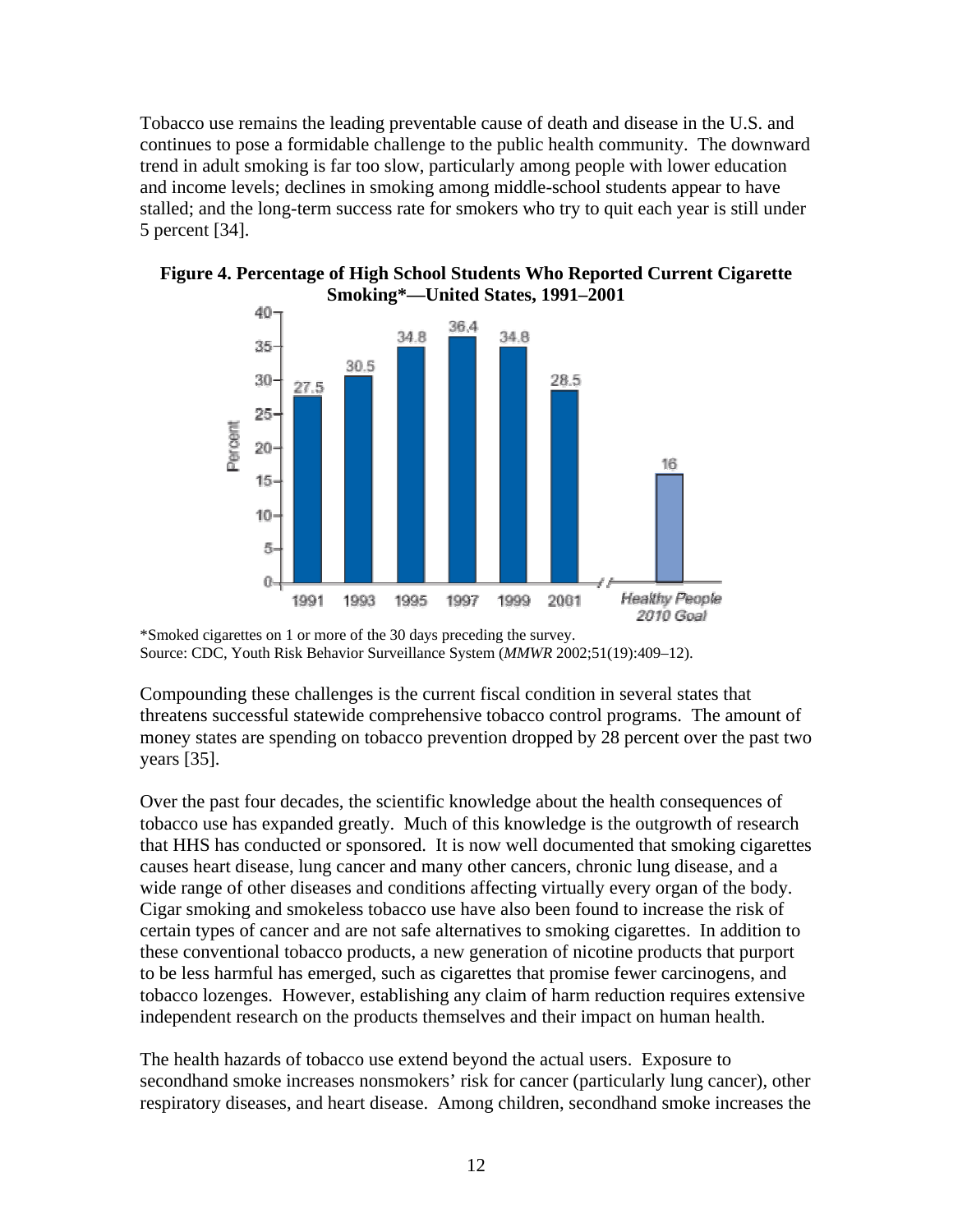risk of developing serious respiratory problems, including asthma, pneumonia, and bronchitis. Additionally, substantial evidence now links secondhand smoke with sudden infant death syndrome and low birth weight.

The burden of tobacco use is not evenly distributed within the U.S. population. Specific population groups differ in the risk, incidence, morbidity, mortality, exposure, and burden of tobacco–related illness, as well as in their access to resources. For example, American Indians and Alaska Natives smoke at higher rates than any other ethnic/racial group.

## **Media and Messages**

The dangers of risky behaviors – poor eating habits, lack of exercise, and smoking – and their potential effects on health are well known to many. We know many steps that can be taken to help reduce these behaviors and other risk factors, and to help promote healthy behaviors. The NICHD *Back to* Sleep campaign is an example of successfully conveying a health promotion message to the public. Research has shown that after this campaign was undertaken, the prevalence of infants placed in the prone sleep position declined by 66 percent between 1992 and 1996. Although causality cannot be proved, Sudden Infant Death Syndrome rates declined approximately 38 percent during this period [36]. Yet clinically based science is not always communicated in a meaningful way that engages individuals, communities, States and Federal agencies.

Health communications and health messaging can contribute to taking what we know from science and clinical experience to support what is done at the personal, community, State, and National levels to prevent illness and disability.

The challenge is to make health promotion and disease prevention messages as effective as possible. A variety of factors have been identified that may limit the effectiveness of messages:

- Failure to deliver the right messages to the right segments of the audience at the right times.
- Reluctance to combine service programs with public affairs/communications initiatives; neither alone may be sufficient to change behavior.
- A "health problem at a time" approach creates multiple messages that can compete with each other for the same audiences and generate confusing "noise."
- Insufficient collaboration and coordination can limit the reach of prevention efforts.
- The absence of a unified theme across prevention communication and programs that can create a strategic framework for partnerships.

When it comes to communicating prevention messages or undertaking preventionoriented programs at the community level, there are several key guidelines: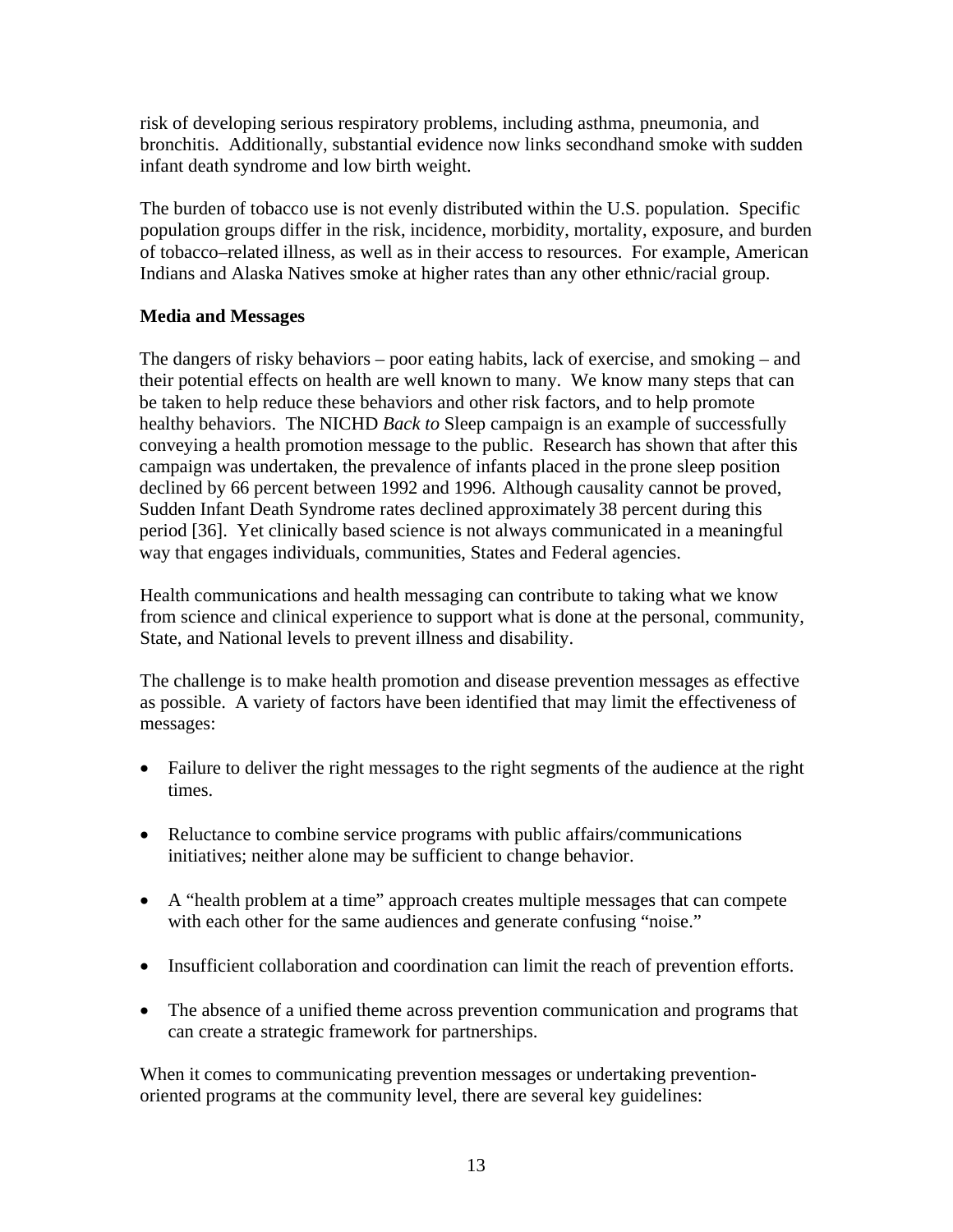- Whether addressing diabetes or lung cancer, heart disease or drug addiction, the underlying message is about taking action to reduce the factors that might lead to long-term illnesses and to encourage the adoption of behaviors, attitudes and lifestyles that decrease the risks.
- The readiness to receive and act on a prevention message varies. People have different levels of awareness and knowledge about their health, and these may vary with age, gender, geographic location, education, and race/ethnicity. Readiness, along with many other factors, must be assessed, target audience by target audience, so that messages will be appropriate for them.
- Prevention messaging should not be an isolated incident or a one-time effort intended to reach all Americans. It is better to work with the intended audience segments to identify the most appropriate messages that will motivate action.
- Over time, many prevention messages must change to reflect a changing society. When advertising has helped create a demand for a product, it shifts its orientation to selling that product. To keep the product fresh in the eyes of the consumer, the sales messages change over time – sometimes targeting different audiences, sometimes repositioning the product in the market. The same is true for prevention messaging. Static messages often become unheard messages over time; they must remain current as levels of awareness and readiness for behavior change increase.
- It is more effective to communicate messages through multiple channels. No one channel works for every audience or all members of a particular audience.
- Effective prevention messaging begins with assessments of the intended audiences for the prevention activity and ends with evaluation of successful efforts and activities.
- Coordination and collaboration can help to reduce the "noise" of competing prevention messages and to leverage resources. Too much information, too many requests for behavior change in different arenas, absent an underlying theme, can lead to indecision about what to do in any one area or, worse, can result in a "turn off."
- Prevention messages should be integrated with prevention programs.
- The effectiveness of messages promoting prevention needs to be evaluated to inform new directions. Is the message reaching the target audiences? Are they learning from and using the message?

## **Health Literacy**

The innovations produced by the healthcare and public health systems often are poorly matched with the day-to-day information and services that the public needs to lead longer, healthier lives. This gap between what science has discovered and the public's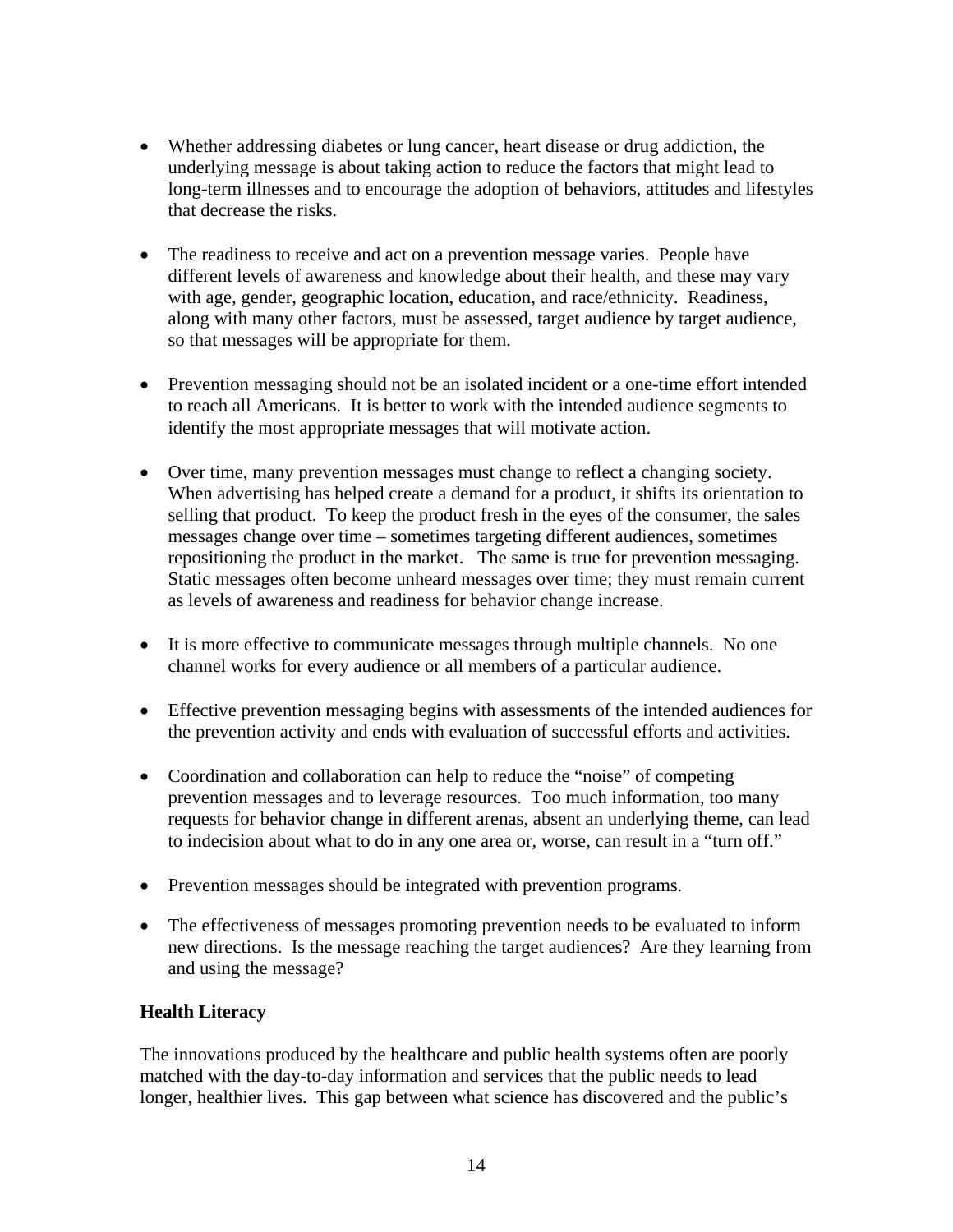ability to put health information, messages and recommendations to appropriate use, may be explained in large part by limited understanding. Prevention often requires individuals to understand the effects of their behavior. Efforts to increase prevention often require significant resources. Realizing the benefits of investments in prevention requires that individuals have the capacity to take responsibility for making health-related choices and that policy makers and health professionals take responsibility for supporting and coordinating the information, resources and programs that foster healthy behaviors and prevent disease.

It is critical that individuals have access to health information in a way they can understand to make appropriate health decisions. The corollary is that health professionals must provide useful information and be able to communicate clearly and effectively. The ability to access, understand and apply health information is known as "health literacy." Information encompasses traditional print brochures, discussions between patients and healthcare providers, public health messages on the Internet, television and other mass media, instructions on food and medication labels, and forms to apply for insurance programs or provide informed consent. Efforts to promote health literacy continue to evolve.

The basic definitions of literacy and health literacy are widely known and generally agreed upon. The National Literacy Act of 1991 defines functional literacy as

*The ability to read, write, speak, and compute and solve problems at levels of proficiency necessary to function on the job and in society, to achieve one's goals, and develop one's knowledge and potential.* 

The following definition of health literacy was first used in a 1999 National Library of Medicine bibliography. It has since been widely adopted, and adapted.

*Health literacy is the degree to which individuals have the capacity to obtain, process and understand basic health information and services needed to make appropriate health decisions*.

Health literacy is not a set of skills specific to a health topic but basic communication capacities that consumers, patients, and providers bring to bear on many different types of health situations. The core of the health literacy concept is "understanding," and the core of the health literacy problem is the mismatch between the public's functional health literacy and the complexity of health terminology, recommendations, instructions, forms, healthcare systems and public health services. The mismatch is even more critical for individuals with limited literacy skills and multiple health conditions. Too often they have the greatest health burdens, limited access to relevant health information and limited abilities to understand the information.

The concept of health literacy derives from the general idea of literacy as a set of functional skills that are applied in different situations or contexts. Thus, "health literacy" is typically described as literacy in health settings. There has not been sufficient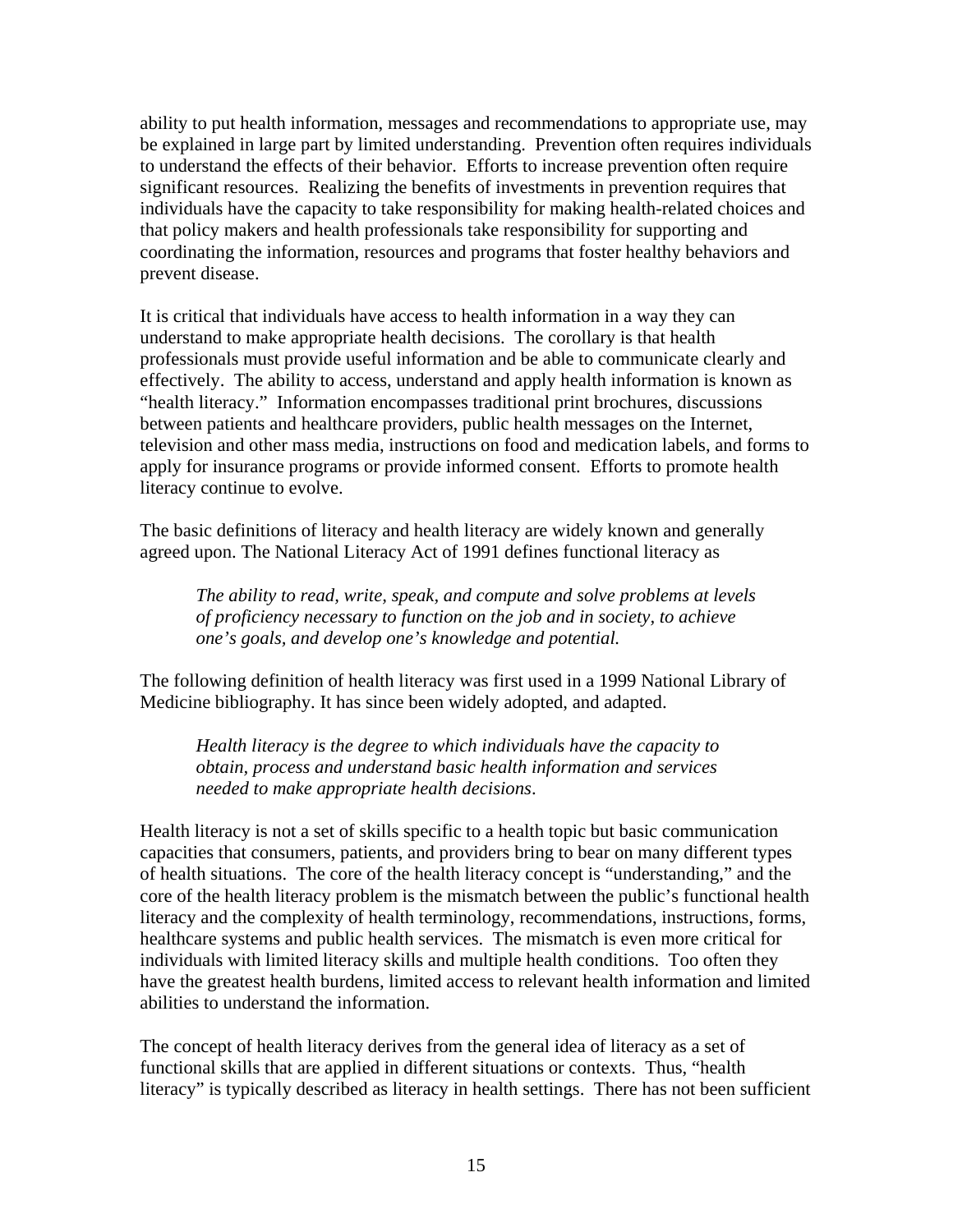research, however, to determine if health situations or contexts require skills in addition to or different from those described as basic literacy skills. Moreover, the research literature as well as HHS's program operations and research projects indicate that "health literacy" refers not only to an individual's or group's capacities to understand information but also to their knowledge of a specific set of health-related facts, e.g., the acceptable range for blood pressure, the number and types of fruits and vegetables that a person should eat every day, or the frequency of a medication dose. The Agency for Healthcare Research and Quality (AHRQ) recently released a report on *Literacy and Health Outcomes* that provides new information on health literacy skills.

Currently, national data on general literacy skills are used to assess health literacy. Data from the 1992 National Adult Literacy Survey (NALS) from the U.S. Department of Education indicate that approximately one-half of the adult English-speaking population has what researchers consider "limited literacy skills." [37] HHS collaborated with the Department of Education to develop a module on health literacy for the 2003 National Assessment of Adult Literacy, that will provide the first-ever population-based assessment of health literacy. The data from this national population sample will be available in 2005.

Consumers and patients increasingly manage their own health. Reading, writing, speaking, listening, and interpreting proficiencies are necessary to interact with the modern health care system. Moreover, health treatment and prevention services are more effective if they are geared toward different literacy levels and native languages, life stages, and nature and severity of illnesses. Health literacy is broader than general reading and writing skills, and includes abilities to: comprehend quickly "on your feet," comprehend complex vocabulary and concepts relevant to health (e.g., medical terms or probability and risk), share personal information with providers about health history and symptoms, make decisions about basic healthy behaviors, such as healthy eating and exercise, and engage in self-care and chronic disease management. These health literacy skills enable consumers to identify and understand health risks, evaluate different health promotion, treatment, and intervention options, and follow specific health care recommendations.

Health care providers and health information professionals need to communicate effectively with individuals with a variety of skills, from those with limited levels of understanding to those who have the skills to comprehend complex information and recommendations. Limitations and a mismatch of skills on both sides can hamper the effectiveness of prevention messages, health information, and health care.

The nation's estimated 90 million adults with lower-than-average reading skills are less likely than other Americans to get potentially life-saving screening tests such as mammograms and Pap smears, to get flu and pneumonia vaccines, and to take their children for well child care visits, according to the recently released AHRQ literacy report. Research suggests that the consequences of low health literacy are poorer health because consumers, patients and their families are less likely to understand how to prevent disease and disability, and to benefit from health care advances. Research has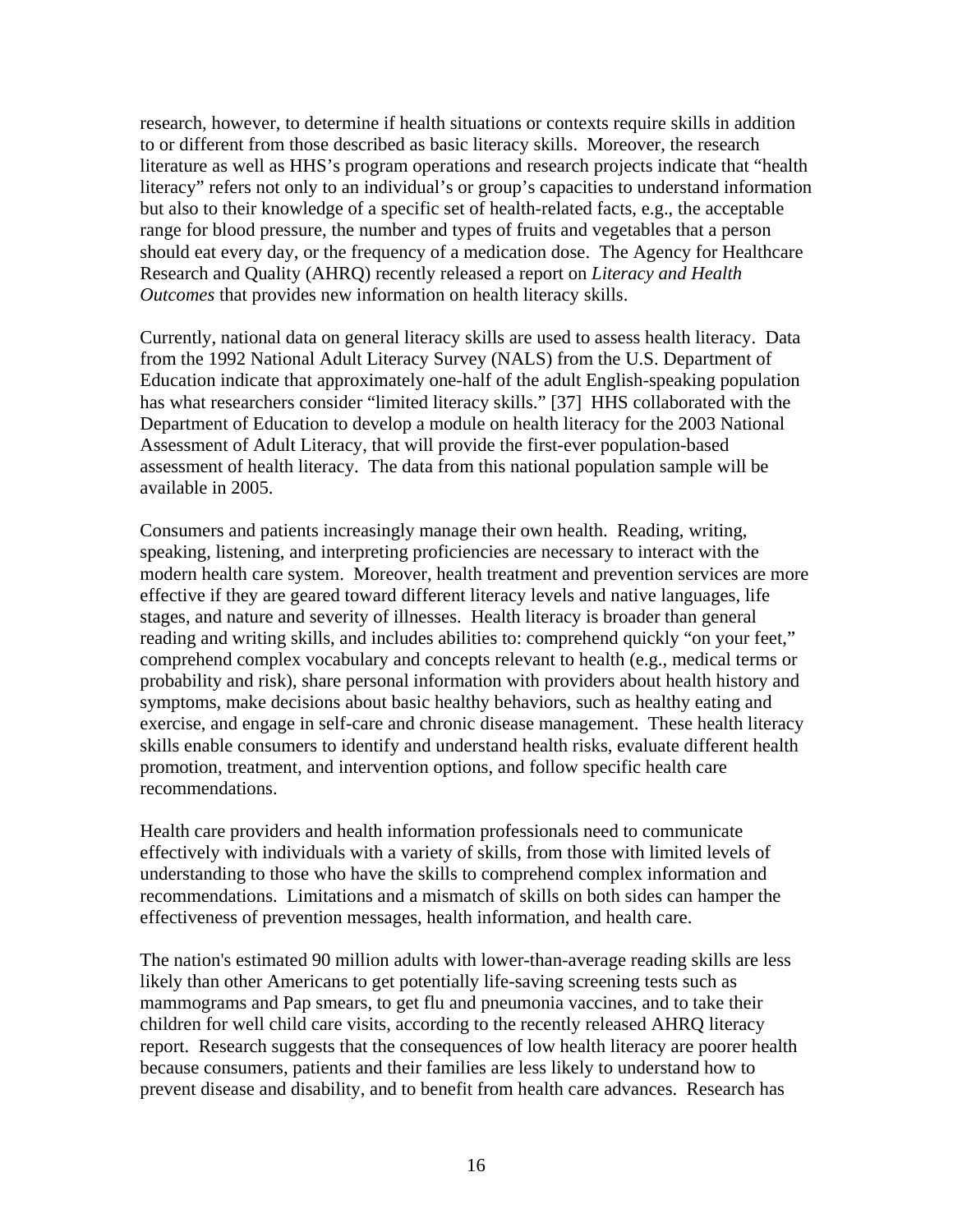linked limited health literacy with poorer self-management of chronic diseases [38-40]; less knowledge of healthy behaviors [41-44]; higher rates of hospitalizations [45, 46]; and overall poorer health [47, 48]. Low literacy also plays an important role in health disparities and may contribute to lower quality care and even medical errors.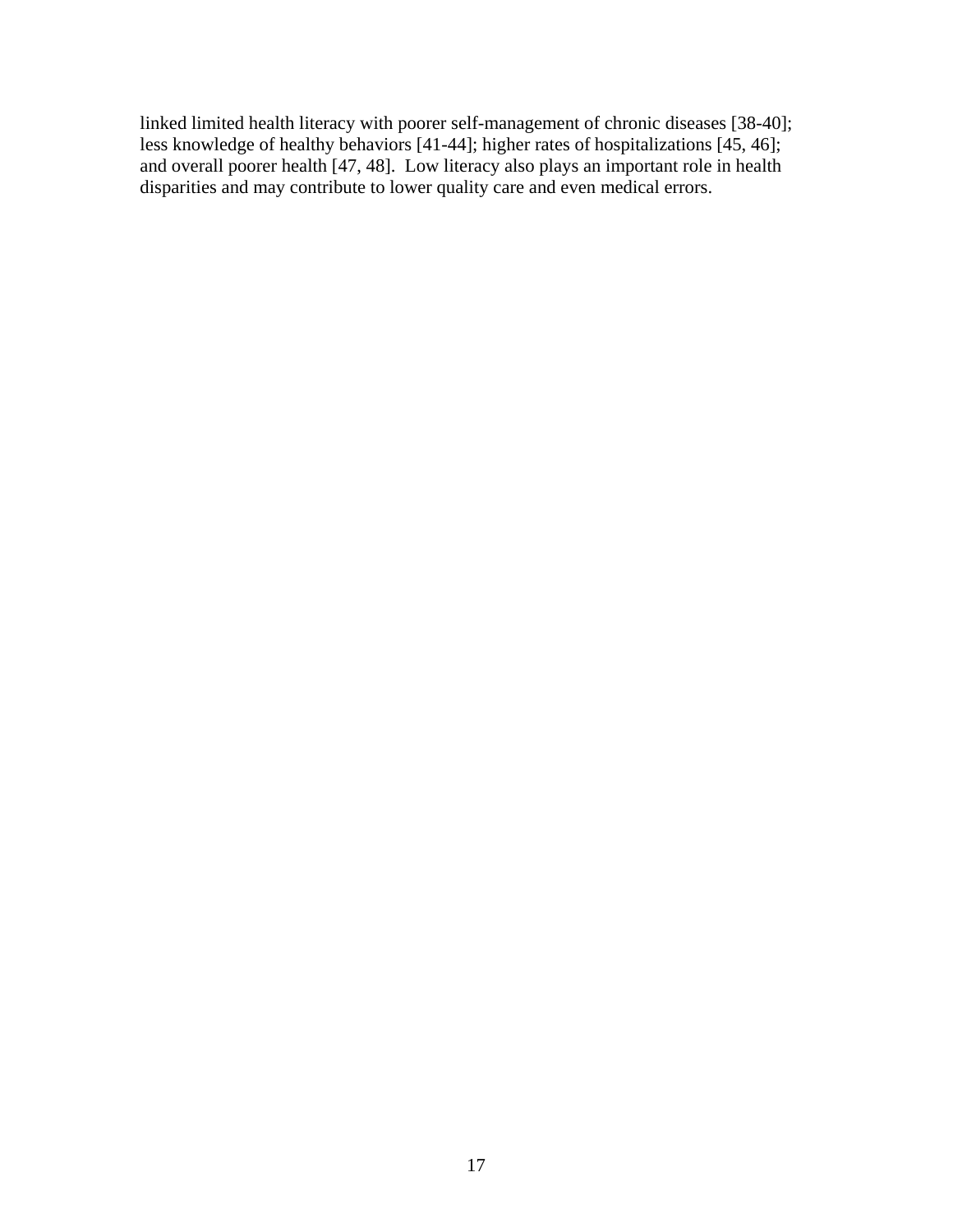#### **OPPORTUNITIES FOR ACTION**

During his tenure, Secretary Thompson has hosted many roundtable discussions and listening sessions with different stakeholders and interested parties. Drawing on these meetings, research and other information, this section suggests actions that specific stakeholders can take to promote health and prevent chronic disease in all Americans. These steps are not meant to be prescriptive but rather to identify starting points for individuals, families, communities and other interested constituencies as they begin to work for better health and wellness.

#### **Action Steps for Individuals and Families**

Individuals and families are the heart of healthy communities and provide the foundation for a strong and vibrant America. Individuals and families must adopt healthy habits and assume responsibility for living a healthy lifestyle.

- Be physically active. Strive for at least 30 minutes of physical activity for adults and 60 minutes for children each day. Play and be active as a family. Decrease time spent in sedentary activities such as watching television.
- Eat a healthy diet. Consume 5 to 9 servings of fruits and vegetables each day. Consume fat and sugar in moderation.
- Educate yourself about health and risk factors for disease and chronic conditions such as obesity. Become a student of healthy habits. Learn what constitutes a healthy diet and how to read and use food labels.
- Set an example for your children by being physically active and eating a healthy diet. Instill healthy habits in children (e.g., play actively and eat healthy foods). Teach your children about the importance of exercise and a healthy diet.
- Avoid risky behaviors. Limit alcohol intake. If you smoke, quit; if you do not smoke, don't start.
- Get recommended screenings (such as pap smears and mammograms) and immunizations (such as influenza vaccinations).

#### **Action Steps for Communities**

Communities are the cornerstones for promoting healthy behaviors of their residents. Partnerships within and among local private sector constituencies and stakeholders can promote and reinforce healthy habits and environments for individuals and families.

• Engage individuals, families, policy makers, and community organizations in a process to enhance their understanding of the importance of healthy diets and regular physical activity. Raise consumer awareness about the adverse impact of inactivity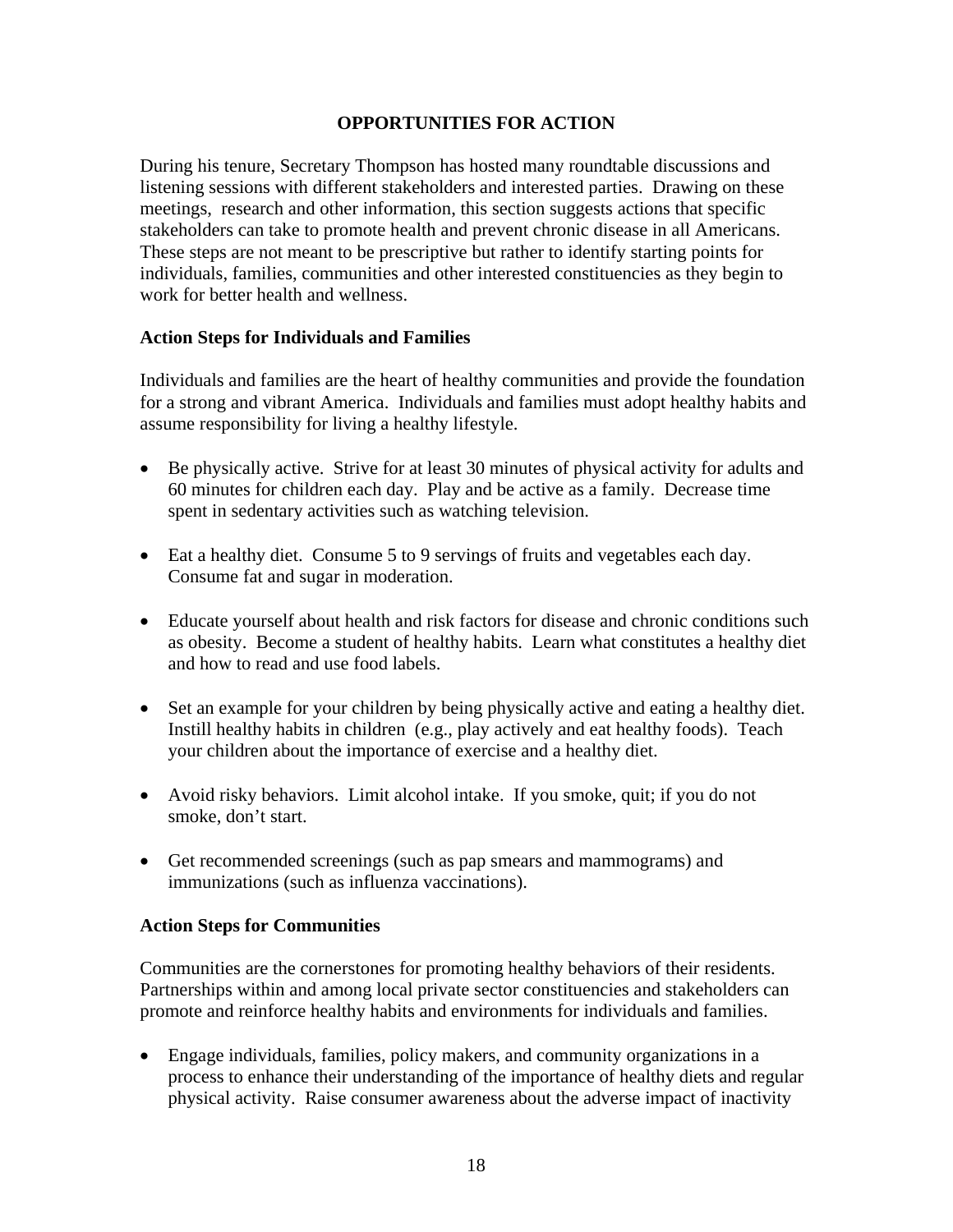and poor diets on overall health and well-being. Highlight community programs that support healthful food and physical activity.

- Acting through community coalitions and partnerships, explore the creation of more community-based health promotion and disease prevention programs and initiatives for individuals and families. Empower individuals and families to manage weight and health through community programs that encourage skill-building, active parenting and behavioral management.
- Consider providing for active lifestyles when planning and engineering community development and creating safe environments for physical activity, such as biking and walking trails, sidewalks, and playgrounds.

## **Action Steps for Schools**

Schools are an especially critical site for encouraging healthy behaviors in youth. Most children spend a large portion of their time in school. In many cases, life-long habits and behaviors, good and bad, are formed during the elementary and middle school years. Schools, therefore, offer an opportunity to engage children in healthy eating and regular physical activity and to reinforce important health messages including those regarding avoidance of risky behaviors. Schools can also provide a bridge to eliciting parental involvement in shaping children's habits and attitudes about healthy lifestyle choices.

- Encourage cooperation among teachers, coaches, nurses, and food service staff to educate students about the importance of proper nutrition and regular physical activity to lifelong healthy weight maintenance.
- Reinforce healthy habits by examples set by role models including teachers, coaches, and other school personnel.
- Engage parents in a process to enhance their understanding of the importance of healthy diets and the benefits of exercise and engage them to reinforce this message in their homes.
- Provide age-appropriate extracurricular physical activity and organized sports programs.
- Provide elementary school students with daily recess periods for unstructured supervised play.
- Encourage regular physical activity for all children (pre-school through  $12<sup>th</sup>$  grade) in order to develop the knowledge, skills, attitudes, behaviors, and confidence to sustain life-long physically active lifestyles.
- Explore the possibility of creating "before the bell" and after school physical fitness and nutrition programs for students.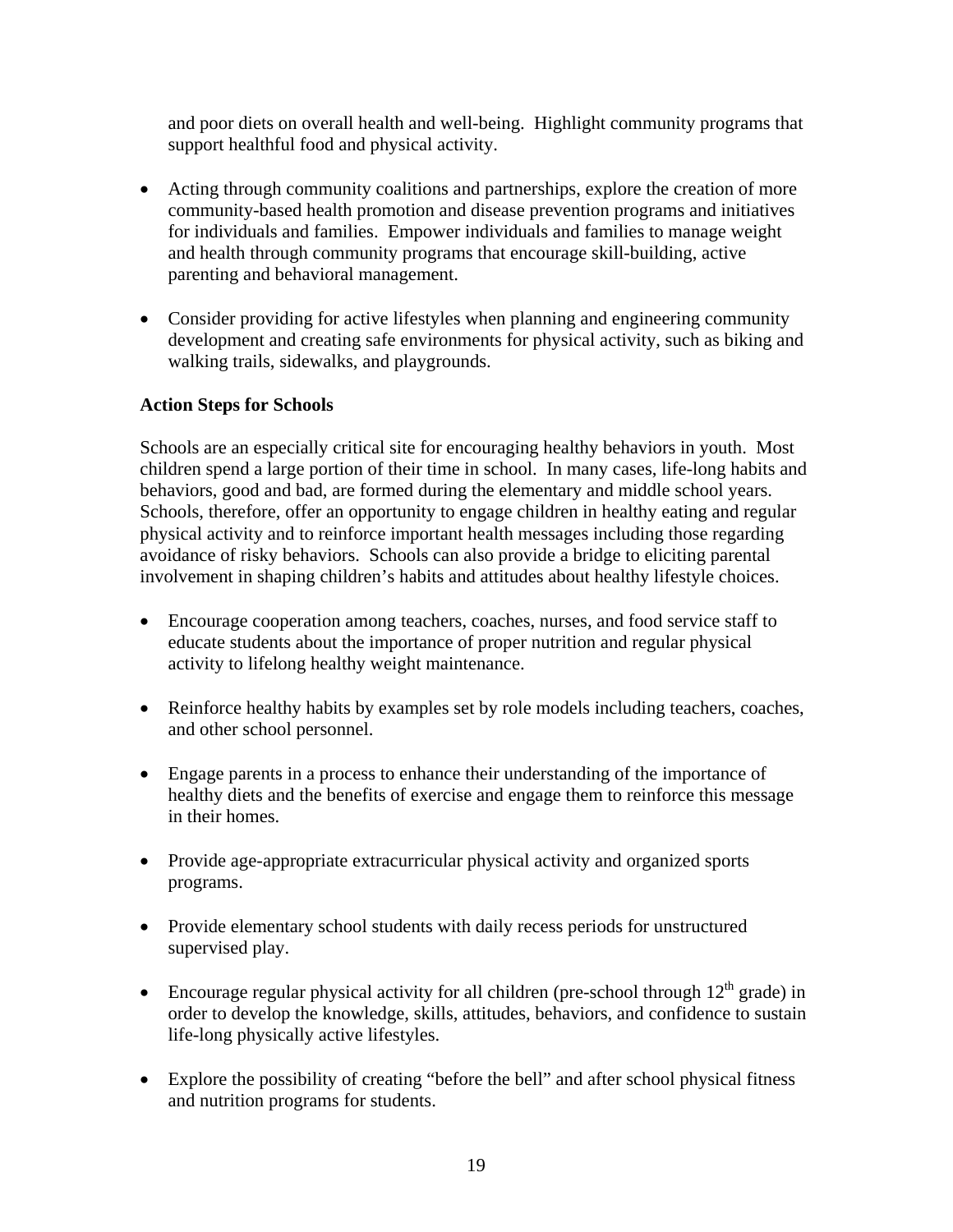- Provide age-appropriate and culturally appropriate instruction in health education.
- Provide healthy food and snack options in school cafeterias and vending machines.
- Incorporate health-related tasks, materials and examples in regular everyday instruction for preschool to grade 12 education, including the topics of nutrition and the balance between calories consumed and calories expended in physical activity.

## **Action Steps for Employers**

Working adults spend many of their waking hours at their worksite. Thus, the worksite is an important and convenient environment in which to foster healthier habits. Moreover, companies are beginning to recognize that the health of the individual employee is inseparable from the 'health' of the corporation. Employees with chronic diseases and/or conditions, which may be prevented or attenuated by diet and exercise, often have higher rates of absenteeism and health care usage than healthy employees without chronic ailments. Thus, worksite programs designed to promote health and prevent chronic disease are a wise investment for employers.

- Design worksites and work schedules to provide opportunities for regular physical activity, including simple and readily available activities such as stair climbing.
- Ensure that healthy food options are available for employees.
- Consider creating exercise facilities at the worksite or providing incentives for employees to join local fitness centers.
- Consider providing health promotion or wellness programs and disease management programs for employees as part of their health benefits.
- Offer incentives to employees to adopt documentable healthy behaviors (e.g., miles walked or weight goals attained, obtaining recommended screenings, completion of a medically supervised smoking cessation treatment program). [See Appendix F.]
- Engage employees in a process to enhance their understanding of the importance of a healthy lifestyle.
- Actively partner with community and other local entities/stakeholders to develop and implement community health promotion and disease prevention initiatives.
- Examine the cost and benefits of worksite health promotion and disease prevention efforts.
- Request health insurers to develop appropriate information for employees to enhance health literacy.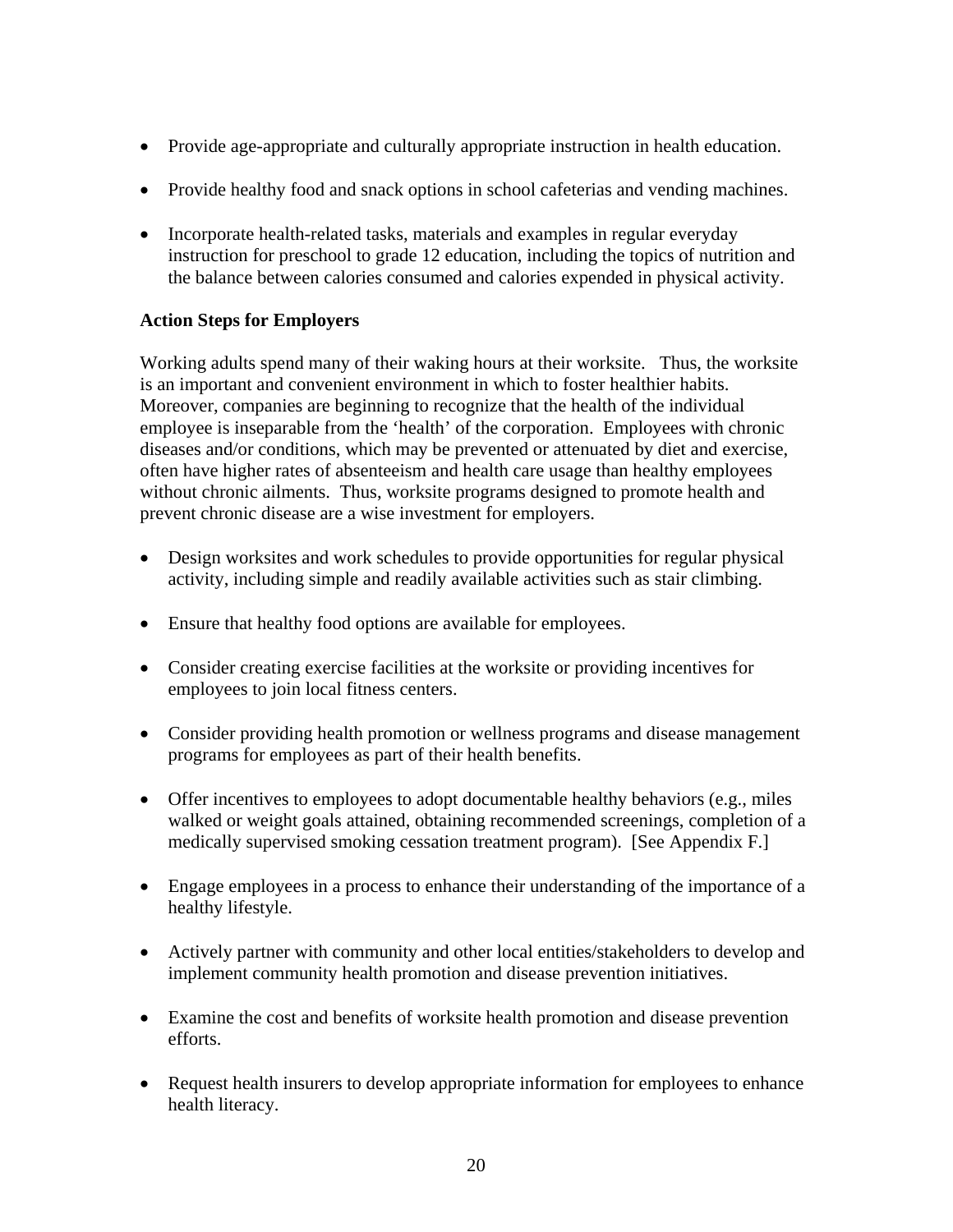• Include health literacy measures in quality of care and outcomes assessments.

## **Action Steps for Health Insurers**

Health insurers can play a significant role in promoting health and preventing or lessening the consequences of chronic diseases and conditions for individuals. Insurers can design and offer innovative and comprehensive preventative services benefit packages based on scientific evidence. In addition, insurers can disseminate educational information about the importance of prevention to their customers/consumers.

- Offer insurance products that include preventative services, disease management and wellness programs.
- Engage consumers in a process to enhance their understanding of the importance of healthy habits and avoidance of risky behavior.
- Encourage research evaluating the efficacy and cost/benefit of strategies to change behavior and translate research into clinical practice. Share this information with employers and other purchasers of health care.
- Create incentives to encourage individuals to adopt healthy behaviors. [See Appendix F.]
- Partner with communities and other entities to promote and encourage healthy lifestyles.
- Include health literacy in quality of care and outcomes assessments.

## **Action Steps for Health Care Providers and Professionals**

Health care providers/professionals are key for promoting healthy lifestyles and reducing the impact of chronic diseases and conditions. In any year, most Americans will interact with the health care system. Thus, health care providers are strategically poised to intervene and influence individuals to adopt healthy behaviors. Health care professionals can also provide critical leadership to communities, state and local governments, schools and other interested stakeholders to guide and catalyze health promotion and disease prevention efforts.

- Lead by example; live a healthy lifestyle.
- Accrue and maintain state-of-the-art knowledge about best practices and behavioral interventions to promote healthy habits and reduce risky behaviors.
- Inform and educate individuals (patients, parents, students, community leaders, other health professionals, etc.) about the importance of healthy eating, regular physical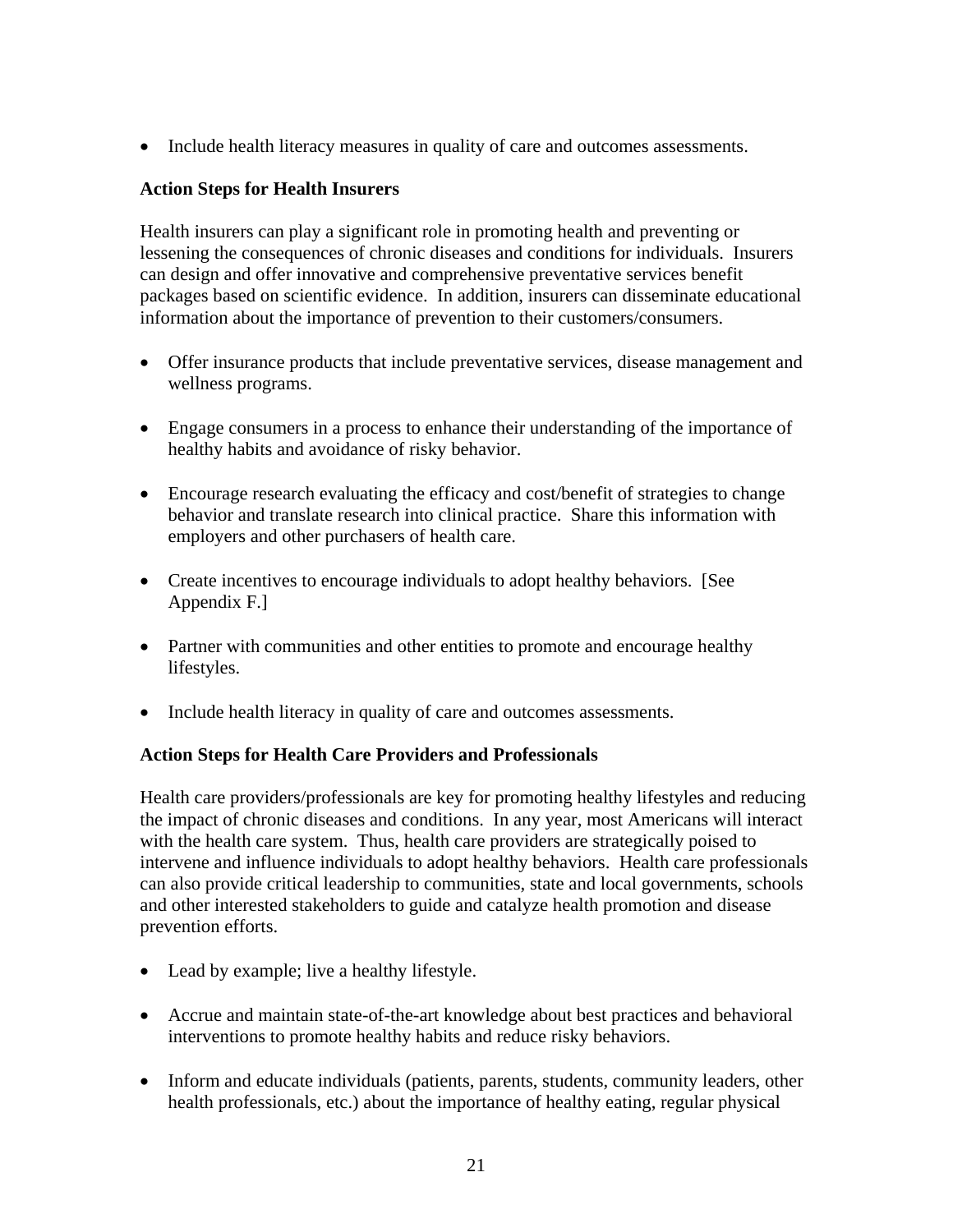activity, recommended disease screening, and avoidance of risky behaviors (such as tobacco use) to promote health and prevent chronic disease.

- Implement effective weight reducing initiatives and smoking cessation programs.
- Direct or participate in studies to explore the effectiveness of approaches to weight loss and healthy weight maintenance and smoking cessation.
- Explore partnerships between health care providers/professionals and schools, communities, faith-based organizations, local and state governments, and other interested parties to develop and implement health promotion and disease prevention initiatives.
- Seek out training in health literacy and effective provider-patient communication.
- Practice evidence-based prevention—adhere to evidence-based recommendations of the US Preventive Services Task Force (USPSTF) on whether a clinical preventive service should be routinely delivered www.preventiveservices.ahrq.gov**.**
- Identify individuals who are ready to make important changes and take maximum advantage of the "teachable moment" that often occurs in clinical care (e.g., counseling individuals who have just had a heart attack or chest pain to quit smoking).
- Harness the power of health information technology systems, including decision support systems, to remind clinicians and patients when preventive services are needed. HHS has supported much of the research that demonstrates the effectiveness of these systems to improve the use of clinical preventive services.

## **Action Steps for Researchers and Health Professions Educators**

Progress in health promotion and disease prevention necessarily depends on continued research and knowledge generation and dissemination. Therefore, researchers and health professions educators are critical in furthering our understanding of the etiology of chronic conditions such as obesity and effective approaches for prevention and treatment of these conditions. In addition, successful health promotion and disease prevention requires translation and dissemination of scientific findings into effective clinical practices to reach all individuals.

- Continue research into the pathogenesis, etiology, epidemiology, prevention and treatment of chronic diseases and conditions including obesity. Continue to explore optimal methods to translate research findings into clinical practice to change human behavior and foster healthy habits.
- Develop outcome measures for health promotion and disease prevention activities, services, and practices.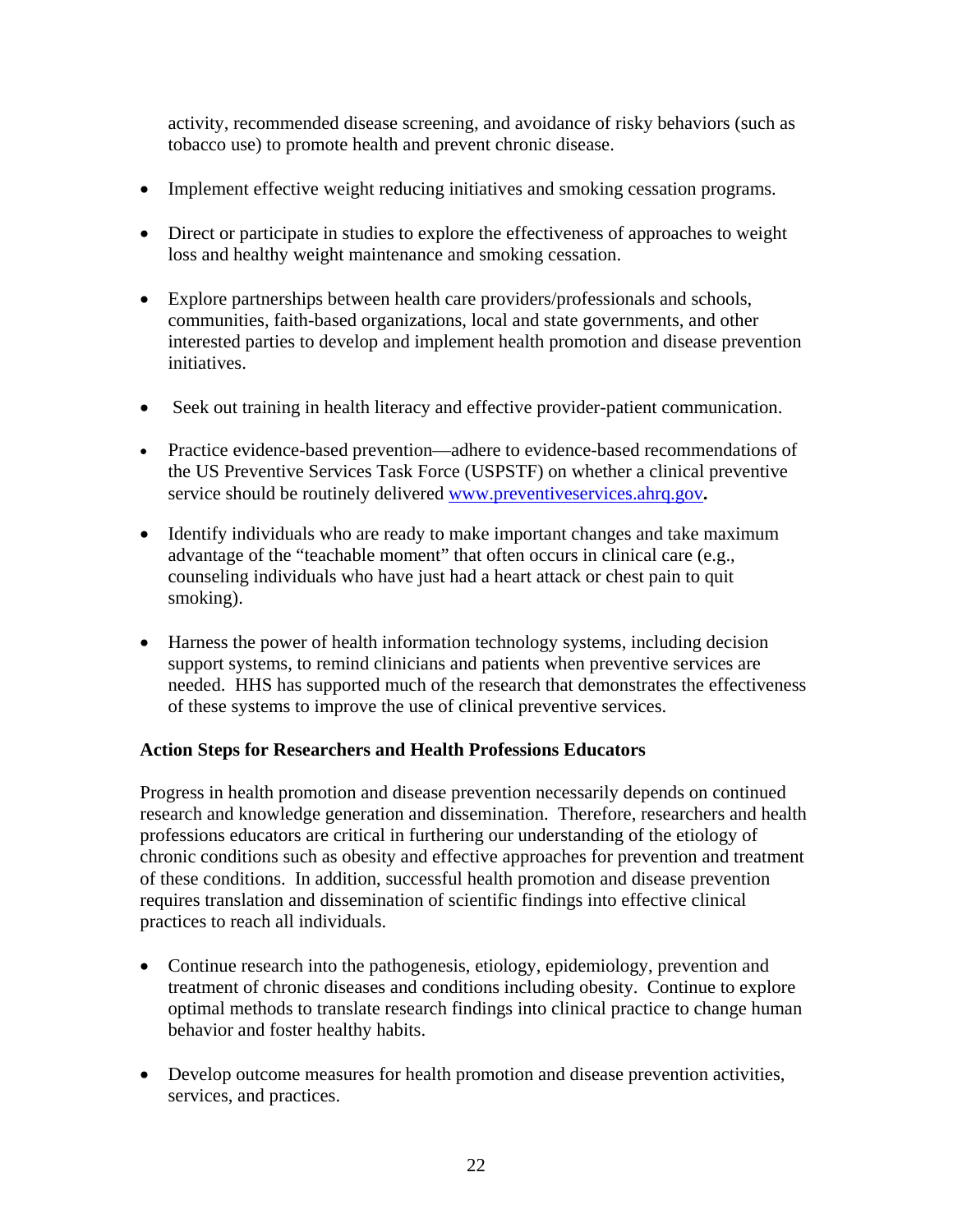- Encourage and adopt an interdisciplinary approach to address chronic conditions such as obesity.
- Develop and assess innovative methods to engage the public about the importance of health promotion and disease prevention and the link between the risk for chronic conditions and personal behaviors and choices such as physical activity and diet choices. Information, communication, and education should encompass the lifespan beginning in early childhood and continuing into older age.
- Focus on identifying effective ways to improve the health literacy of all individuals to reinforce the importance of health promotion and disease prevention for all segments of the population.
- Seek partnerships with community, public or private entities to promote research and educational initiatives regarding health promotion and disease prevention. Develop a multi-pronged community approach involving all stakeholders to reach all individuals.
- Design curricula and testing for health professionals (undergraduate and graduate) that comprehensively cover the science of health promotion and disease prevention and that examine and teach effective approaches to change individual behaviors. Integrate health professional education and training across disciplines.

## **Action Steps for Media**

The power of the media should be harnessed to educate the public by disseminating health information and to promote effective strategies to improve dietary and exercise habits.

- Promote/conduct public awareness campaigns of the health benefits of energy balance through regular physical activity, and a healthy diet to maintain a healthy weight.
- Partner with medical professionals, federal, state and local governments, and private sector and community entities to help the public understand the importance of preventive screenings.
- Develop and disseminate appropriate messages that encourage healthy habits and avoidance of risky behaviors in youth.
- Showcase successful initiatives and programs that promote health and prevent disease.
- Conduct or participate in consumer research to study the appropriateness and effectiveness of media messages promoting healthy lifestyles and avoidance of risky behaviors.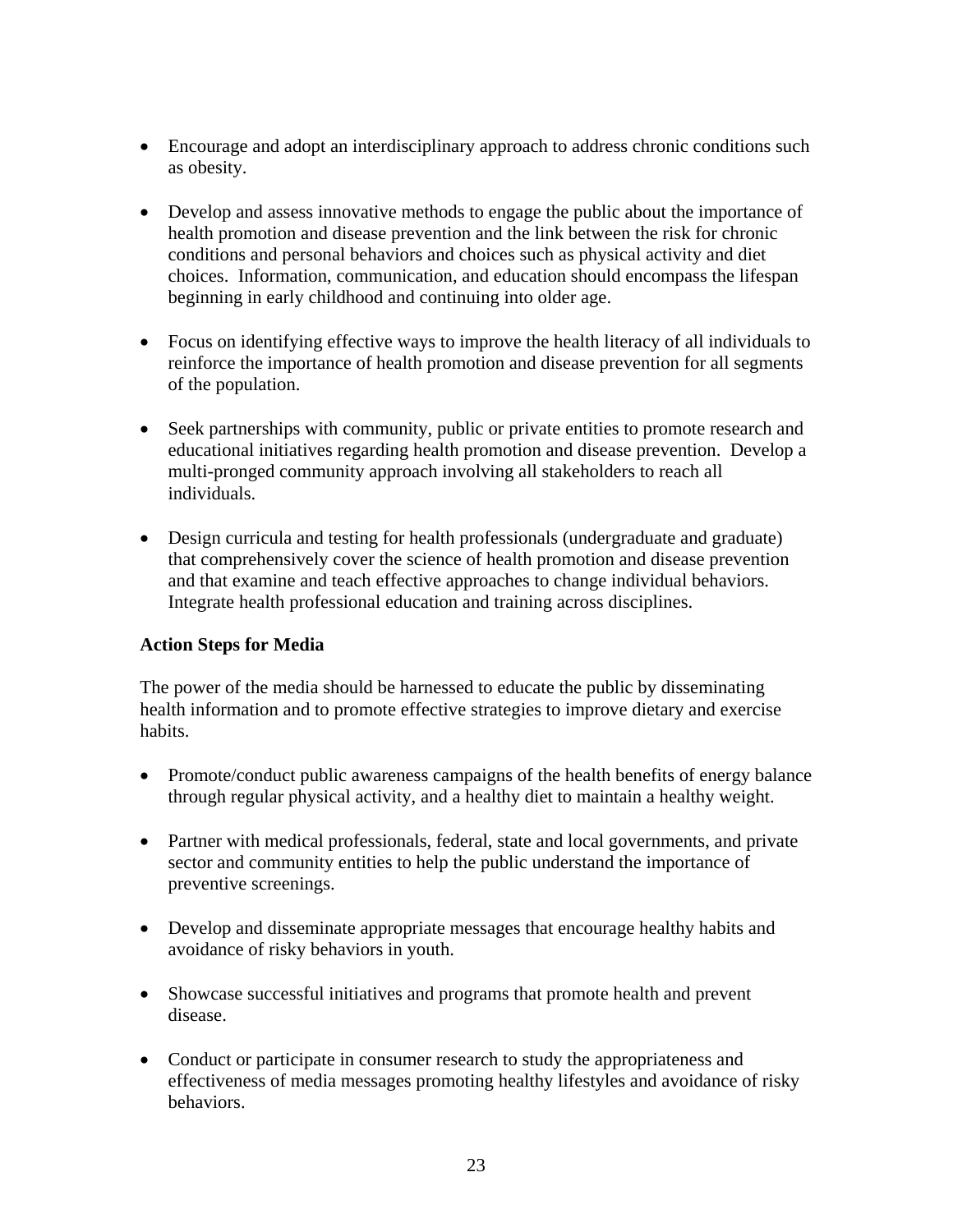• Consider use of public access networks to broadcast local conferences or training videos on various health topics (e.g., exercise class for seniors).

#### **Action Steps for State, Local, and Tribal Governments**

State, local, and tribal governments can play a key role in coordinating an approach to encourage healthy habits and prevent chronic diseases. State, local and tribal governments can partner with, and provide guidance to, other organizations and entities to facilitate health promotion initiatives. They can also act as a bridge between Federal programs and community activities providing the necessary infrastructure and support needed to maximize and coordinate efforts among stakeholders. In addition, state, local, and tribal governments can create and implement policies that encourage healthy behaviors.

- Review and design policies to ensure that health promotion and disease prevention are priorities.
- Partner with communities and other entities to create environments and implement initiatives that encourage healthy lifestyles and habits.
- Disseminate audience-appropriate information about the importance of healthy lifestyles and avoidance of risky behaviors. Foster a consistent age and culturally appropriate message to the public, especially high-risk groups, about the consequences of unhealthy lifestyles and practices.
- Identify high-risk groups for targeting prevention initiatives and activities.
- Provide guidance and support for research on the efficacy of different interventions to prevent and treat obesity, diabetes, and other chronic conditions and tobacco use.

## **Action Steps for HHS/Overweight and Obesity**

HHS has a large number of current initiatives and programs underway to address obesity and overweight. They include programs in education, communication and outreach, intervention, diet and nutrition, physical activity and fitness, disease surveillance, research, clinical preventive services and therapeutics, and policy and web-based tools. The programs are targeted to a variety of populations including infants and breastfeeding mothers, children and adolescents, women, minorities, the elderly, the disabled, rural, and the general population. Additional areas to target initiatives may include:

• Design and implement programs that work with children and parents to prevent and treat obesity, since the best opportunity to slow the U.S. obesity 'epidemic' may be in childhood.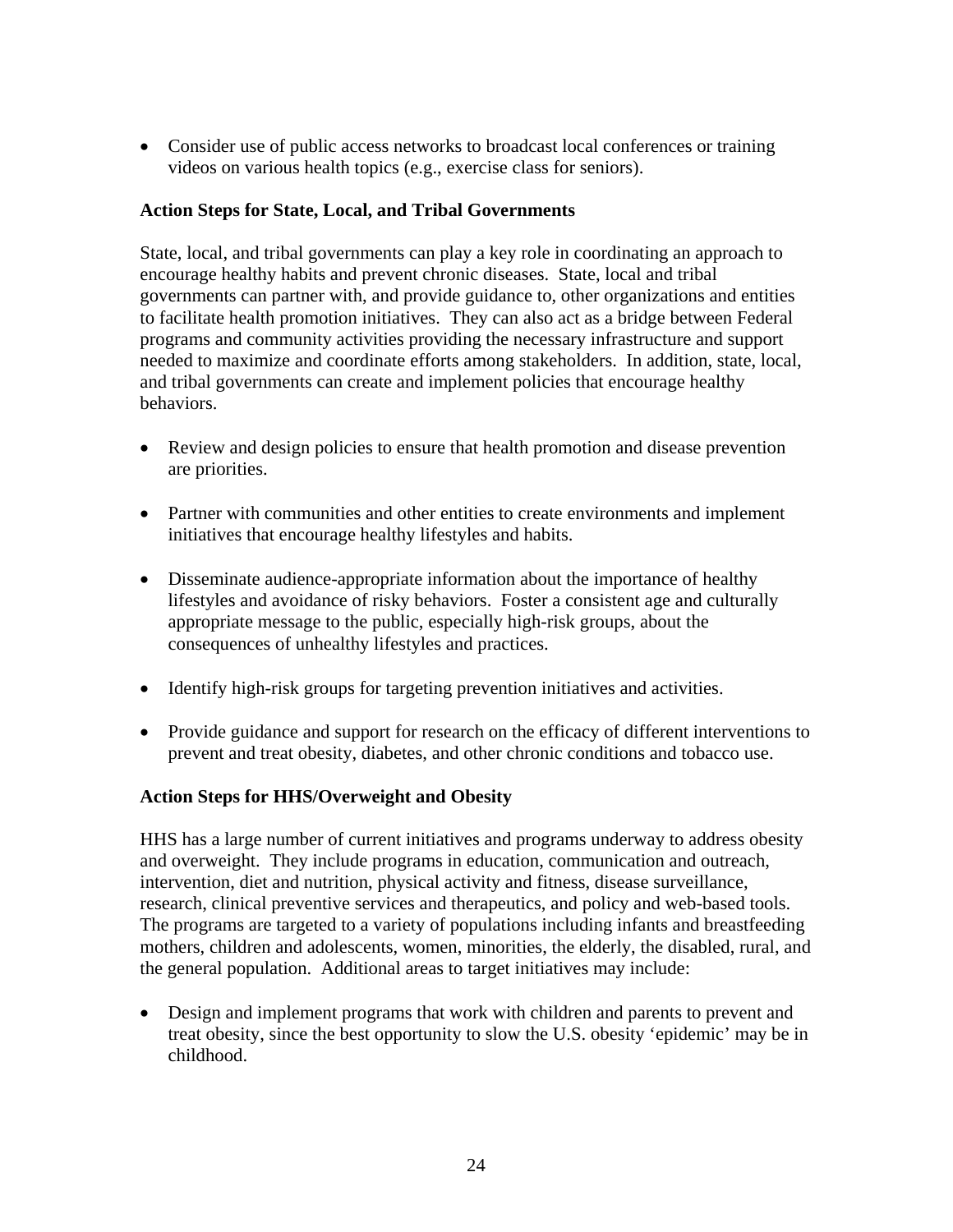- Evaluate effectiveness of treatment and preventive programs to build a practical evidence base for new interventions.Relevant research questions may include:
	- $\rightarrow$  Do certain populations (e.g., gender or age-related, racial/ethnic populations) benefit more from certain therapies?
	- $\rightarrow$  What is the optimum amount of time to treat, and what is the optimum level of weight loss to target?
	- $\rightarrow$  What evidence exists to support long-term weight loss and weight-maintenance, e.g., over one year or five years?
	- $\rightarrow$  What is the safety and efficacy of certain therapies?
	- $\rightarrow$  What risks are associated with weight loss, especially for certain populations such as the elderly, for example, who generally are at high risk for osteoporosis?
- Explore ways to increase awareness and knowledge, especially in certain populations, about obesity and interventions that may reduce obesity and promote healthy energy balance.
- Develop interventions that address needs of special populations.
- Focus further research on the psychological and motivational aspects of weight maintenance, and on identifying any demonstrable benefits for private or public health insurance programs.
- Enhance food labels to display calorie count more prominently and to use meaningful serving sizes.
- Evaluate and recommend the types of health communication activities that would most effectively support the "Calories Count" message.
- Encourage restaurants to provide meaningful nutritional information to consumers.
- Step up enforcement actions concerning accuracy of food labels.
- Revise FDA guidance for developing drugs to treat obesity.
- Work cooperatively with other government agencies, non-profit organizations, industry, and academia on obesity research.
- Incorporate the findings from the recently released reports on health literacy from the Institute of Medicine and AHRQ into overweight and obesity information and communication activities.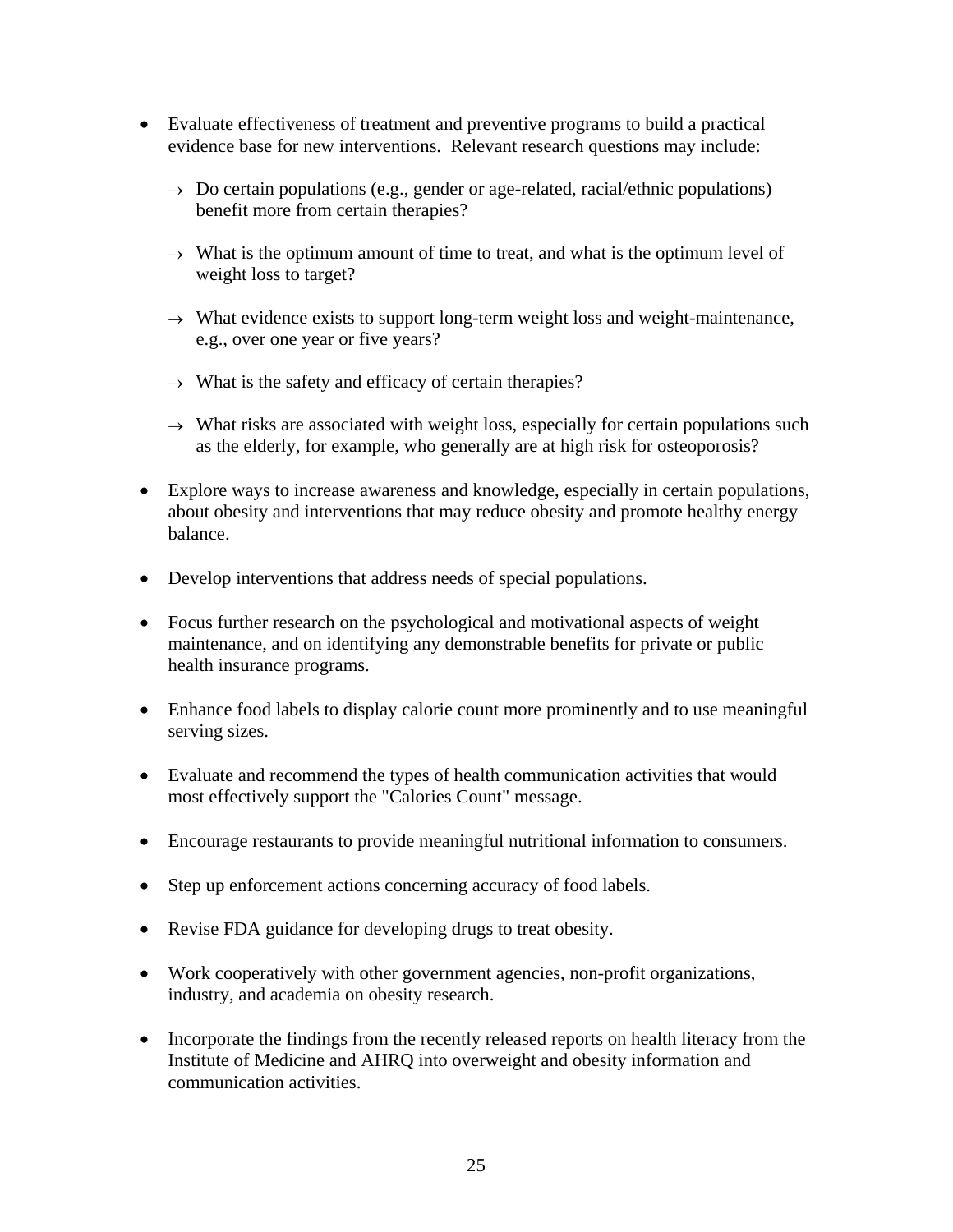#### **Action Steps for HHS/Diabetes**

HHS agencies are pursuing vigorous programs in prevention that include basic research, clinical trials, community health efforts, educational programs, translating research into practice, efforts in special populations, and providing a new Medicare benefit for diabetes testing. Through these comprehensive programs, HHS agencies are continuing to pursue prevention studies to optimize and identify additional intervention strategies. HHS also is improving methods to disseminate and implement effective strategies into diverse community settings. Particular opportunities for HHS action involve underserved or vulnerable populations and include:

- To focus attention on the long-term implications of gestational diabetes mellitus (GDM), the National Diabetes Information Clearinghouse of the NIDDK/NIH will produce a new booklet entitled, "What I Need to Know about Gestational Diabetes," which will incorporate messages based on diabetes prevention research. The National Diabetes Education Program's *Small Steps. Big Rewards. Prevent Type 2 Diabetes* campaign will also be expanded to include a specific focus on GDM.
- To analyze the effects of treatment and ascertain the durability of these effects over time, a *Diabetes Prevention Program* follow-up study of women with a history of GDM is in progress.
- Enhance the focus on women with GDM in community health centers and Indian Health Service programs, and through AHRQ's Integrated Delivery System Research Network and Practice Based Research Networks.
- Since there is a disproportionate risk for the development of type 2 diabetes in persons with serious mental illness, in general, and treatment with antipsychotic medications predispose individuals to gain weight [49-54], examine and apply evidence-based lifestyle interventions in mental health settings that would reduce the rate of obesity and prevent the development of type 2 diabetes in Americans with serious mental illness.
- Since American Indians and Alaska Natives have a higher incidence of diabetes, determine if diabetes prevention activities previously demonstrated to be efficacious under well-controlled conditions (such as the NIDDK-sponsored *Diabetes Prevention Program* study) can be implemented with fidelity in a variety of Indian health settings and through community-based human services providers.
- Evaluate whether a comprehensive health system intervention delivered through Indian health programs can reduce risk factors for cardiovascular disease in individuals with diabetes and/or the metabolic syndrome (characterized by insulin resistance and the presence of obesity, abdominal fat, high blood sugar and triglycerides, high blood cholesterol, and high blood pressure).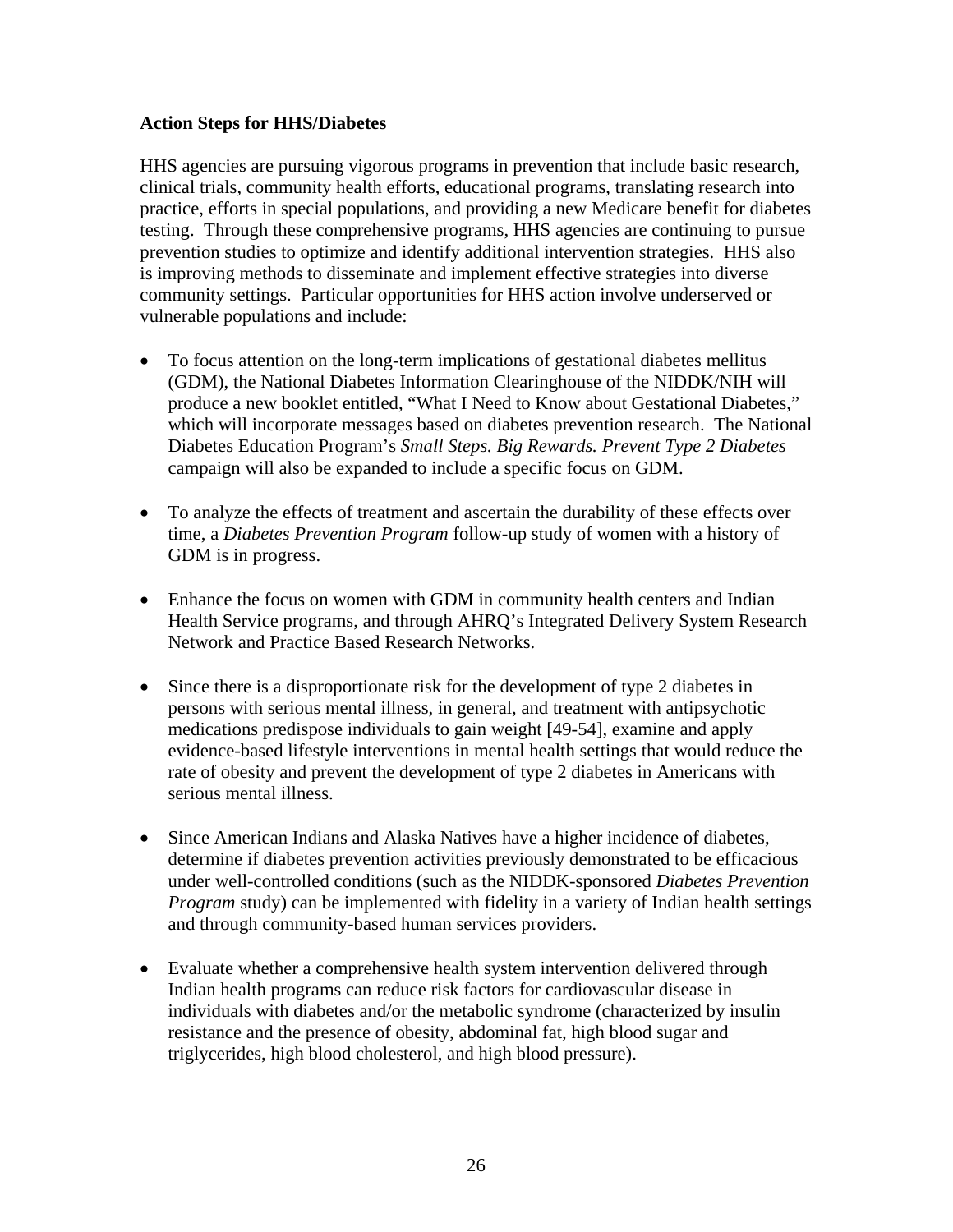- Implement evidenced-based interventions to prevent diabetes as part of the *Primary Prevention of Diabetes Initiative* in 25-30 Health Service/Tribal/Urban (I/T/U) community sites of varying sizes and types.
- Implement, as part of the *Cardiovascular Disease Risk Reduction Initiative*, a comprehensive health system intervention consisting of patient-, provider-, systemsand community-level components in 25-30 clinical sites that participate in the IHS Diabetes Care and Outcomes Audit.
- Consider utilizing the community health center program *Diabetes Prevention Collaborative* and *Health Disparity Collaborative* strategy and models to translate and disseminate the results of *Diabetes Prevention Program* pilot into clinical practice.
- Incorporate the findings from the recently released reports on health literacy from the Institute of Medicine and AHRQ into diabetes information and communication activities.
- CMS should assess utilization of the new Medicare benefits (beginning in 2005) establishing coverage of an initial preventive physical exam, and diabetes and cardiovascular disease screening tests, to ensure beneficiaries are taking advantage of these services and getting the care they need to better manage their diabetes.

## **Action Steps for HHS/Tobacco**

Prevention of the ill effects of tobacco is an essential part of the HHS mission, and HHS is committed to working in a coordinated, comprehensive, and effective manner to protect the public's health from the harmful effects of tobacco use. In 2000, HHS launched a roadmap for improving the health of all people in the U.S. during the first decade of the  $21<sup>st</sup>$  century, including objectives for reducing the death and disease caused by tobacco use. In addition, the Secretary's *Steps to a HealthierUS* has as one of its major components avoiding risky behaviors, such as using tobacco products, to promote good health and save lives. There are many opportunities for strategic collaboration among agencies to further reduce the health and economic impact of tobacco-related diseases.

- Consider opportunities for encouraging smoking cessation activities in a variety of programs and areas, such as: the Federal workplace; among hospitalized cardiac patients; among Americans who receive their health care through or with financing from the Federal Government (Veteran's Administration, Medicaid, Medicare, Older Americans Act services provider network, Department of Defense, Indian Health Service); or in the HRSA prevention collaborative.
- Examine ways to encourage use of the Web site, www.smokefree.gov, which offers science-driven tools, information, and other resources that have been found effective in helping smokers quit.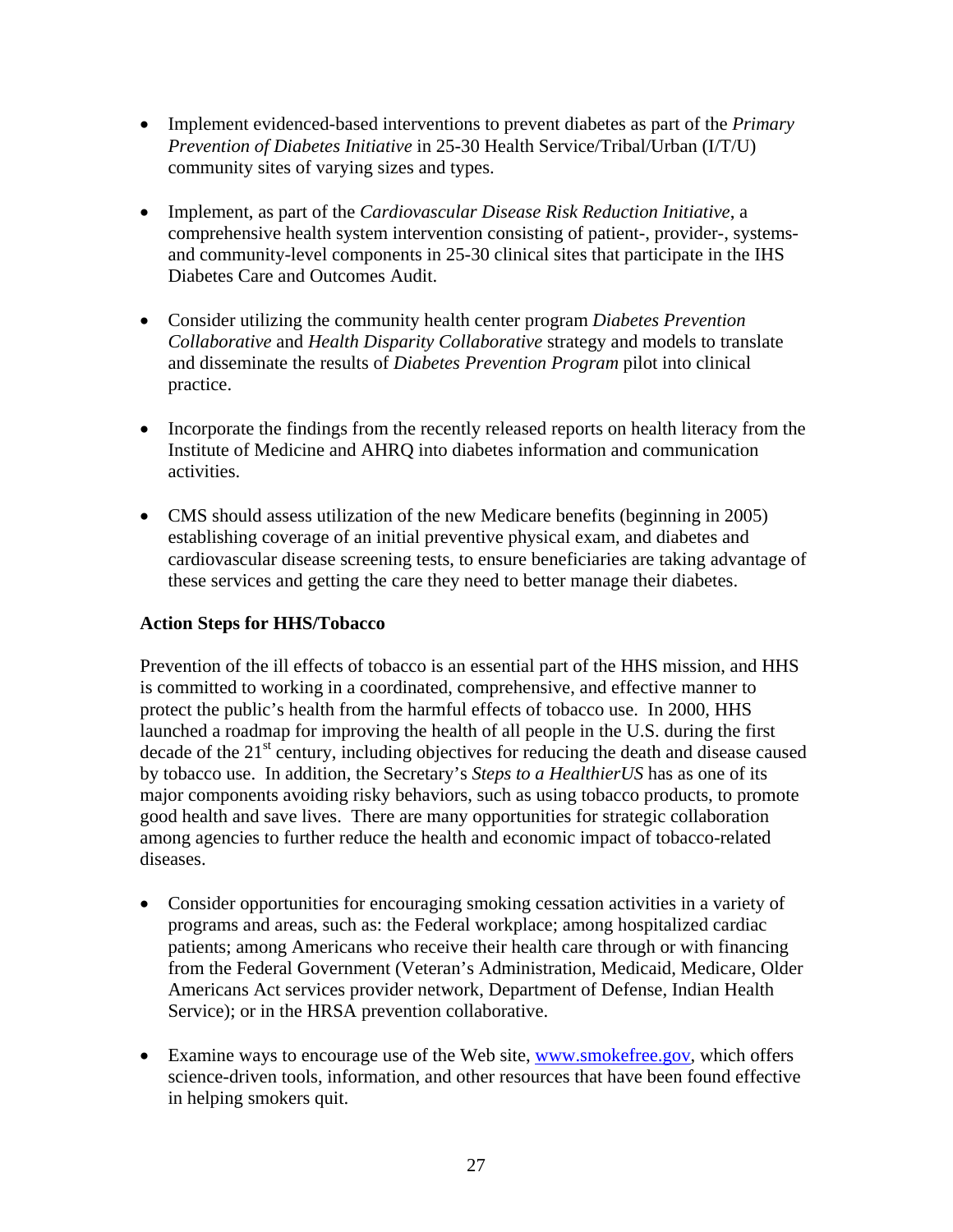- Consider opportunities for incorporating tobacco use prevention messages into community-based shelters for runaway and homeless youth and their families; and the National Youth Sports Program youth camps for middle-school-aged, low-income youth.
- Examine opportunities for tobacco use prevention and smoking cessation among Head Start and Early Head Start staff and parents.
- Examine opportunities to enhance the delivery of technical assistance on tobacco control through SAMHSA's Center for Substance Abuse Prevention (CSAP) Center for the Application of Prevention Technologies.
- Consider opportunities to deliver tobacco use and prevention messages to young people through sports and entertainment media campaigns.
- Examine opportunities to enhance SAMHSA Best Practices via the National Registry of Effective Prevention Programs to include tobacco prevention programs.
- Examine opportunities to expand the number of materials on tobacco prevention and control that are available through the National Clearinghouse for Alcohol and Drug Information.
- Consider research that examines the toxicity of current and new tobacco products.
- Incorporate the findings from the recently released reports on health literacy from the Institute of Medicine and AHRQ into tobacco information and communication activities.
- Highlight community-based programs that provide rewards for young people who do not smoke.
- Evaluate and disseminate the results of the Medicare Stop Smoking Program (a pilot currently underway in seven states).

## **Action Steps for HHS/ Media and Messages**

HHS has a vast number of individual initiatives, products and messages designed to promote healthy behaviors and reduce illness and disability, such as the national nutrition program, *5 A Day for Better Health Program,* the *Small Steps* program, and its accompanying advertising campaign (*Healthy Lifestyles and Disease Prevention*), which encourages American families to take small, manageable steps to ensure effective, longterm weight control.

• Identify a standard for clear and effective communication for all information, forms, materials and communication from HHS with the public.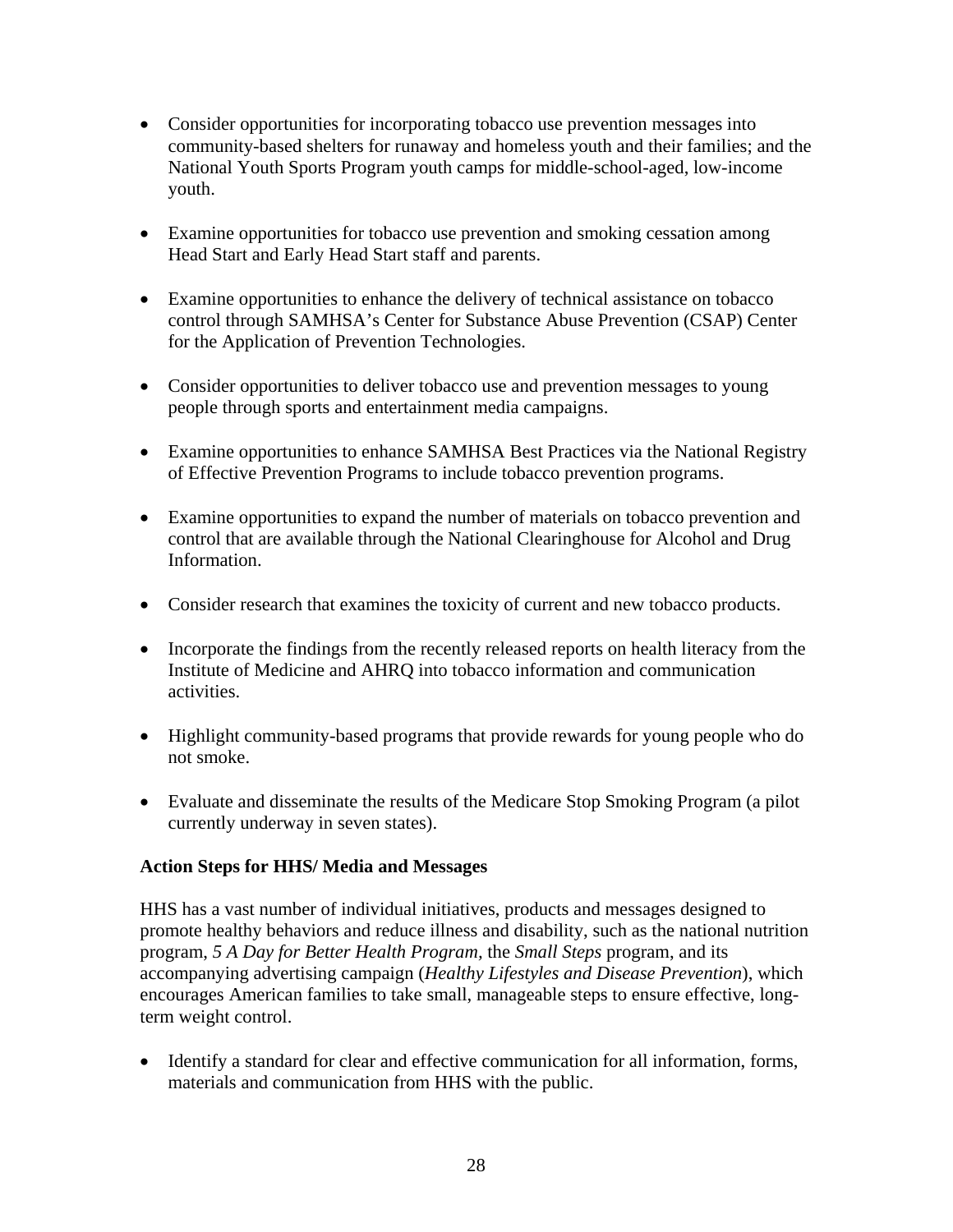- Update and change prevention messages to maintain 'freshness' and reflect the stateof-the-art practices and information.
- Research the information and communication needs, characteristics, preferences, and environments to develop effective messages.
- Coordinate prevention messages to reduce the 'noise' of competing messages and to leverage resources.
- Integrate prevention messages with prevention programs.

## **Action Steps for HHS/Health Literacy**

Health literacy and messaging are important aspects of HHS research and program activities focusing on prevention. The Department's agencies are engaged in a variety of health literacy activities. HHS agencies are beginning to include health literacy as a consideration in their research, assessment, training, program operations, and communication with the public, but there are opportunities for improvement.

- Continue research on multiple aspects of health literacy including: the impact of limited health literacy on health disparities; the nature and extent of limited health literacy in different populations and for different topics and contexts; the interaction of limited health literacy with other factors, such as age and disabilities; the most effective health literacy interventions for different segments of the population; and the impact of limited health literacy on the quality, access and outcomes of health care and public health services.
- Develop health and program information in a variety of languages.
- Emphasize the need to pre-test publications designed for wide-spread dissemination with the target audience prior to publication.
- Support the development of an evidence-based approach to training a broad spectrum of healthcare and public health professionals to communicate effectively with different types of patients, including those with limited literacy.
- Develop and validate measures of successful health literacy approaches.
- Provide leadership to identify and build consensus for outcome measures needed to improve health literacy across the population, in particular for the most vulnerable groups.
- Advise agencies to assess their information, communication, and programmatic activities with their intended audiences, particularly low literacy audiences.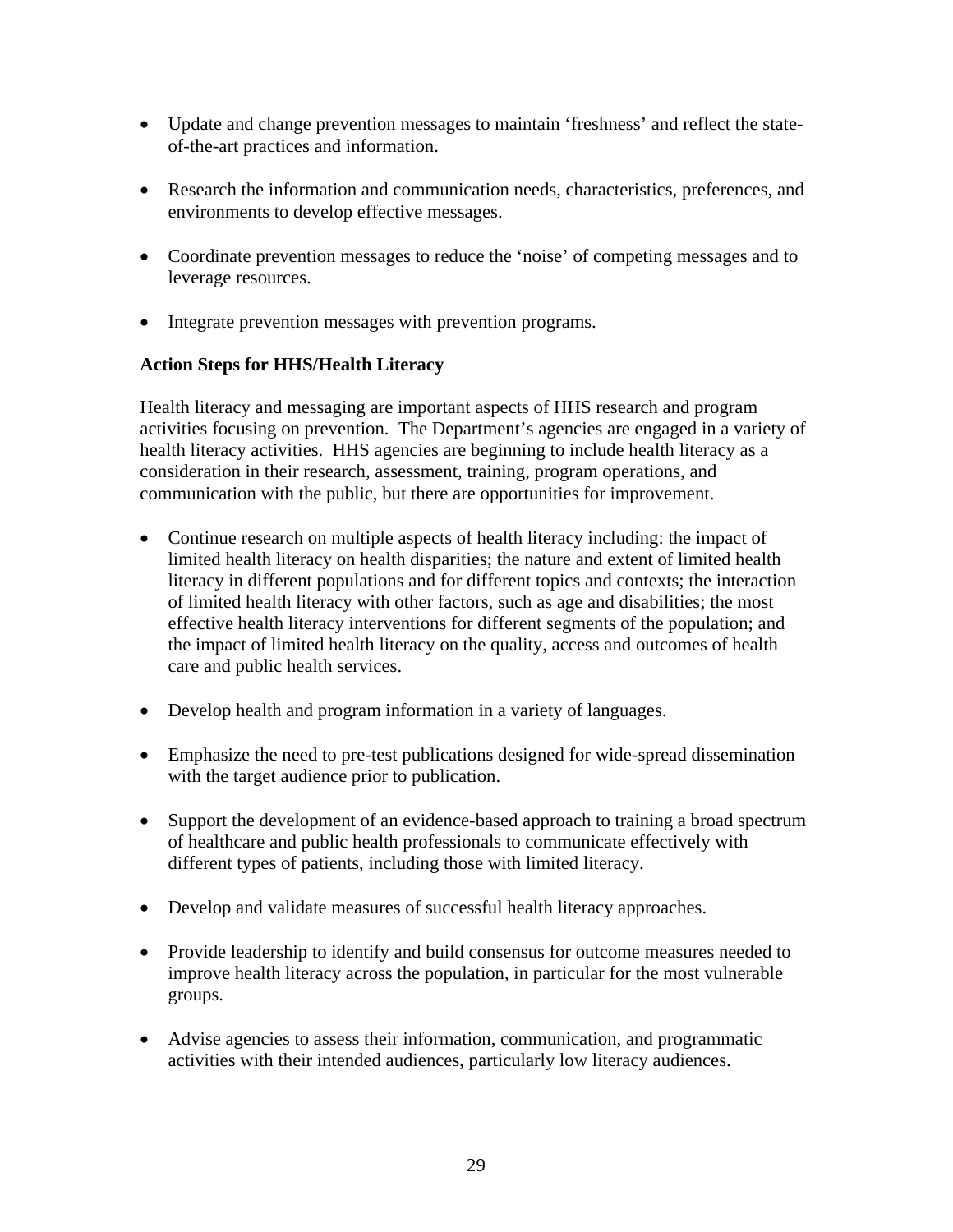## **ACRONYMS**

| <b>AHRQ</b>   | Agency for Healthcare Research and Quality                       |
|---------------|------------------------------------------------------------------|
| <b>AI/AN</b>  | American Indians/Alaska Natives                                  |
| AoA           | <b>Administration on Aging</b>                                   |
| <b>CDC</b>    | Centers for Disease Control and Prevention                       |
| <b>CMS</b>    | <b>Centers for Medicare and Medicaid Services</b>                |
| <b>CSAP</b>   | <b>Center for Substance Abuse Prevention</b>                     |
| <b>FDA</b>    | Food and Drug Administration                                     |
| <b>GDM</b>    | <b>Gestational Diabetes Mellitus</b>                             |
| <b>HHS</b>    | U.S. Department of Health and Human Services                     |
| <b>HRSA</b>   | <b>Health Resources and Services Administration</b>              |
| <b>IHS</b>    | Indian Health Service                                            |
| I/T/U         | Indian Health Service/Tribal/Urban                               |
| <b>NCI</b>    | <b>National Cancer Institute</b>                                 |
| <b>NIA</b>    | National Institute on Aging                                      |
| <b>NICHD</b>  | National Institute of Child Health and Human Development         |
| <b>NIDA</b>   | National Institute on Drug Abuse                                 |
| <b>NIDDK</b>  | National Institute of Diabetes and Digestive and Kidney Diseases |
| NIH.          | National Institutes of Health                                    |
| <b>SAMHSA</b> | <b>Substance Abuse and Mental Health Services Administration</b> |
| <b>USPSTF</b> | <b>US Preventive Service Task Force</b>                          |
|               |                                                                  |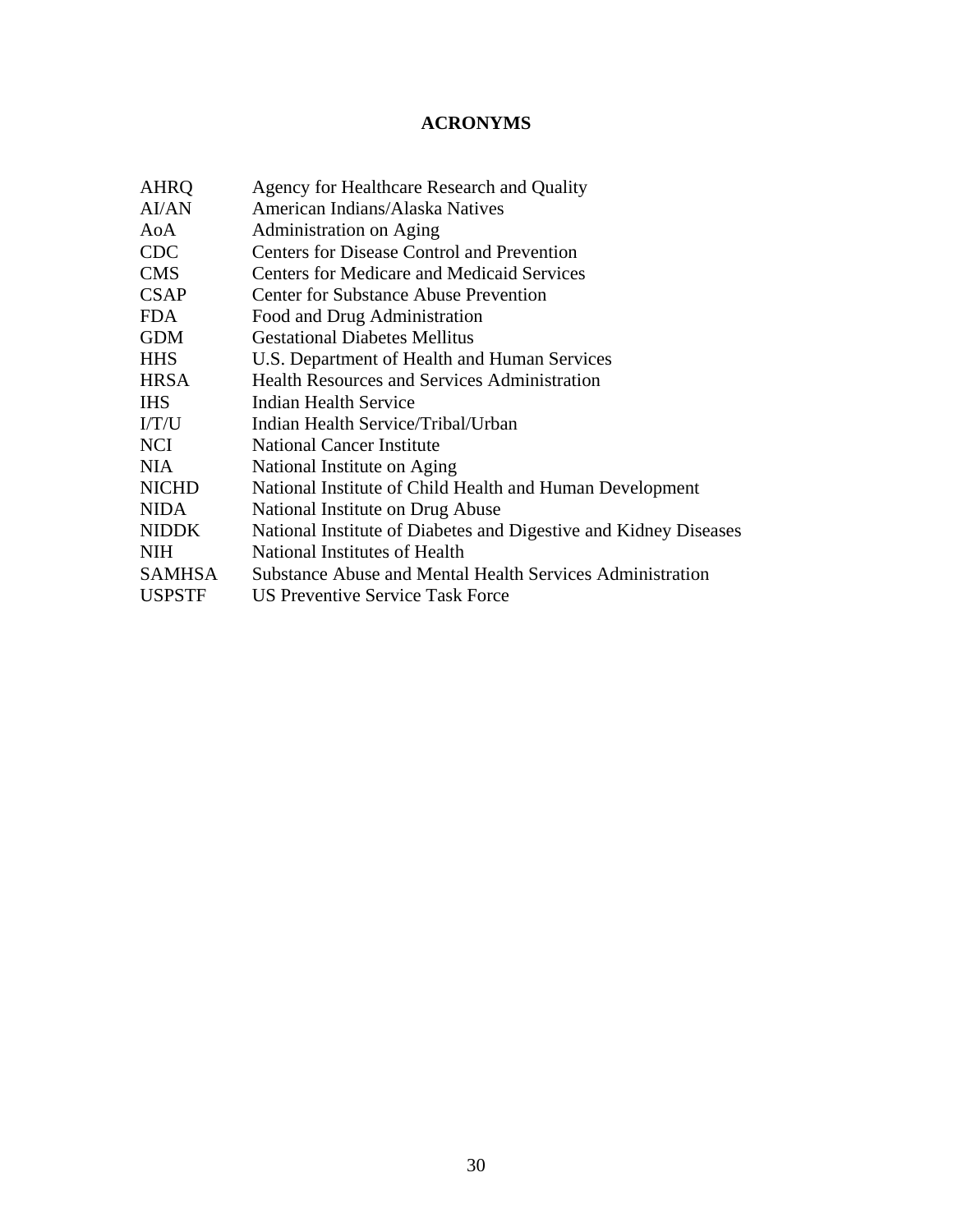#### **RESOURCES**

#### **Overweight and Obesity**

NIH Obesity Research http://www.obesityresearch.nih.gov/

NIDDK Weight Loss and Control http://www.niddk.nih.gov/health/nutrit/nutrit.htm

NHLBI Aim for a Healthy Weight http://www.nhlbi.nih.gov/health/public/heart/obesity/lose\_wt/index.htm

NLM Medline Plus http://www.nlm.nih.gov/medlineplus/nutrition.html

USDA Center for Nutrition Policy and Promotion http://www.usda.gov/cnpp/

CDC National Center for Chronic Disease Prevention and Health Promotion: Nutrition and Physical Activity http://www.cdc.gov/nccdphp/dnpa/obesity/resources.htm

Blueprint for Action on Breastfeeding HHS Office on Women's Health http://www.4woman.gov/Breastfeeding/index.htm

Bright Futures in Practice Bright Futures Project http://www.brightfutures.org

Nutrition and Your Health: Dietary Guidelines for Americans http://www.health.gov/dietaryguidelines

Exercise: A Guide from the National Institute on Aging http://www.niapublications.org/exercisebook/index.asp

Exercise: A Video from the National Institute on Aging http://www.nia.nih.gov/exercisevideo/

5 A Day for Better Health National Cancer Institute http://dccps.nci.nih.gov/5aday/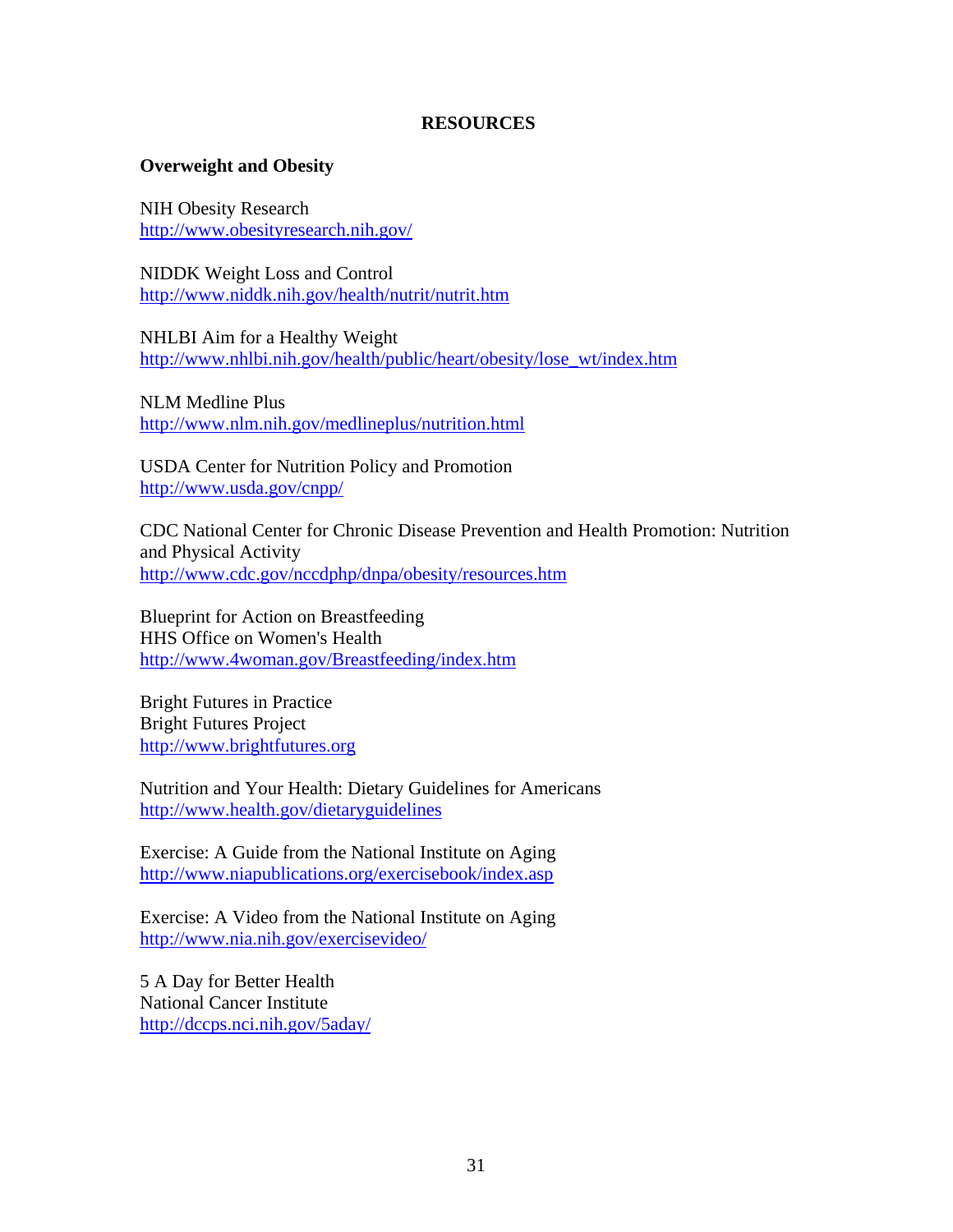Girls and Obesity Initiative HHS Office on Women's Health http://www.4woman.gov/owh/education.htm

FDA Guidance on How To Understand and Use the Nutrition Facts Panel on Food Labels http://www.cfsan.fda.gov/~dms/foodlab.html

Guide to Clinical Preventive Services, 2nd edition, 1996 U.S. Preventive Services Task Force http://www.ahrq.gov/clinic/uspstfix.htm

Healthfinder® Gateway to Reliable Consumer Health Information on the Internet http://www.healthfinder.gov

#### **Diabetes**

National Institute of Diabetes and Digestive and Kidney Diseases http://www.niddk.nih.gov

National Diabetes Education Program http://www.ndep.nih.gov/

National Diabetes Information Clearinghouse http://diabetes.niddk.nih.gov/

CDC Diabetes Public Health Resource http://www.cdc.gov/diabetes/

IHS National Diabetes Program http://www.ihs.gov/MedicalPrograms/diabetes/index.asp

HRSA Health Disparities Collaborative http://bphc.hrsa.gov/programs/HDCProgramInfo.htm

AHRQ Preventive Services Task Force http://www.preventiveservices.ahrq.gov/

Conquering Diabetes: A Strategic Plan for the 21st Century http://www.niddk.nih.gov/federal/dwg/fr.pdf

Conquering Diabetes: Highlights of Program Efforts, Research Advances and Opportunities. A Scientific Progress Report on the Diabetes Research Working Group's Strategic Plan http://www.niddk.nih.gov/federal/dwg/2002/dwg02.htm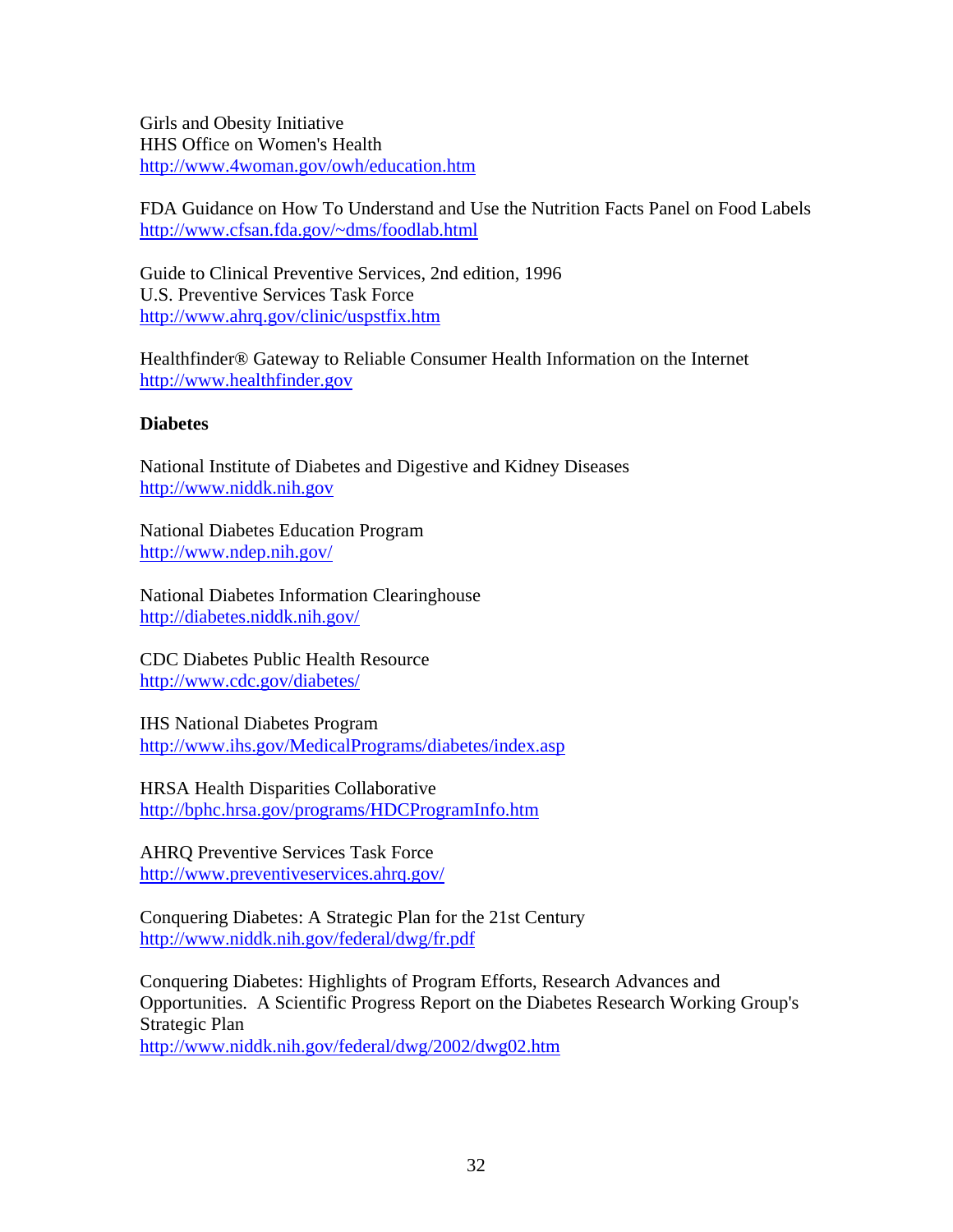Medicare Coverage of Diabetes Related Supplies and Services http://www.medicare.gov/Health/Diabetes.asp

#### **Tobacco**

Centers for Disease Control and Prevention. *Annual Smoking-Attributable Mortality, Years of Potential Life Lost, and Economic Costs --- United States, 1995--1999*. MMWR 2003; 52: 300-303.

Centers for Disease Control and Prevention. *Best Practices for Comprehensive Tobacco Control Programs*. Atlanta: Centers for Disease Control and Prevention, National Center for Chronic Disease Prevention and Health Promotion, Office on Smoking and Health, 1999.

Centers for Disease Control and Prevention. Cigarette smoking among adults—United States, 2001. *Morbidity and Mortality Weekly Report* 2003a;52(40):953–6.

Centers for Disease Control and Prevention. Cigarette smoking-attributable morbidity— United States, 2000. *Morbidity and Mortality Weekly Report* 2003b;52(35):842–4.

Centers for Disease Control and Prevention. Early release of selected estimates from the National Health Interview Survey (NHIS). Available at http://www.cdc.gov/nchs/about/major/nhis/released200312.htm.

Centers for Disease Control and Prevention. *State-Specific Prevalence of Current Cigarette Smoking Among Adults- United States, 2002.* MMWR 2004; 52: 1276-1280.

Centers for Disease Control and Prevention. *Tobacco Use Among Middle and High School Students-United States, 2002.* MMWR 2003; 52: 1096-1098.

Centers for Disease Control and Prevention. Trends in Cigarette Smoking Among High School Students — United States, 1991–2001. *Morbidity and Mortality Weekly Report* 2002;51(19) 409–12.

National Cancer Institute, Centers for Disease Control and Prevention & American Cancer Society. *You Can Quit Smoking Now!*. http://www.smokefree.gov.

Substance Abuse and Mental Health Services Administration, Center for Substance Abuse Prevention. State Synar Non-Compliance Rate Table, FFY 1997 - FFY 2003. http://prevention.samhsa.gov/tobacco/01synartable.asp

Substance Abuse and Mental Health Services Administration, U.S. Dept of Health and Human Services (HHS), *"*Overview of Findings from 2002 National Survey on Drug Use and Health (NSDUH),*"* 2002. Available at

http://www.samhsa.gov/oas/nhsda/2k2nsduh/Overview/2k2Overview.htm#toc.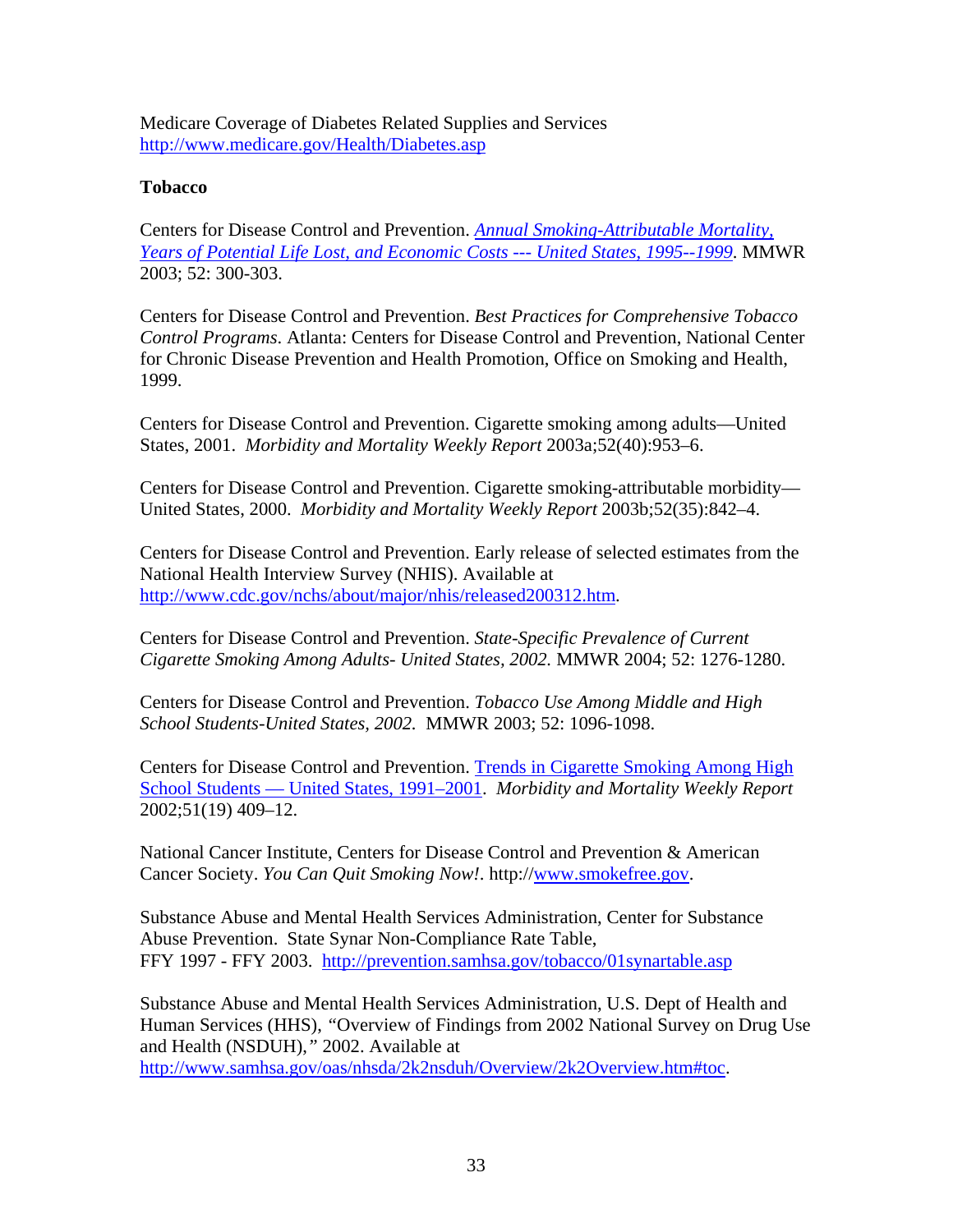U.S. Department of Health and Human Services. *Reducing Tobacco Use: A Report of the Surgeon General.* Atlanta, Georgia: U.S. Department of Health and Human Services, Centers for Disease Control and Prevention, National Center for Chronic Disease Prevention and Health Promotion, Office on Smoking and Health, 2000.

U.S. Preventive Services Task Force. *Counseling to Prevent Tobacco Use and Tobacco-Related Diseases: Recommendation Statement*. November 2003. Agency for Healthcare Research and Quality, Rockville, MD. http://www.ahrq.gov/clinic/3rduspstf/tobacccoun/tobcounrs.htm.

Healthy Aging Initiative. Evidence Reports: *Interventions to Promote Smoking Cessation in the Medicare Population* http://www.cms.hhs.gov/healthyaging/2b.asp

## **Health Literacy**

Dynamic search of the health literacy literature indexed in Medline. Available online at http://phpartners.org/hp/health\_comm.html. Last viewed March 4, 2004.

HRSA health literacy Web pages. Available online at http://www.hrsa.gov/quality/healthlit.htm. Last viewed March 4, 2004.

NIDCD health literacy Web pages. Available online at http://www.nidcd.nih.gov/health/education/news/improving\_health\_literacy.asp. Last viewed March 4, 2004.

U.S. Department of Health and Human Services. Health literacy action plan. In *Communicating Health: Priorities and Strategies for Progress*. Washington, D.C. July 2003. Available online at http://odphp.osophs.dhhs.gov/projects/HealthComm/. Last viewed March 4, 2004.

AHRQ report on *Literacy and Health Outcomes*. A summary is available online at www.ahrq.gov/clinic/epcsums/litsum.htm and the full report can be downloaded from www.ahrq.gov/clinic/evrptfiles.htm#literacy.

National Library of Medicine. *Understanding health literacy and its barriers.* Bethesda, MD. Available May 2004 at http://www.nlm.nih.gov/pubs/cbm/healthliteracybarriers.html.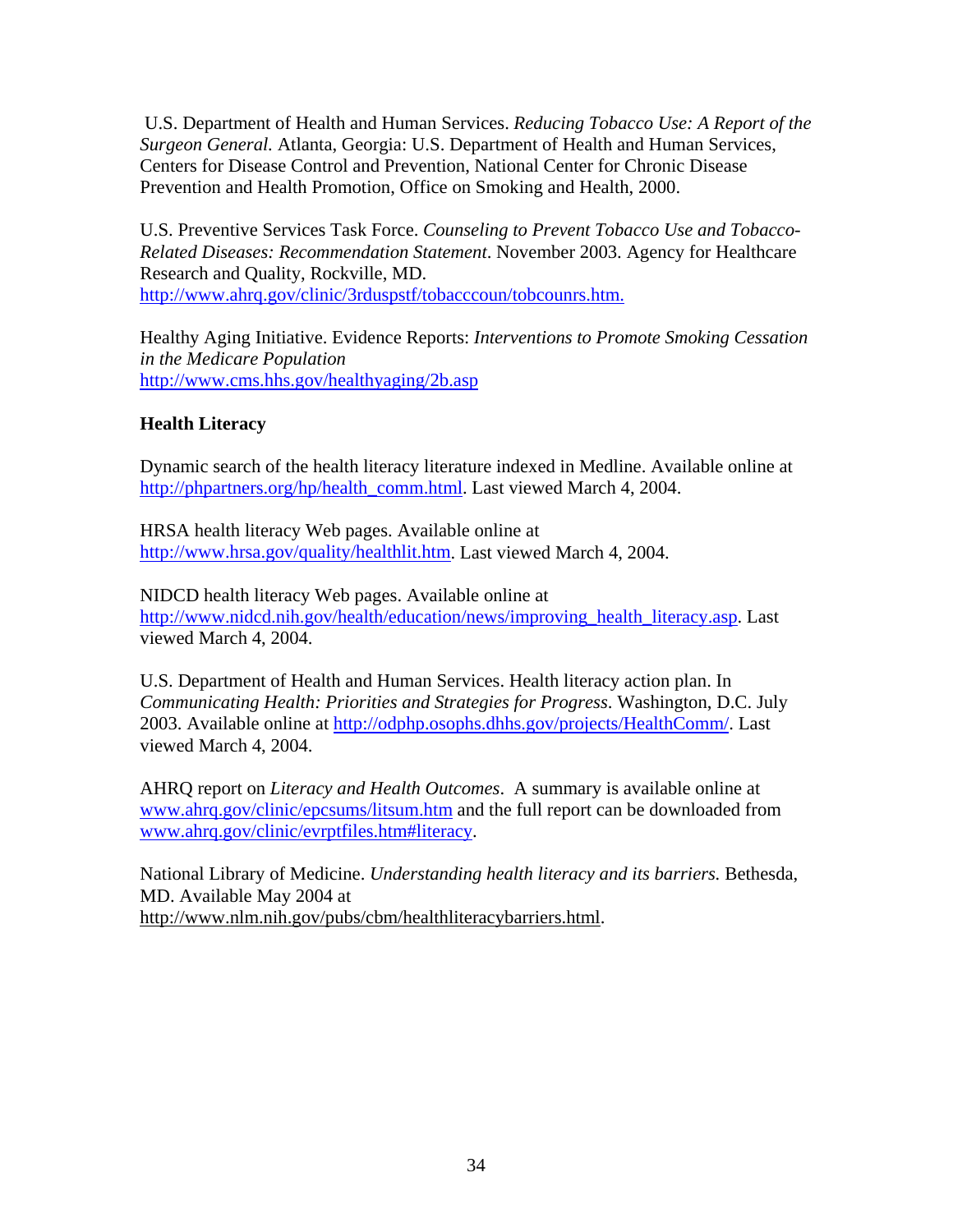## **APPENDIX A - KEY HHS ACTIVITIES**

## **Obesity Activities**

#### *Cross-cutting focus at NIH and the Food and Drug Administration.*

As the problems of overweight and obesity have grown, the need for new action and research has become more evident. In response, NIH assembled a Task Force to identify areas for new research across its many institutes. In March 2004, NIH released the draft of its Strategic Plan for NIH Obesity Research (www.obesityresearch.nih.gov). This report identifies key areas of research need, priorities among those areas, a road map for advancing these research priorities, and the establishment of a committee for monitoring progress in addressing the issues and problems relating to overweight and obesity.

Similarly, the Food and Drug Administration (FDA) established an Obesity Working Group to advise the agency on innovative ways to deal with the increase in obesity and to identify ways to help consumers lead healthier lives through better nutrition. In March 2004, the working group released its report with a focus on the message, "calories count." The group's long- and short-term proposals are based on the scientific fact that weight control is mainly a function of the balance between calories consumed and calories expended. That is, calories in must equal calories out. The report includes recommendations to strengthen food labeling, to educate consumers about maintaining a healthy diet and weight and to encourage restaurants to provide calorie and nutrition information. It also recommends increasing enforcement efforts to ensure food labels accurately portray serving size, revising and reissuing guidance on developing obesity drugs and strengthening coordinated scientific research to reduce obesity and to develop foods that are healthier and low in calories.

#### *Dietary guidelines.*

HHS is collaborating with the U.S. Department of Agriculture to review the Dietary Guidelines that were published in 2000 and to draft new *2005 Dietary Guidelines for Americans*. In light of the growing number of overweight and obese Americans, a major focus of the new guidelines will be providing guidance to the public on maintaining a healthy weight, and creating lifestyles that balance the number of calories eaten with the number of calories expended. These guidelines must (1) contain nutritional and dietary information and guidelines for the general public, (2) be based in the preponderance of scientific and medical knowledge current at the time of publication, and (3) be promoted by each Federal agency in carrying out and Federal food, nutrition, or health program.

## *5 a Day for Better Health.*

One of the most recognizable efforts to promote good nutrition and healthy eating habits has been the *5 A Day for Better Health Program*. This national nutrition program seeks to increase to 5 or more the number of daily servings Americans eat of fruits and vegetables. In addition to its widely known slogan, the *5 A Day* program reaches many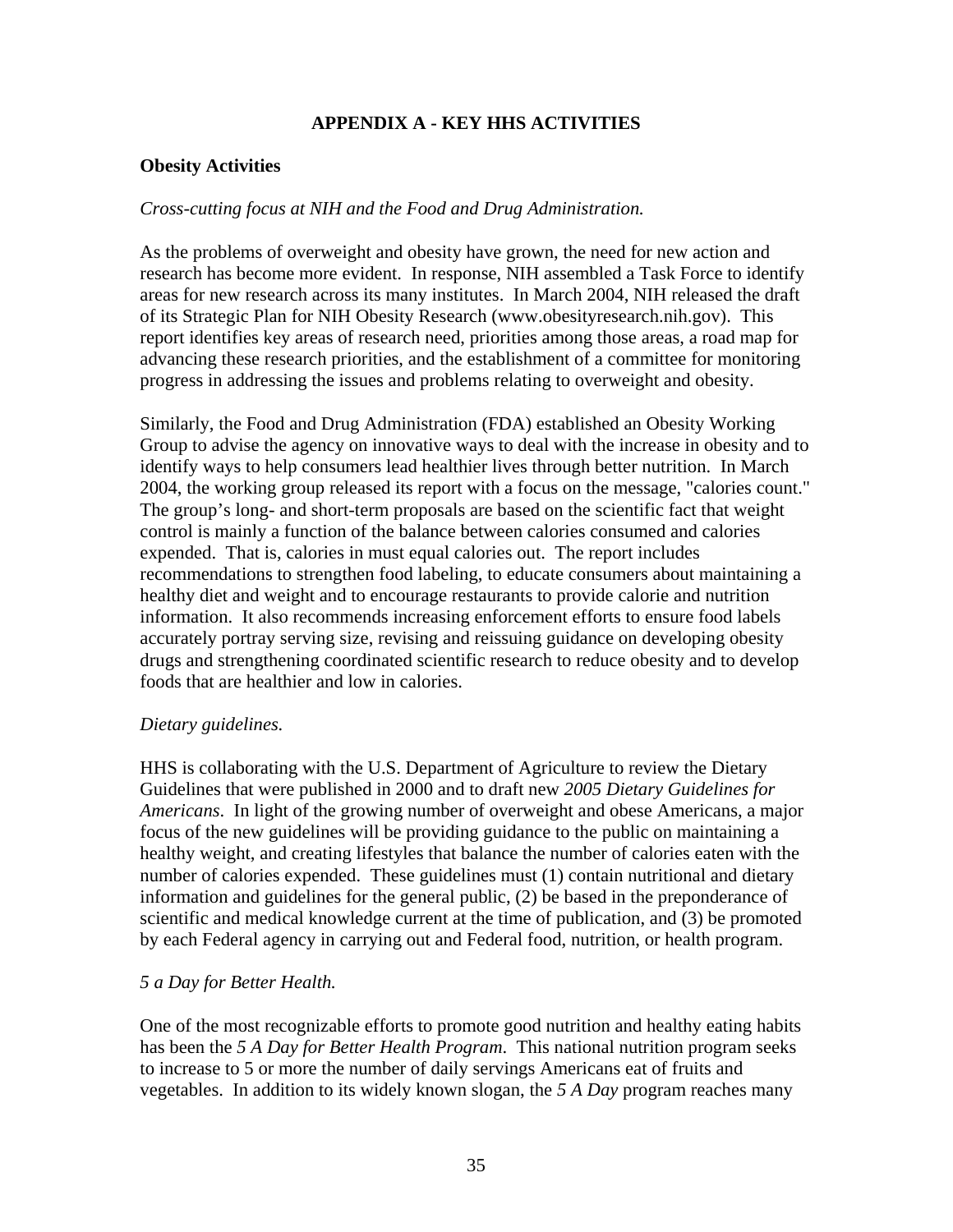individuals through health care provider networks, the internet, and print media to provide information about the health benefits of eating more fruits and vegetables, as well as easy steps for adding more of them into daily eating patterns.

#### *Administration on Aging action.*

The Administration on Aging's (AoA) National Policy and Resource Center on Nutrition, Physical Activity and Aging was created for the purpose of increasing and improving food and nutrition services to older Americans through their caregivers at home, with community-based service providers, and in long-term care systems. The Center focuses on linking proper nutrition and physical activity as key themes in the healthy aging process. One strategy for making this link has been the development and publication of, *You Can! Steps to Healthier Aging*, a community guide detailing a 12-week program to help older Americans "eat better" and "move more." The Center is awarding 10 minigrants to local communities to implement the *You Can!* Program in 2004.

AoA provides funding to states to implement health promotion and disease prevention activities. Educational information is disseminated through Senior Centers, congregate meal sites and home-delivered meal programs. Health screening and risk assessment activities including hypertension, glaucoma, hearing, nutrition screening, cholesterol, vision, diabetes, bone density and others are also provided. Physical activity and fitness programs are provided along with education about the prevention and reduction of alcohol, substance abuse, and smoking. Further, the importance of appropriately managing medications is emphasized.

#### *VERB. It's what you do.*

Since the problem of overweight and obesity has also reached America's young people, the youth media campaign, *VERB. It's what you do.* was created. *VERB*'s goal is to promote social norms that support physical activity and portray fitness as fun and healthy. In order to reach tweens and motivate their participation, HHS/CDC has enlisted partner organizations in the campaign, such as 4-H, Boys and Girls Clubs and the National Hockey League (NHL), to brand the *VERB* message and make it appealing to its audience. *VERB* also reaches out to parents and other adults influential to young people, encouraging them to support and participate in physical activity with tweens.

## *The President's Council on Physical Fitness and Sports* (*PCPFS*)*.*

Although it is an independent agency, the PCPFS is headquartered at HHS. It promotes physical activity for all ages, backgrounds and abilities with information and publications (www.fitness.gov) and physical activity/fitness motivational awards programs (www.presidentschallenge.org).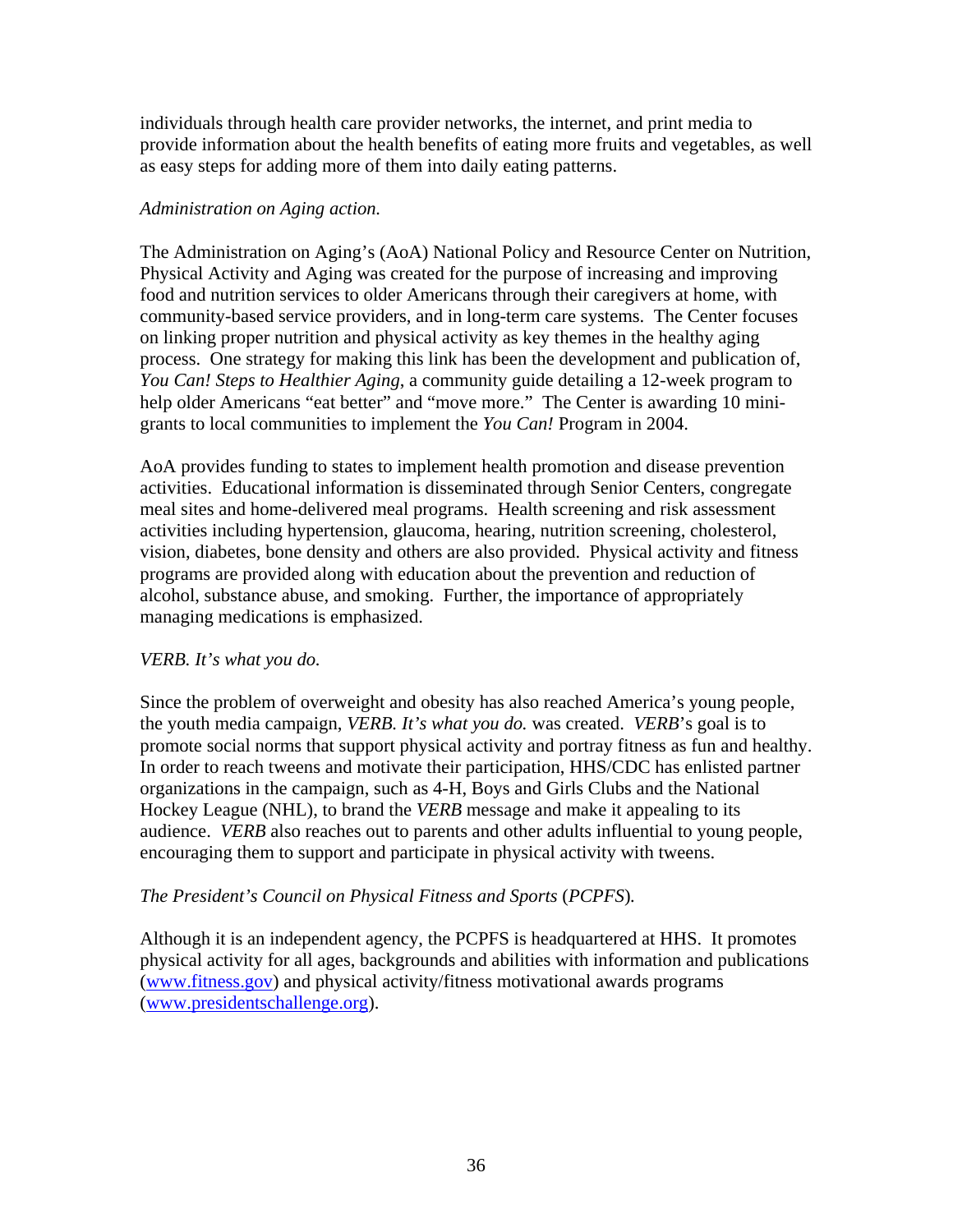#### **Diabetes Activities**

#### *Diabetes Prevention Program*.

The *Diabetes Prevention Program* demonstrated that prevention of type 2 diabetes is possible in high-risk adults, including adults from minority populations who are at disproportionately increased risk [55].

The *Diabetes Prevention Program* clinical trial compared three approaches in overweight people with impaired glucose tolerance (IGT) to test whether type 2 diabetes could be delayed or prevented:

- lifestyle modification [56]
- treatment with the insulin-sensitizing drug metformin
- standard medical advice

The *Diabetes Prevention Program* demonstrated that diet and exercise that achieved a 5- 7 percent weight loss reduced diabetes incidence by 58 percent in participants randomized to the study's lifestyle intervention group. Participants in this group exercised at moderate intensity. The lifestyle intervention was effective in both men and women and in all of the racial/ethnic groups. Lifestyle intervention worked particularly well in people over age 60, reducing the development of diabetes by 71 percent in this group. Volunteers randomly assigned to treatment with metformin had a 31 percent lower incidence of type 2 diabetes over the 2.9 year average duration of participation in the trial. Metformin was most effective in younger and heavier study participants. About twice as many people in the lifestyle group compared to placebo regained normal glucose tolerance, showing that diet and exercise can reverse IGT.

Following the dramatic and positive results of the *Diabetes Prevention Program*, in 2002 the American Diabetes Association and the National Institute of Diabetes and Digestive and Kidney Diseases (NIDDK) published a position paper on "The Prevention or Delay of Type 2 Diabetes" [57]. In addition, a subsequent National Institutes of Health (NIH) and CDC co-sponsored study showed that the lifestyle and metformin interventions were cost-effective and could be implemented in routine clinical practice [58]. Ongoing follow-up studies of the *Diabetes Prevention Program* patient population are currently examining the durability of the interventions in preventing or delaying diabetes onset as well as their effects on cardiovascular disease and other diabetes complications.

#### *National Diabetes Education Program.*

The successful and well-recognized *National Diabetes Education Program*, a partnership of the NIDDK, the CDC, and more than 200 public and private organizations, was established to disseminate information about the importance of glucose control in those individuals with diabetes following a successful NIDDK-supported trial. Following announcement of the *Diabetes Prevention Program* results, this well-established program was expanded to launch the primary prevention campaign, *Small Steps, Big Rewards, Prevent Type 2 Diabetes*, in November 2002. The *Small Steps* educational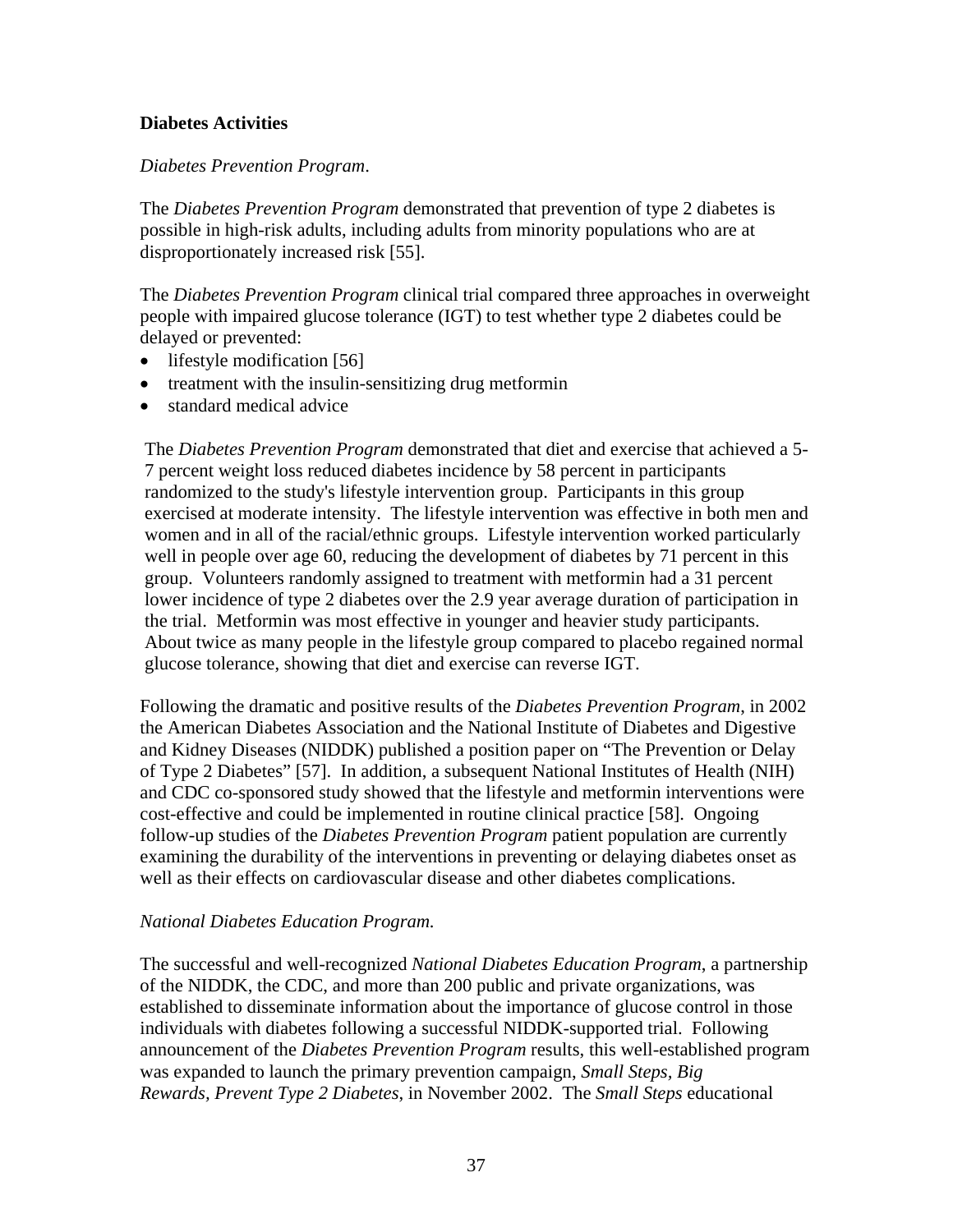material contains a "Game Plan" for health care providers and patients that gives information about implementing a program to prevent or delay disease onset. The Game Plan also includes a "fat and calorie counter" as well as a "food and activity tracker" so individuals can more easily monitor food intake and physical activity level. The *Small Steps, Big Rewards, Prevent Type 2 Diabetes* campaign has reached millions of people.

#### *Diabetes Prevention Prototype Collaborative.*

A pilot with five HRSA-funded health centers was initiated in November 2002 to translate the results of the *Diabetes Prevention Program* into practice, utilizing the *Health Disparity Collaborative* strategy and models. The Health Resources and Services Administration (HRSA), CDC, NIDDK/NIH, and the MedStar Research Institute support the *Diabetes Prevention Prototype Collaborative. Health Disparity Collaboratives* represent a multi-pronged approach to improve quality that includes a care model, a system improvement model, and a model of learning and sharing that allows for systematic spread of quality improvements. Health Centers participate in year-long intense learning and quality improvement activities that involve attending learning sessions and a final meeting to disseminate outcomes. Health Centers report the results of nationally shared measures while disseminating successful changes throughout their system of care through uniform, nationally recognized process and outcome measures.

As part of the *Diabetes Prevention Collaborative* pilot, teams have tested and implemented successful strategies to identify persons at-risk for diabetes, and screen them. As of November 2003, 3,167 high-risk persons have been identified; 903 (28.5 percent) have been screened, resulting in 276 (30.6 percent) prediabetes patients in the registry and 155 (17.2 percent) newly diagnosed persons with diabetes. Thirty-four patients (16.6 percent) have met the goal of 7 percent or greater average weight loss.

## *Efforts in American Indian Populations.*

American Indians and Alaska Natives (AI/AN) have the highest prevalence rate of diabetes in the U.S. Diabetes mortality in AI/AN is increasing, as are the rates of diabetes in children and youth. In 1979, Congress established the Indian Health Service (IHS) National Diabetes Program to address the epidemic of diabetes in American Indians/Alaska Natives (AI/AN). The mission of the National Diabetes Program is to develop, document, and sustain a public health effort to prevent and control diabetes in AI/AN people. The agency promotes collaborative strategies for the prevention of diabetes and its complications in the 12 IHS Administrative Service Areas (regions) through coordination of a network of 19 Model Diabetes Programs and 12 Area Diabetes Consultants.

The Special Diabetes Program for Indians grant program, first established in1997 and now extended through 2008, distributes over 96 percent of its funds through grants awarded to 318 programs under 286 administrative organizations within the 12 IHS Areas in 35 states. Nationally, 67 percent of the new grant programs are focused on primary and secondary diabetes prevention.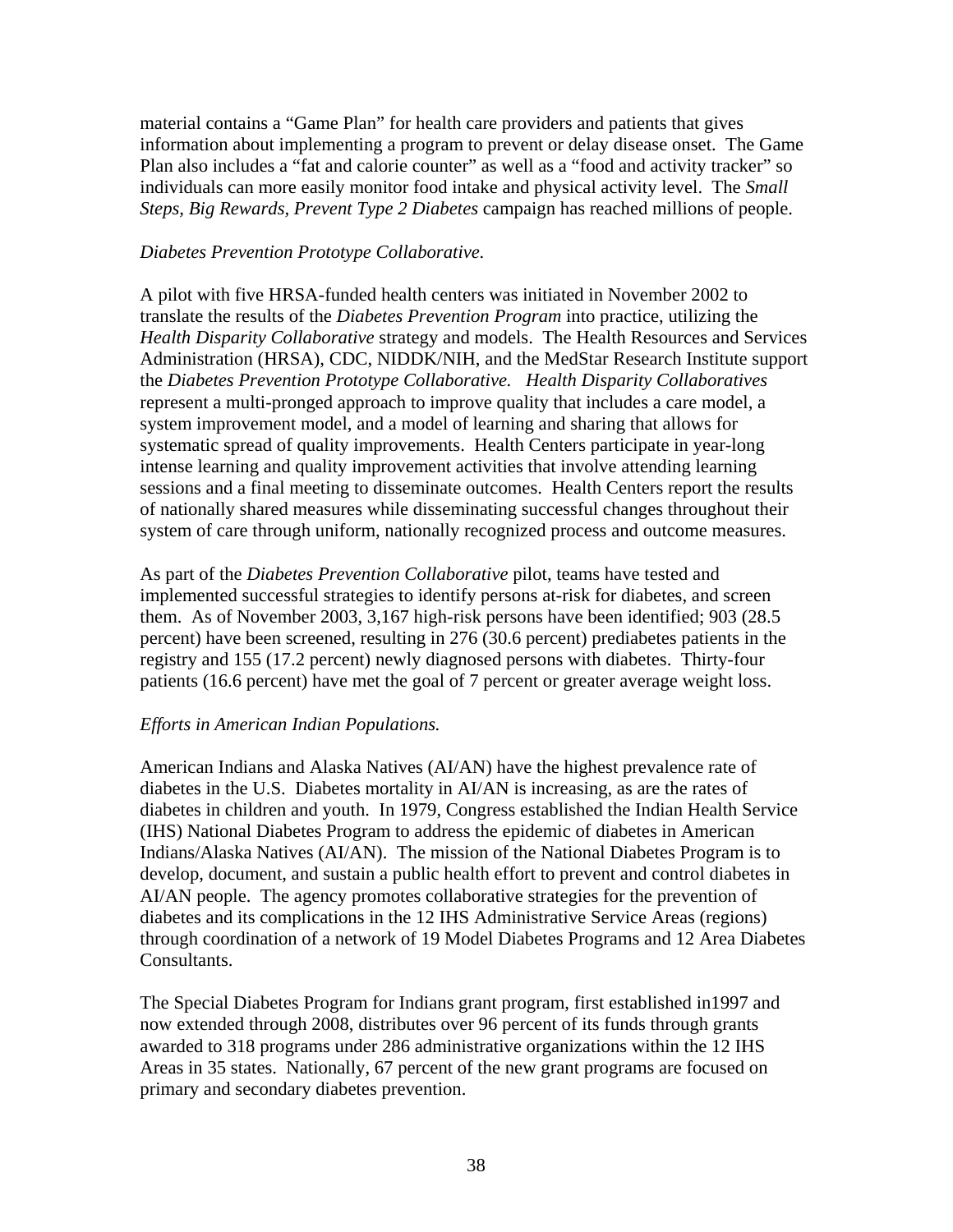#### *Medicare Disease Management Initiatives*

Section 721 of the Medicare Prescription Drug, Improvement, and Modernization Act (MMA) of 2003 establishes the Chronic Care Improvement Program, a population-based approach to helping people with chronic diseases, such as diabetes, manage their illness. CMS also has several disease management demonstrations to help people with diabetes and other chronic conditions better manage their disease and prevent complications. A demonstration established by the Medicare, Medicaid, and SCHIP Benefits Improvement and Protection Act of 2000 provides disease management services and a comprehensive prescription drug benefit to 30,000 beneficiaries living in California, Arizona, and parts of Louisiana and Texas. The Coordinated Care Demonstration established by the Balanced Budget Act of 1997, currently operating in 15 sites, is testing whether case management and disease management approaches are clinically effective and costeffective.

## **Tobacco Activities**

#### *Tobacco use cessation.*

A recent accomplishment is the Public Health Service document, *Treating Tobacco Use and Dependence: Clinical Practice Guideline*, which identifies treatments with demonstrated effectiveness in helping smokers quit. This resource will be a tremendous aid to Americans trying to quit tobacco use. It is available online at: http://www.surgeongeneral.gov/tobacco.

The FDA approves drugs intended for smoking cessation and has approved over-thecounter use for several of them. These steps have been instrumental in helping people quit smoking. Cessation materials across the Department also have been tailored to more effectively reach specific populations and decrease tobacco-related health disparities. Examples include the National Cancer Institute's (NCI) *La guía para dejar de fumar*, a smoking cessation guide written in Spanish, and CDC's *Pathways to Freedom*, a smoking cessation guide tailored to the African American community. This CDC guide provides education and guidance for individuals who smoke, helps friends and families be part of the solution, and provides strategies for community members who want to educate people about the dangers of tobacco.

The Centers for Medicare and Medicaid Services' (CMS) *Medicare Stop Smoking Program* is a demonstration project on the most effective and cost-effective ways to help Medicare beneficiaries quit smoking. Findings from this project may affect a substantial proportion of the country, and have implications for health plans and other populations.

Programs from across the Department collectively create a comprehensive approach to promoting smoking cessation among women, particularly pregnant women. While women who smoke during pregnancy comprise a small percentage of the overall population, cessation efforts for these women are critical to protect the health and well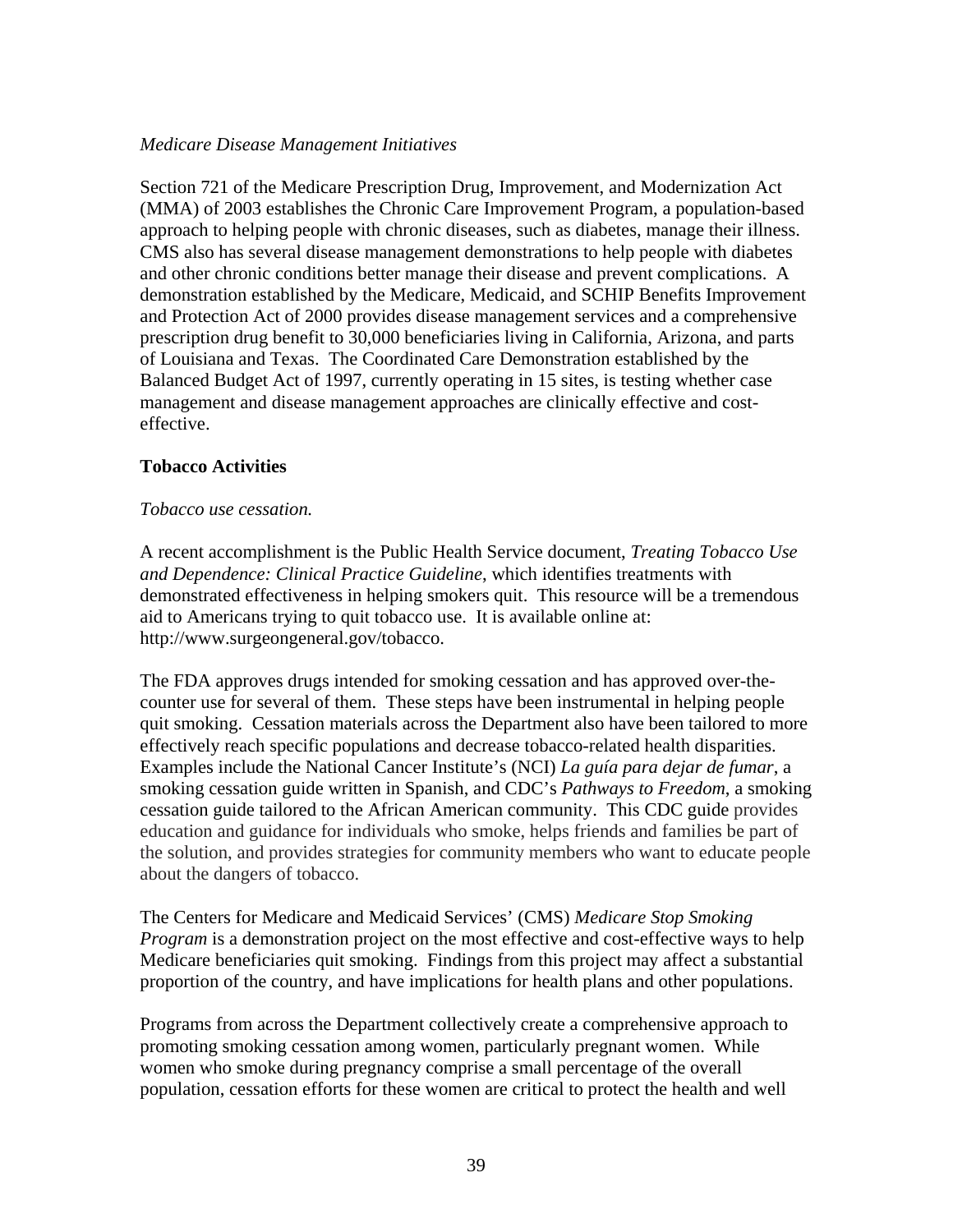being of future generations, including opportunities to continue smoking cessation following pregnancy and childbirth. Examples include the National Partnership to Help Pregnant Smokers Quit, a coalition of more than 50 federal, national, state, and local organizations that has developed guiding strategies around issues critical for pregnant women; several National Institute of Nursing Research-funded research projects; and CDC's *Dispelling the Myths About Tobacco: A Community Toolkit for Reducing Tobacco Use Among Women* (www.cdc.gov/tobacco/sgr/sgr\_forwomen/sgrtool.htm). These studies and programs seek to identify effective cessation and relapse prevention techniques, and to provide timely and relevant tools for community programs, including mass media and print materials. These efforts are critical to ensure that women who quit smoking during pregnancy continue to not smoke.

Examples of successful collaboration among U.S. public health agencies and organizations include: the development of the *National Blueprint for Disseminating and Implementing Evidence-based Clinical and Community Strategies to Promote Tobacco use Cessation,* a practical guideline for implementation of cessation strategies with demonstrated effectiveness; and the *National Blueprint for Action,* developed by the Youth Tobacco Cessation Collaborative to guide future research on cessation strategies for youth. NCI has a toll-free "Smoking Quitline" that will connect individuals with information specialists to answer smoking-related questions in English or Spanish.

The Synar program is one example of an effective collaboration between HHS and State governments to effectively prohibit the sale of tobacco products to minors. As a result, the rate at which retailers are willing to sell tobacco products to minors has decreased from a high of 41 percent in 1996 to approximately 14.5 percent in the most recent surveys in 2003.

In February 2004, Secretary Thompson announced plans for a new toll-free telephone number that will serve as a single access point to the national network of "quitlines." By providing one easy-to-remember number, smokers in every state will have access to the tools they need to quit smoking. The program has three main components: (1) States with existing "quitlines" will receive increased funding to enhance existing state "quitline" services. States could use these supplements to expand their hours of operation, hire bilingual counselors, build referral linkages with local health care systems, or promote "quitlines" to more individuals. (2) States that do not have "quitlines" will receive grants to establish them to provide their residents the tools that they need to quit smoking. (3) HHS' National Cancer Institute (NCI) Cancer Information Service telephone counselors will provide assistance to individuals in states without "quitlines."

HHS and its partner organizations also have helped state tobacco control programs through the creation of Smokefree.gov, the Web-based cessation tool provided by NCI with support from CDC and others, as well as by providing access to low-cost mass media materials and delivering relevant technical assistance and training through CDC's Media Campaign Resource Center.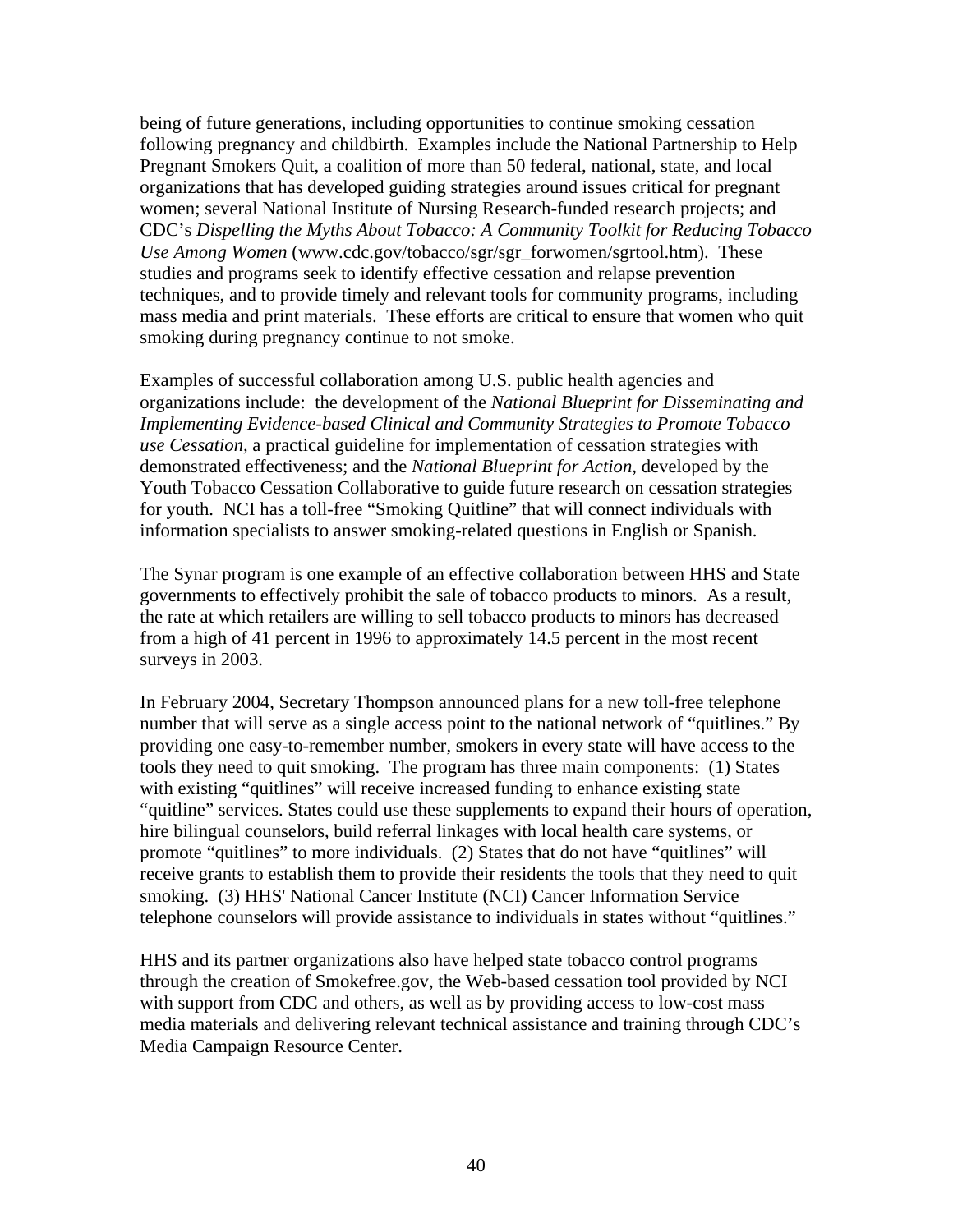#### *Youth prevention.*

HHS has overseen the development of an array of programs to help youth through the media and in the home, classroom, and community. For example, the National Institute of Child Health and Human Development (NICHD) developed *Smoke-Free Kids* to lower children's risk of future smoking by engaging their smoking parents in a home-based anti-smoking socialization program. In addition, comprehensive adolescent and school health programs, as recommended and supported by CDC, HRSA, and NCI, remain a critical link to improving the decision-making of our youth. HRSA's *Project Connect*, for example, works to connect school-based efforts with community programs, thereby promoting consistent messages and reducing the likelihood of tobacco use among highrisk populations.

HHS agencies will continue monitoring youth tobacco-related behaviors through such programs as the following. The successful, ongoing surveillance of this ever-changing population through established tools, such as the National Institute on Drug Abuse (NIDA) Monitoring the Future Study, CDC's Youth Risk Behavior Survey, and the Substance Abuse and Mental Health Services Administration's (SAMHSA) National Survey on Drug Use and Health, has been vital to determine trends and focus efforts at the federal, state, and local levels. The Synar Regulation, which is implemented and monitored by SAMHSA's Center for Substance Abuse Prevention, and requires States, the District of Columbia and Territories to enact and enforce tobacco access laws that restrict the availability of tobacco products to youth under 18 years of age, has been demonstrated to be effective in reducing illegal sales to minors.

#### *Tobacco research.*

The simple facts about tobacco use – that it causes death and disease and results in a tremendous social and economic burden – are well documented. There is still a great deal to be known. NIH is conducting research aimed at better understanding the biological, genetic, and behavioral aspects of nicotine addiction, which will aid in the development of more effective pharmacological and behavioral treatments.

As new tobacco products and cessation aids become available, many questions arise regarding their efficacy and health effects.

Data collection on youth and adult knowledge, attitudes, and behaviors is conducted through a multi-factorial surveillance system for both adults and youth by CDC, NIH, and SAMHSA. This surveillance remains critical to understanding the impact of tobacco use over time, and to monitor trends in tobacco use among specific populations.

The Department supports an extensive training network to provide technical assistance and expertise to State and local tobacco control program staff to implement the findings of Department-wide research. Examples include the National Conference on Tobacco or Health, CDC's Annual Leadership Forum, Community Guide Workshops, and Disparities Pilot Training Programs. Through coordinated efforts across the agencies,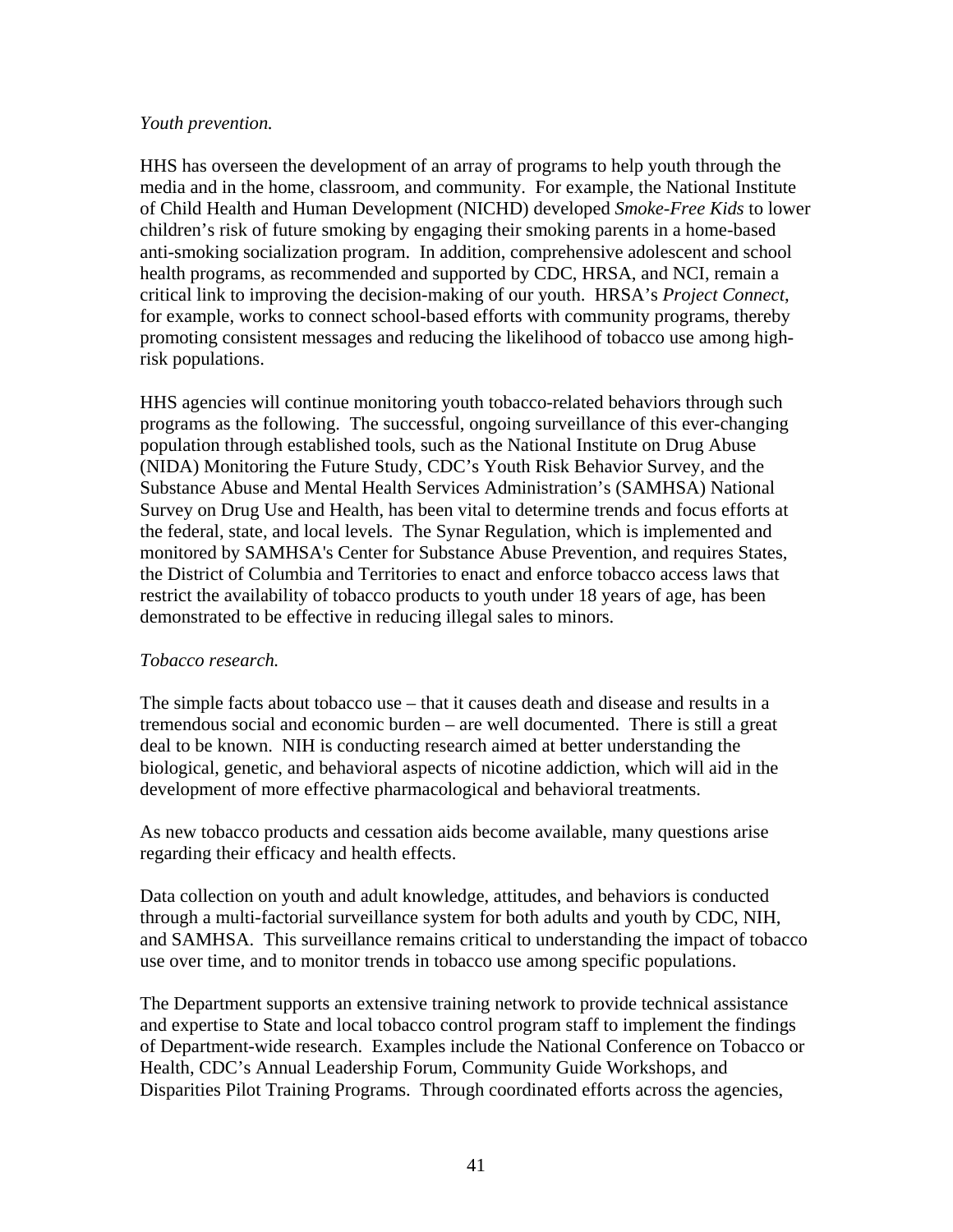communication campaigns disseminate key information to the public regarding effective cessation treatments, the hazards of exposure to secondhand smoke, and other prevention messages.

## **Health Literacy Activities**

## *Research.*

HHS agencies conduct and sponsor research on the prevalence of low health literacy among specific populations and for specific topic areas; the barriers, skills and needs of low literacy audiences; different audiences' health attitudes, knowledge, preferences, sources of information, and behaviors; and the health effects of low literacy and low health literacy. Most of this research is ongoing and part of broad programs in health communication research; specific topic areas, such as cancer, oral health, or dietary practices; or assessment of program operations, such as the National Medicare Education Program. Examples of health literacy research include:

- First-ever national assessment of health literacy as part of the 2003 National Assessment of Adult Literacy (NAAL), in partnership with the U.S. Department of Education. Data will be available in 2005.
- An evidence-based practice report on literacy and health outcomes was released in April 2004 by AHRQ. (A summary of *Literacy and Health Outcomes* is available online at www.ahrq.gov/clinic/epcsums/litsum.htm.)
- The Institute of Medicine report, *Health Literacy: A Prescription to End Confusion*, sponsored in part by the National Cancer Institute, was released in April 2004.

## *Guidelines and tools to improve communication with the public.*

HHS agencies have developed a large number of guidelines and tools to apply to HHS programs and communication. They address how to develop materials for print, video and Web sites to improve audiences' understanding. Most of the agency-developed tools and guidelines are not specific to working with low literacy audiences. Some are based on plain language principles, and others promote well-recognized good health communication practices. Examples of guidelines and tools that can be used to improve public understanding include:

- Scientific and Technical Information: Simply Put a guide to communicating in plain language from the CDC http://www.cdc.gov/communication/resources/resource\_idea.htm
- HORIZONS Project a communication toolkit that provides information on demographic research, tip sheets and sample prototype communication products for working with minority populations from CMS.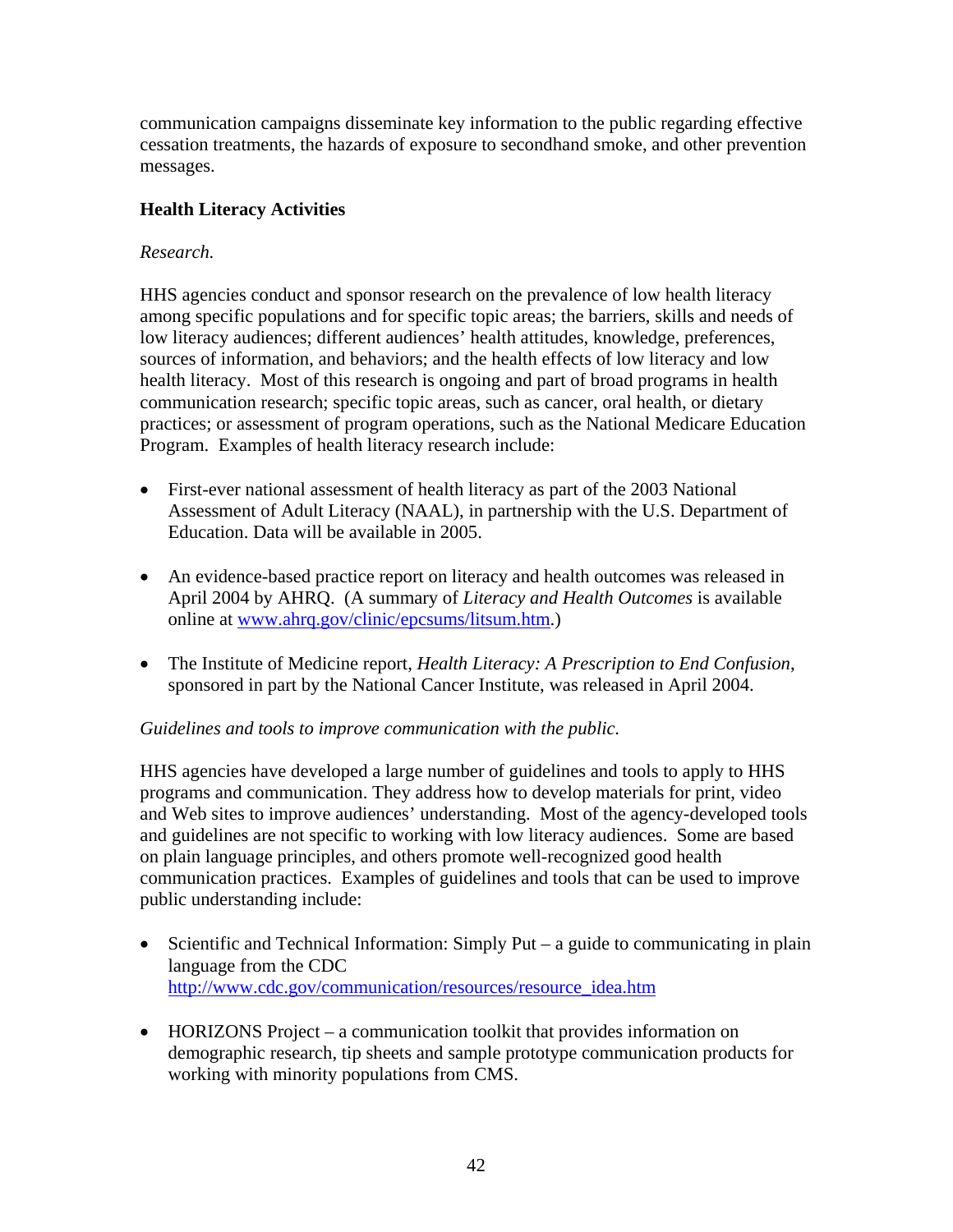- Research-based web design and usability guidelines from the NCI http://usability.gov/guidelines/
- Research-based web design and usability guidelines for older adults from the National Institute on Aging (NIA) http://nihseniorhealth.gov/about.html

## *Training and skill building.*

The Department supports training in clear and effective communication or plain language training for staff, grantees, and health professionals or intermediaries, such as lay community workers. CDC has a broad-based agency training program in health communication, health literacy, and effective Web-based communication. Other training activities in the department are individual efforts related to increasing health professionals' knowledge of how to communicate about a specific health topic or with culturally diverse audiences, increasing translators' and lay workers' competence, or broad health communication and health literacy training. Examples of training and skill building include:

- Agency and nationwide health communication, health literacy and risk communication training through the health communication certificate program and CDCynergy CDRom modules from CDC.
- Training of healthcare providers in plain language, clear and effective communication, and health literacy through Area Health Education Centers, funded by HRSA.
- NIH Plain Language Initiative and Award program NIH requires the use of plain language in all new documents for the public, government entities and staff, and provides annual awards to staff for the effective use of plain language.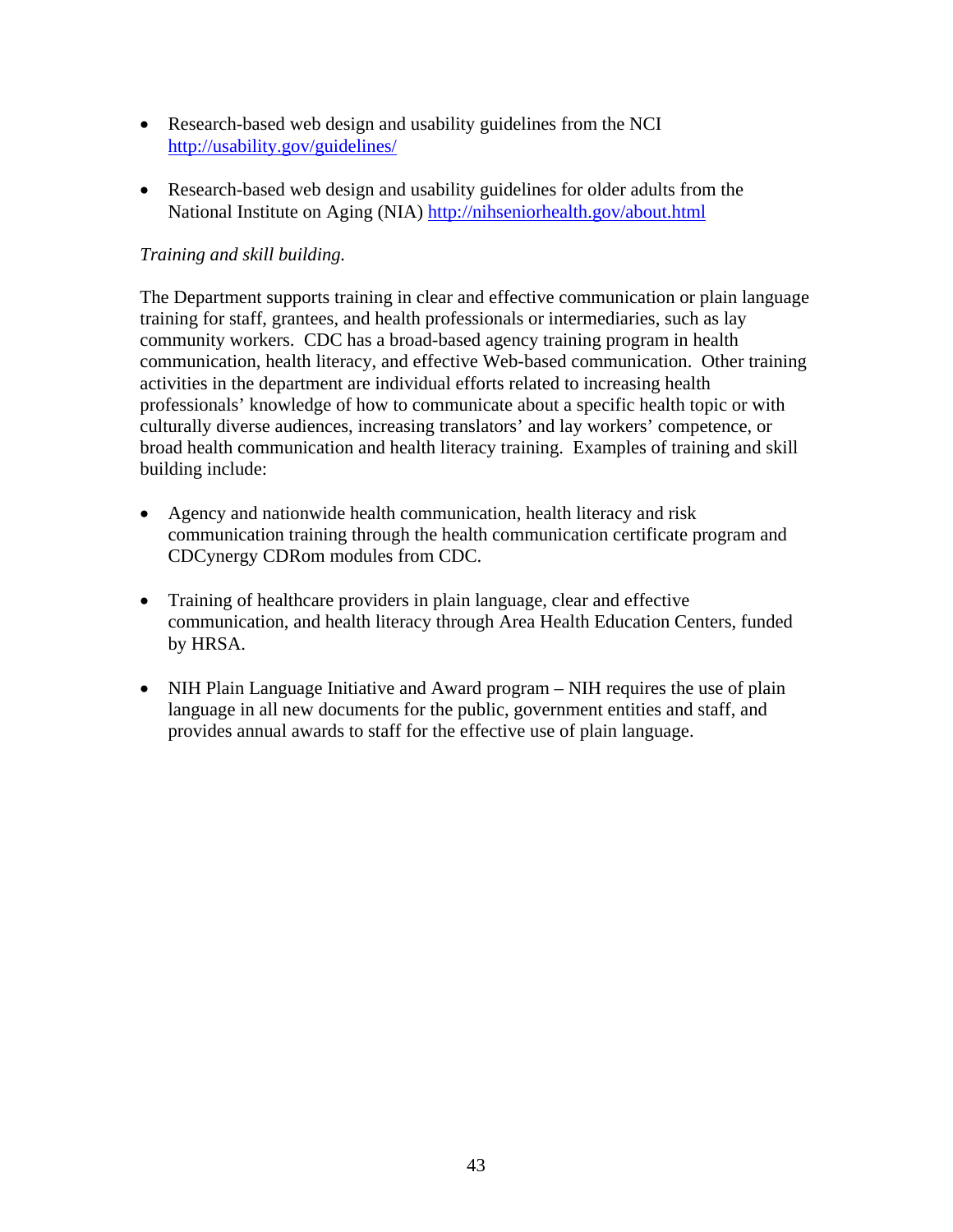## **APPENDIX B - STEPS COMMUNITY GRANTS**

In 2003, HHS awarded 12 communities with five-year grants to implement effective community-based chronic disease prevention and control programs. Twelve communities were selected for their innovative proposals to improve the health of their target populations. (For more information, visit: www.healthierus.gov/steps/grants.html.)

The ultimate goal of these *Steps* Community grants is to improve the health of individuals in the communities. They do this by working to decrease risk factors for chronic diseases, to prevent the occurrence of these diseases, and to decrease their consequences in people's lives. Each community focuses on three areas--asthma, diabetes and obesity—and, given the emphasis on prevention, each community also works to address the factors that put individuals at risk for these diseases, such as nutrition, physical activity, and preventive health screenings.

Each grantee has assembled a community partnership that is charged with improving both the broader public's health, as well as the health of specific target groups. These partnerships pursue interventions that address the community and the environment by:

- Using media and information technology to educate and foster healthy behaviors;
- Influencing the environment in ways that support and promote health and healthy lifestyles;
- Fostering social support healthy behaviors and choices; and
- Improving access to and quality of health care services.

They also address the school environment by:

- Establishing full-time health coordinators or councils;
- Providing physical education for students;
- Implementing staff wellness programs;
- Ensuring the availability of healthy food choices in the schools; and
- Establishing tobacco-free environments.

#### **Grantees**

Tribe Intertribal Council of Michigan

State-Coordinated Small Cities/Rural Communities Washington New York Arizona Colorado

Large Cities/Urban Communities Seattle-King County, Wash. Salinas-Monterey County, Calif. Austin-Travis County, Texas New Orleans, La. Philadelphia, Pa. Boston, Mass. Pinellas County, Fla.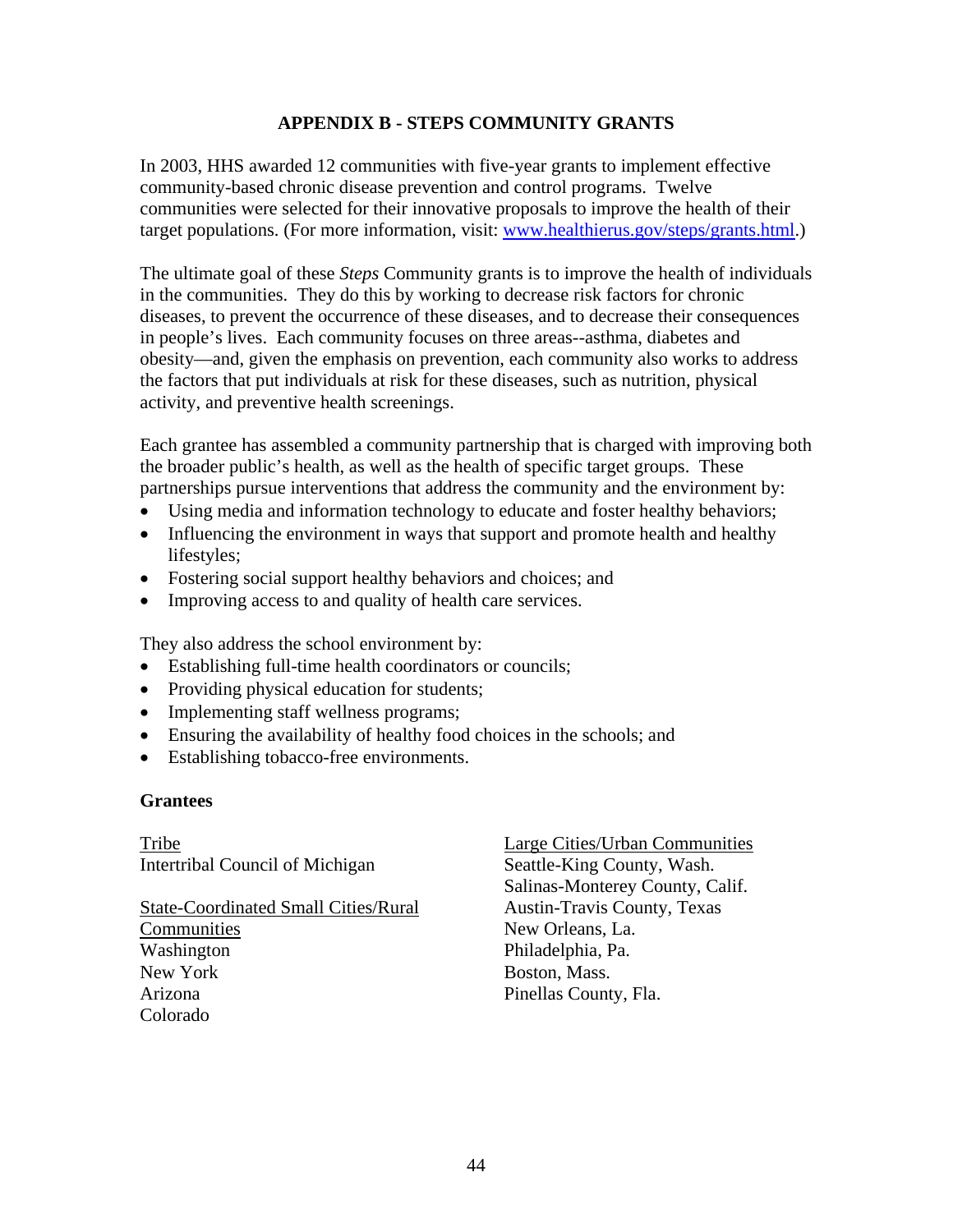#### **APPENDIX C - STEPS INNOVATION AWARDS**

Innovation on the part of local groups and businesses is a central focus of the *Steps Initiative*. Secretary Thompson recently recognized eight organizations, in seven separate categories, for their creativity in helping Americans stay healthy in one or more of the following areas: asthma, cancer, diabetes, heart disease and stroke, obesity, physical activity, poor nutrition, and tobacco use. These eight *Innovation Award* recipients have modeled the Department's ideals of partnership and individual action, and serve as examples for other groups and organizations:

**Faith Based Organization**--The *Church Health Center* (Memphis, TN) was recognized for reaching more than 5,000 people each month, in its efforts to provide health care for the uninsured and prevention services to the community at large.

**Health Care Delivery System**—The *Southeast Kentucky Community Access Program* [SKYCAP] (Hazard, KY) was recognized for its innovative "patient navigators" program, which trains local residents to be advocates for the care and rehabilitation of individuals suffering from chronic diseases and other health conditions.

**Healthy Workplace/Small Employer**---The *Waco-McLennan County Public Health District Worksite Wellness Training Program* (Waco, TX) was recognized for supporting and encouraging employees to set personal fitness goals and to establish flexible exercise routines. The program offers workers paid time to exercise and record their progress, which has resulted in greater physical activity, lower body weight and improved health statistics for participants.

**Healthy Workplace/Large Employer**— The *Johnson & Johnson* (New Brunswick, NJ) was recognized for the success of its health and wellness program, which integrates disabilities management, employee assistance and occupational health into a comprehensive wellness approach that has reduced health risk among employees and saves approximately \$9 million annually in medical expenses and administrative costs.

**Healthy Workplace/Large Employer**—The *Union Pacific Railroad* (Omaha, NB) was recognized for its Health Index and Health Track programs. These comprehensive programs provide at-risk employees and work groups with opportunities to establish health goals and to monitor their progress toward improving their health.

**Schools (K-12)**—The American Cancer Society's *Healthy Kids Network* was recognized for its success in educating and mobilizing parents on how to promote healthier habits among children. Their efforts have brought about changes in school policies and educational materials, as well as improved the quality of school health programs in 19 States.

**Public Sector**—The *Seattle-King County Healthy Homes Project* (Seattle, WA) was recognized for its success in using community health workers to educate families on how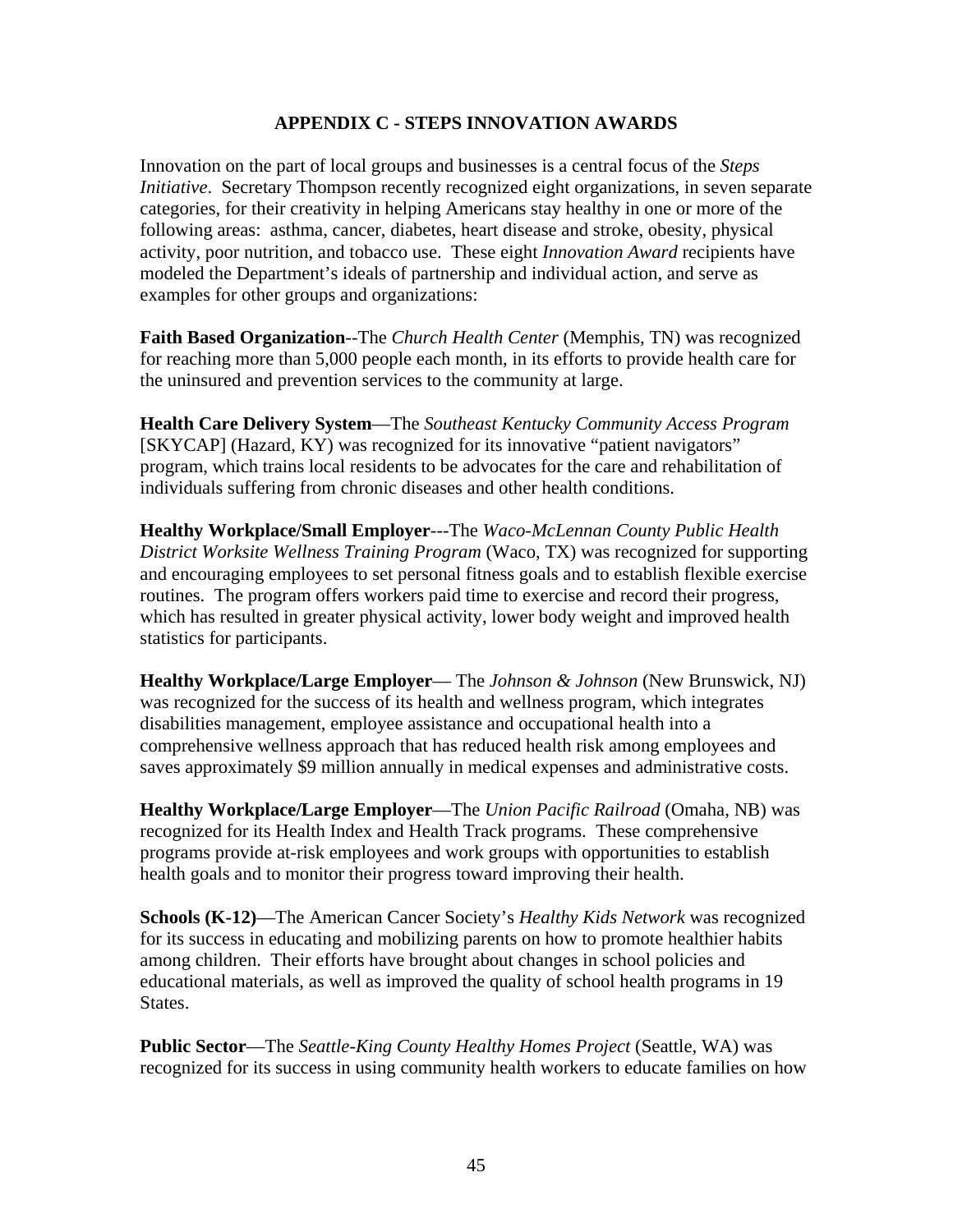to maintain "asthma-friendly" homes, as well as to educate public housing officials and builders on how to reduce "asthma triggers" in public housing and new construction.

**Non-Profit**—The *Campuses Organized & United for Good Health [COUGH], California Youth Advocacy Network [CYAN]* (Sacramento, CA) was recognized for its success in fostering a campaign to establish healthy environments for students, ultimately making it possible for State Universities to create 20-foot no smoking zones around buildings and entrances.

**For more information:** http://www.healthierus.gov/steps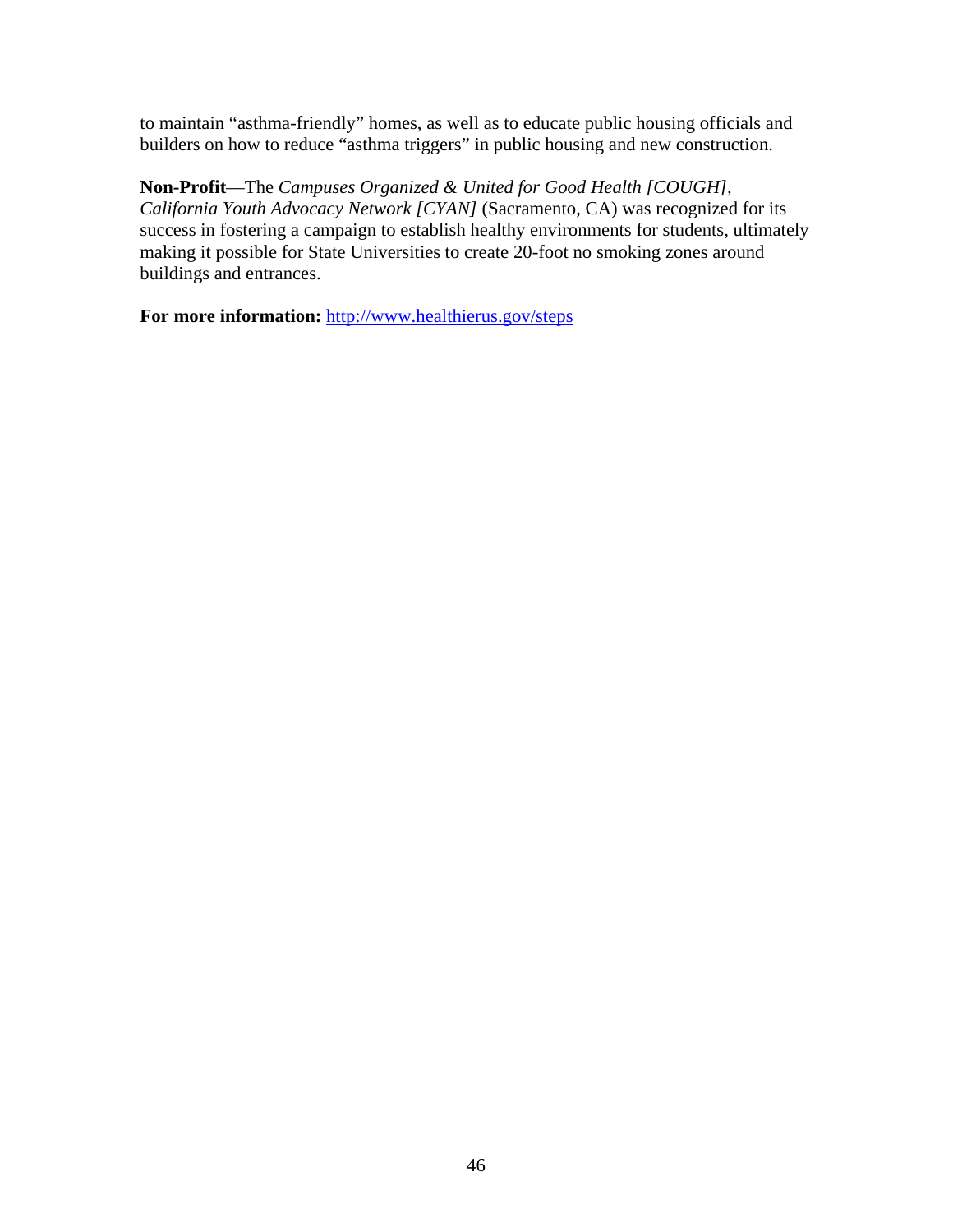#### **APPENDIX D - THE PRESIDENT'S CHALLENGE**

*The President's Challenge* is a physical activity and fitness awards program—a longstanding program of the President's Council on Physical Fitness and Sports that is designed to motivate Americans of all ages, backgrounds and abilities to be physically active every day. To advance this goal, individuals are challenged to build a personal "Active Lifestyle Plan" that includes meeting an activity goal of exercising at least 5 days a week, for a total of 6 weeks, in order to *Get Fit!* Participants in the program are encouraged to track their activities and record their progress on paper or through an interactive website. The website, www.presidentschallenge.org, offers participants, as well as groups, the opportunity to collect useful health and fitness information, to tailor their Active Lifestyle Plans to their own personal characteristics, such as age, gender and current level of fitness, and to challenge and support others in achieving their fitness goals. Since its inception, *the President's Challenge* has helped to motivate millions of people each year to be physically active. There are currently four *President's Challenge* programs: 1) Active Lifestyle Program—helping Americans ages 6 years and up become active, 2) Presidential Champions Program—encouraging already-active individuals to strive for even greater fitness improvements, 3) Physical Fitness Program—helping educators and community leaders plan events to assess the physical fitness of young people and recognize their achievements, and 4) Health Fitness Program—recognizing students who achieve a healthy level of fitness. This motivational, interactive tool has attracted corporations, community groups, schools, and state governors who are adopting *the President's Challenge* to track physical activity within diverse venues.

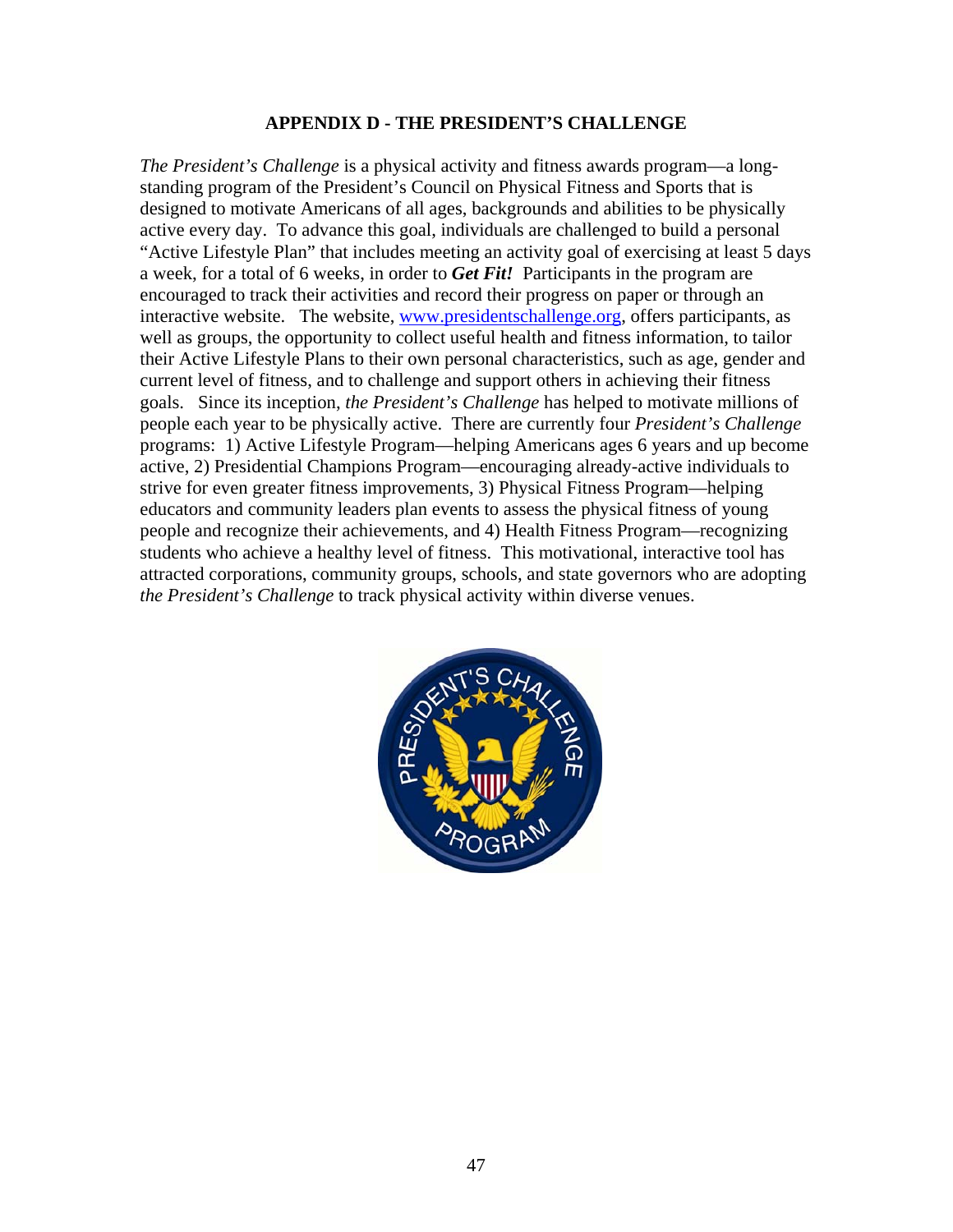## **APPENDIX E - MEDICARE PREVENTIVE BENEFITS**

#### **New Medicare Benefits in 2005**

- "Welcome to Medicare" visit (initial preventive exam)
- Diabetes screening
- Cardiovascular disease screening

## **Immunizations & Vaccinations**

- Influenza
- Pneumococcal
- Hepatitis B

#### **Screening & Detection**

- Mammography
- Pap test & pelvic exam
- Colon cancer screening tests
- PSA test & rectal exam
- Bone density measurements
- Glaucoma testing

#### **Chronic Disease Management**

- Diabetes self-management
- Medical nutrition therapy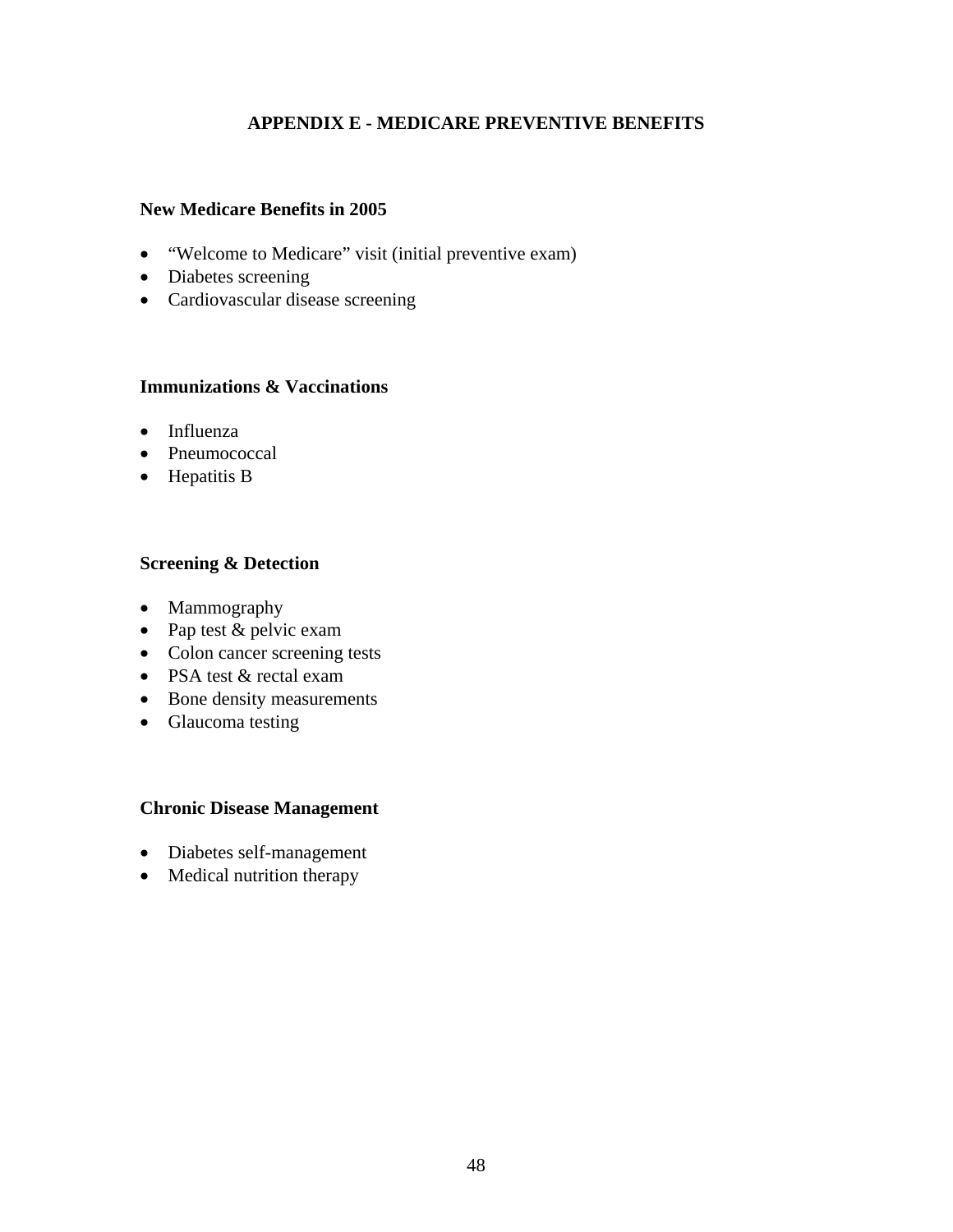## **APPENDIX F - INCENTIVES FOR HEALTHY BEHAVIOR**

Employers and health plans may have questions about how the Health Insurance Portability and Accountability Act of 1996, and the Americans with Disabilities Act, apply to wellness programs and incentives for their employees or enrollees. In particular, they may want to know whether these laws prevent employers and health insurers from providing incentives for healthy behaviors or imposing penalties for unhealthy behavior.

#### **Health Insurance Portability and Accountability Act (HIPAA)**

Under HIPAA, group health insurance plans generally may not charge similarly situated individuals different premiums or contributions, based on a health factor.<sup>1</sup> For example, people whose body mass index is lower may not be charged a different premium or contribution from those having a higher body mass index, based on the body mass differential. However, group health insurance plans are not prohibited from establishing premium discounts or rebates, or modifying otherwise applicable copayments or deductibles in return for "adherence to programs of health promotion and disease prevention."<sup>2</sup> Such programs are often referred to as "bona fide wellness programs."<sup>3</sup>

A proposed regulation laying out the parameters for such "wellness" programs has been issued<sup>4</sup>; a final rule is expected to be published in 2005. Until then, the proposed rule indicated that group plans and issuers can currently rely on the proposed requirements in the proposed regulation in establishing bona fide wellness plans.<sup>5</sup> The proposed rule stipulates that, if a program's reward is contingent upon satisfying a standard related to a health factor:

- The rewards that are offered to an individual must be limited.
- The program must be reasonably designed to promote good health or prevent disease for the individuals in the program, and must give eligible individuals the opportunity to qualify for the reward at least once per year.
- The reward must be available to all similarly situated individuals, and a reasonable alternative standard must be made available for any individual for whom, due to a health factor, it would be unreasonably difficult to meet the initial standard (or for whom it is medically inadvisable to attempt to satisfy that standard).
- All plan materials that describe the terms of the wellness program must disclose the availability of a reasonable alternative standard.<sup>6</sup>

<u>.</u>

<sup>&</sup>lt;sup>1</sup> 45 C.F.R. § 146.121(c); 42 U.S.C. 300gg-1(b)(1).

<sup>&</sup>lt;sup>2</sup> 42 U.S.C. 300-gg-1(b)(2)(B)

 $45$  C.F.R. § 146.121(c)(3); 66 FR 1421, 1422.

<sup>4</sup> 66 FR at 1421.

 $5\,$  66 FR at 1422.

 $6\,$  45 C.F.R. § 146.121(f), as proposed at 66 FR at 1434.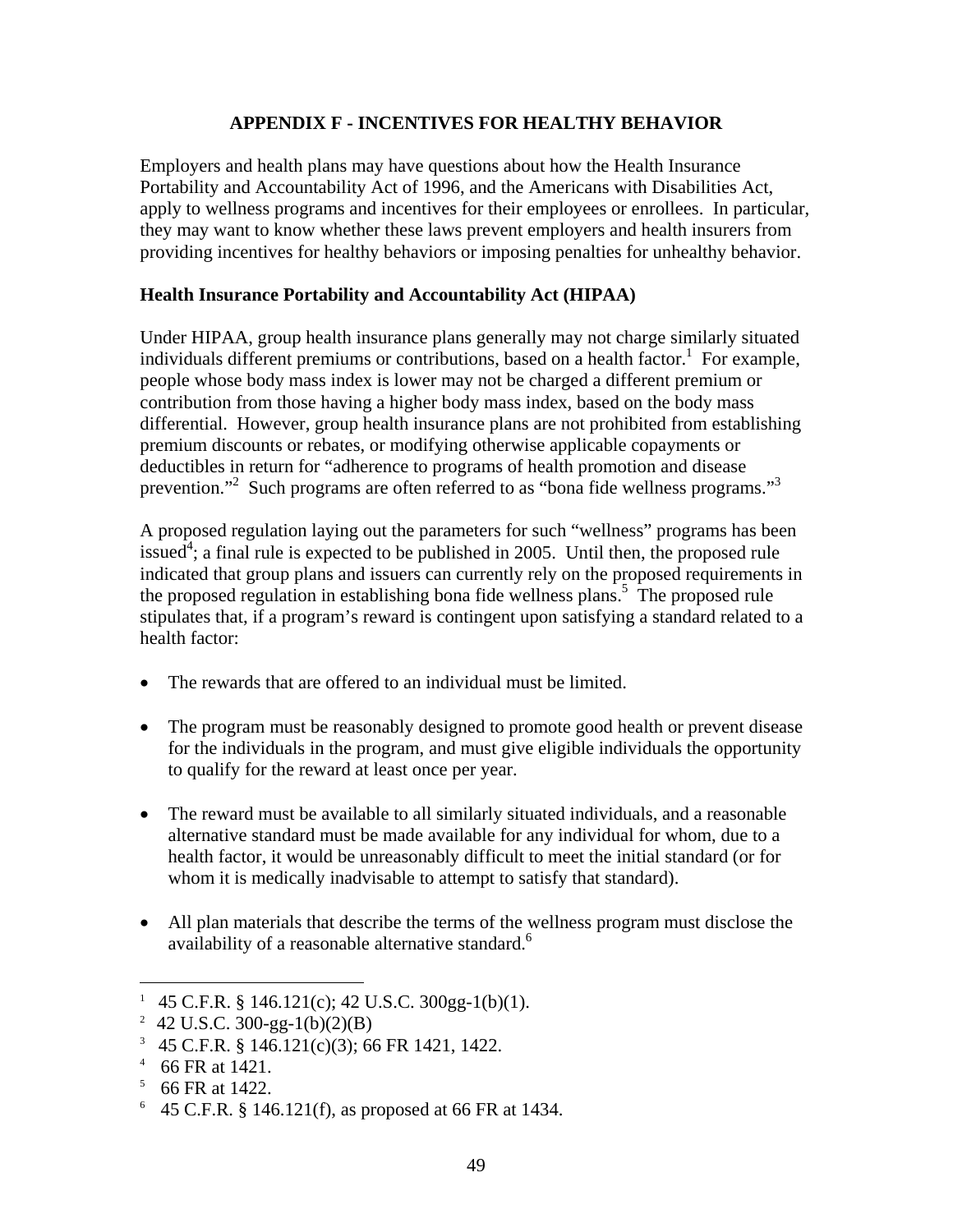Finally, a wellness program that merely provides reimbursement for a health club membership or merely provides a health benefit, regardless of health status, does not have to satisfy the above requirements of a "bona fide wellness program," because it does not require satisfaction of a standard related to a health factor and since it provides no rewards or penalties.<sup>7</sup>

**The Americans with Disabilities Act (ADA):** Nothing in the Americans with Disabilities Act (ADA) prohibits employers or health insurers from implementing wellness programs that are geared at promoting good health and disease prevention. The ADA prohibits covered entities from denying, on the basis of disability, qualified individuals with disabilities an equal opportunity to participate in, or receive benefits under, programs or activities conducted by those entities. $8<sup>8</sup>$ 

Whether a wellness program that offers rewards or discounts to employees for weight loss or maintaining a certain body mass index violates the ADA will depend on how the program is designed and implemented. Under the proposed HIPAA nondiscrimination regulations, employers are permitted to offer discounts or rebates in return for employees' adherence to programs of health promotion and disease prevention. The proposed HIPAA regulations for wellness programs describe a wide range of wellness programs that comply with the HIPAA nondiscrimination requirements without having to satisfy any additional standards.<sup>9</sup> In addition, employers would have flexibility to design wellness programs, other than those listed in the proposed regulations, that would also comply with HIPAA's nondiscrimination requirements, if certain requirements are met. One of the proposed requirements is the reasonable alternative standard. The reasonable alternative standard would require employers to make an alternative standard available to individuals for whom it is unreasonably difficult to meet the initial standard (or for whom it is medically inadvisable to do so).

Under the proposed HIPAA regulations for wellness programs, employers and health plans have considerable flexibility in designing wellness programs. That flexibility would also be useful to them in designing wellness programs that would be permissible under the ADA. However, employers and health plans should be aware that compliance with the proposed HIPAA wellness program requirements is not determinative of compliance with the ADA.<sup>10</sup> Therefore, they should consider the applicability of the ADA to their wellness programs and may want to seek legal guidance in designing and implementing such programs to ensure that they comply with ADA nondiscrimination requirements.

 $\overline{a}$ 

<sup>7</sup> 66 FR 1421, 1422.

<sup>8</sup> 42 U.S.C. § 12101.

 $9\,$  45 C.F.R. § 146.121(f)(1), as proposed at 66 FR at 1434.

<sup>10 45</sup> C.F.R. § 146.121(b) and (h).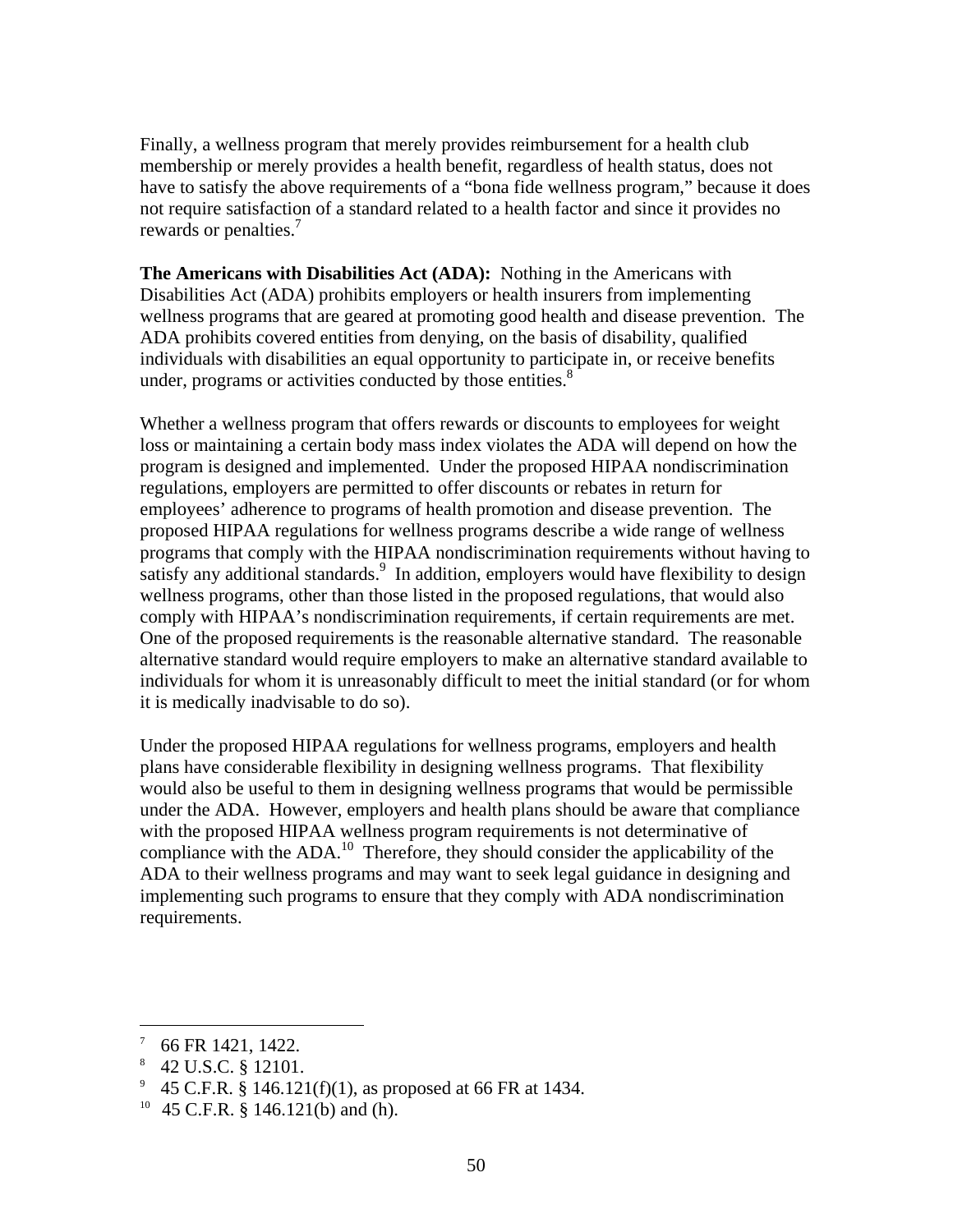## **Conclusion**

While in general these laws do not prohibit wellness programs, their bearing on specific employer or health plan incentives for health and wellness is a matter of legal interpretation. Therefore, employers and health plans may want to seek legal guidance in designing and implementing wellness programs.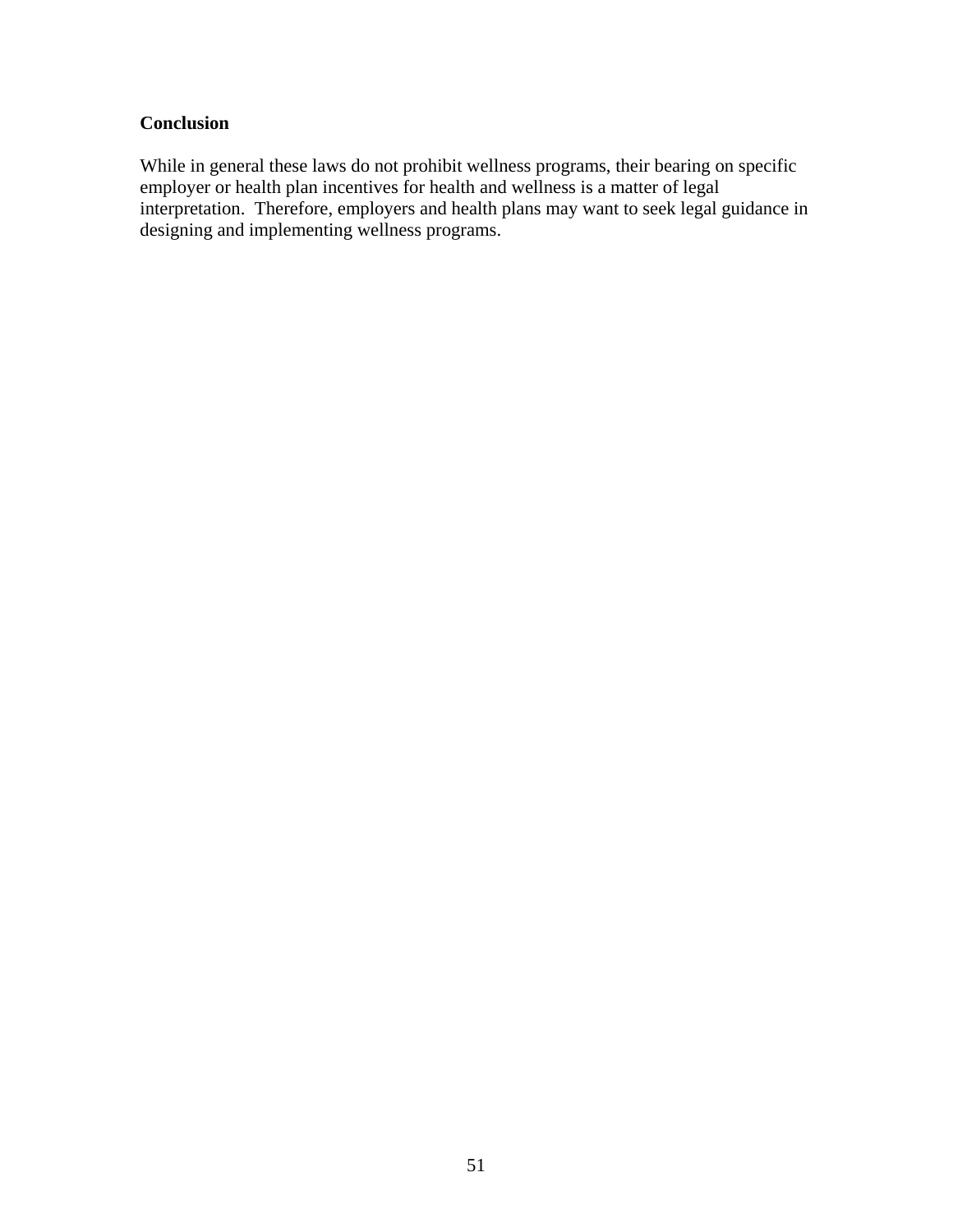#### **REFERENCES**

- 1. *The Surgeon General's call to action to prevent and decrease overweight and obesity 2001*. [Rockville, MD]: U.S. Dept. of Health and Human Services, Public Health Service, Office of the Surgeon General. 2001.
- 2. Flegal KM, Carroll MD, Ogden CL, Johnson CL: Prevalence and trends in obesity among US adults, 1999-2000. *JAMA.* 2002;288(14):1723-7.
- 3. Ogden CL, Flegal KM, Carroll MD, Johnson CL. Prevalence and trends in overweight among US children and adolescents, 1999-2000. *JAMA.* 2002; 288(14): 1728-1732.
- 4. Mokdad A, Marks J, Stroup D, Gerberding J. Actual Causes of Death in the United States, 2000. *JAMA.* 2004; 291(10): 1238-1245.
- 5. HHS/NIDDK. *Statistics related to overweight and obesity.* NIH Publication No. 03-4158, July 2003. www.niddk.nih.gov/health/nutrit/pubs/statobes.htm
- 6. Videon TM, Manning CK. Influences on adolescent eating patterns: The importance of family meals. *Journal of Adolescent Health.* 2003; 32(5):365-373.
- 7. Federation of American Societies for Experimental Biology, Life Sciences Research Office. *Third Report on Nutrition Monitoring in the United States: Executive Summary.* U.S. Government Printing Office, Washington, DC; 1995.
- 8. CDC/NCHS. Third National Health and Nutrition Examination Survey (NHANES III), unpublished data. Available at www.cdc.gov/nchs/nhanes.htm
- 9. Food Institute Report. New products slip a trifle in =97. *Food Institute Report*, 2/2/1998.
- 10. Lin, B-H, Frazao E, Guthrie J. *Away-From-Home Foods Increasingly Important to Quality of American Diet.* Washington, DC, U.S. Department of Agriculture, Agriculture Information Bulletin #749. 1999.
- 11. Young LR, Nestle M.. The contribution of expanding portion sizes to the US obesity epidemic. *American Journal of Public Health.* 2002; 92(2), 246-249.
- 12. Nielsen SJ, Popkin, BM. Patterns and trends in food portion sizes, 1977-1998. *JAMA.* 2003; 289, 450-453
- 13. Centers for Disease Control and Prevention. National diabetes fact sheet: general information and national estimates on diabetes in the United States, 2003. Rev. ed. Atlanta, GA: U.S. Department of Health and Human Services, Centers for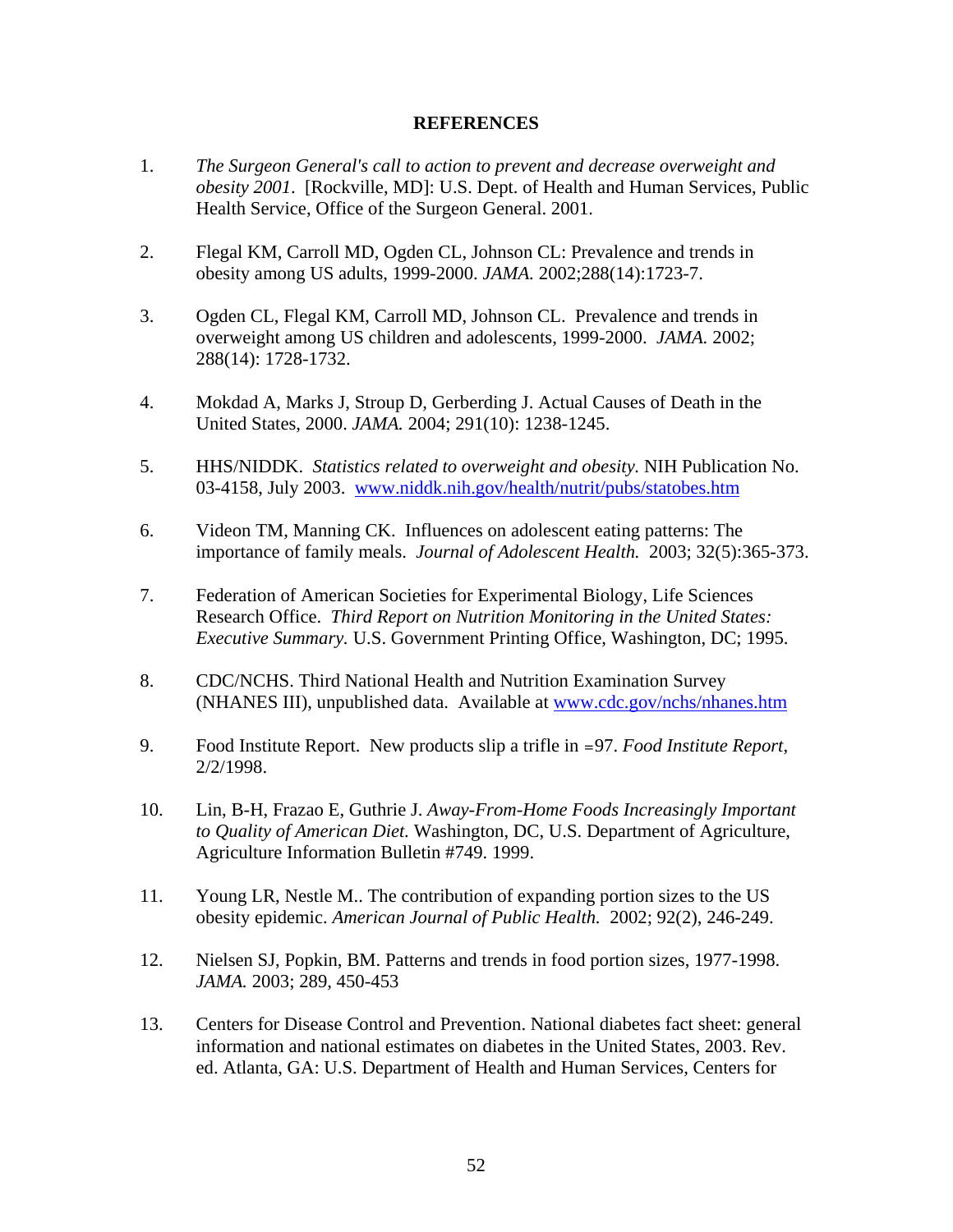Disease Control and Prevention, 2004. Available at http://www.cdc.gov/diabetes/pubs/factsheet.htm.

- 14. Report of the Expert Committee on the Diagnosis and Classification of Diabetes Mellitus. *Diabetes Care*.1997;20(7):1183-97.
- 15. CDC. Diabetes and Women's Health Across the Life Stages: A Public Health Perspective Fact Sheet. http://www.cdc.gov/diabetes/pubs/women/index.htm
- 16. Genuth S, Alberti KG, Bennett P, Buse J, Defronzo R, Kahn R, Kitzmiller J, Knowler WC, Lebovitz H, Lernmark A, Nathan D, Palmer J, Rizza R, Saudek C, Shaw J, Steffes M, Stern M, Tuomilehto J, Zimmet P: Follow-up report on the diagnosis of diabetes mellitus. *Diabetes Care*. 2003;26(11):3160-7.
- 17. Centers for Disease Control and Prevention. Diabetes Surveillance System. Atlanta, GA, U.S. Department of Health and Human Services. Available at http://www.cdc.gov/diabetes/statistics/index.htm.
- 18. Kenny SJ, Aubert RE, Geiss LS: Prevalence and incidence of non-insulindependent diabetes, in Harris MI, Cowie CC, Stern MP, Boyko EJ, Reiber GE, Bennett PH (eds): Diabetes in America, 2nd Edition. Bethesda, MD, National Institutes of Health, 1995, pp 47-68.
- 19. Boyle JP, Honeycutt AA, Narayan KM, Hoerger TJ, Geiss LS, Chen H, Thompson TJ: Projection of diabetes burden through 2050: impact of changing demography and disease prevalence in the U.S. *Diabetes Care.*  2001;24(11):1936-40.
- 20. Mokdad AH, Ford ES, Bowman BA, Dietz WH, Vinicor F, Bales VS, Marks JS: Prevalence of obesity, diabetes, and obesity-related health risk factors, 2001. *JAMA.* 2003;289(1):76-9.
- 21. Knowler WC, Saad MF, Pettitt DJ, Nelson RG, Bennett PH: Determinants of diabetes mellitus in the Pima Indians. *Diabetes Care* 1993;16(1):216-27.
- 22. Mayfield JA, Deb P, Whitecotton L: Work disability and diabetes. *Diabetes Care.* 1999;22(7):1105-9.
- 23. Anderson RN, Minino AM, Hoyert DL, Rosenberg HM: Comparability of cause of death between ICD-9 and ICD-10: preliminary estimates. Natl Vital Stat Rep. 2001;49(2):1-32.
- 24. HHS/AHRQ. National Healthcare Quality Report, 2003. Available at http://www.ahrq.gov/qual/nhqr03/nhqrsum03.htm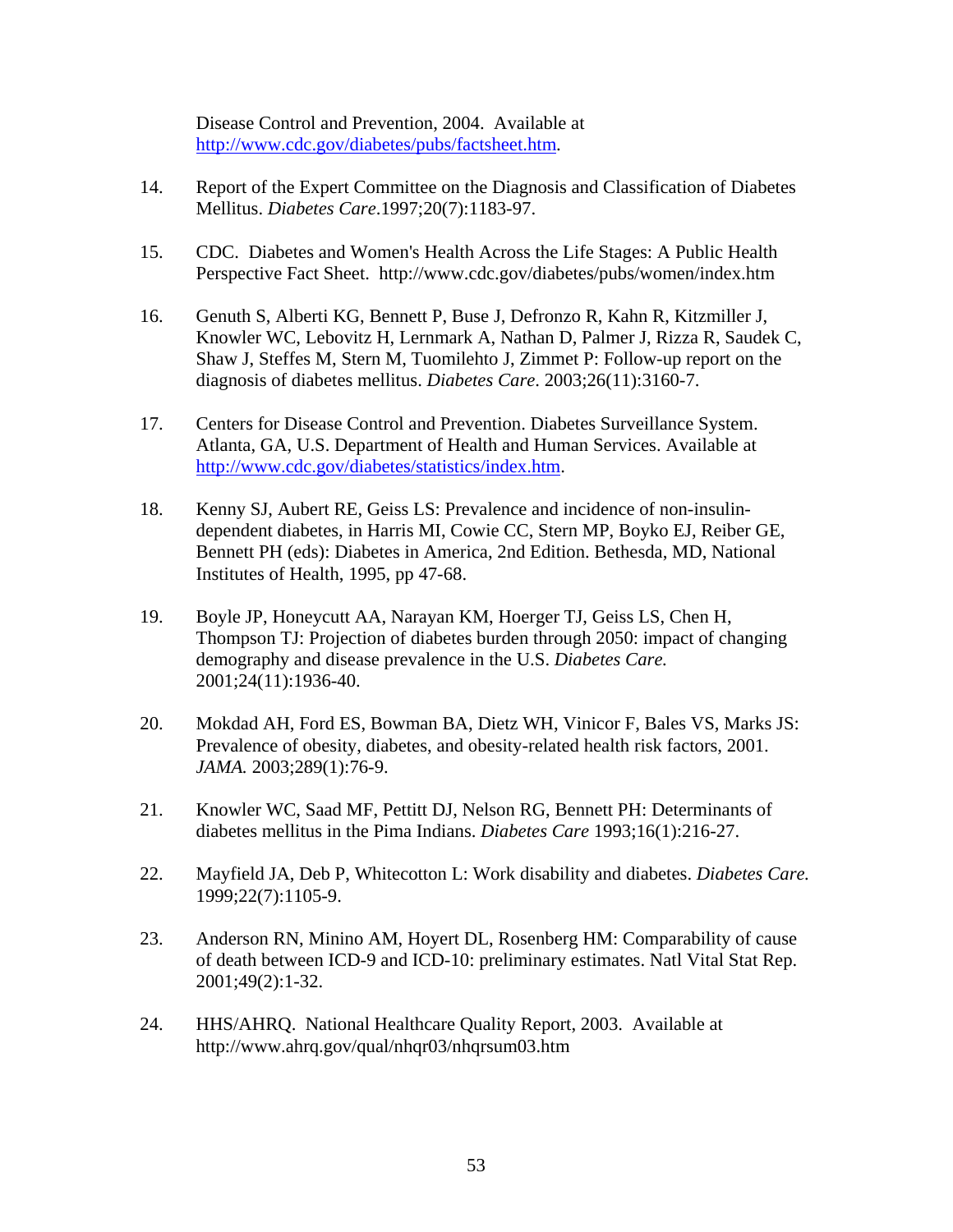- 25. United States Preventive Services Task Force. Guide to Clinical Preventive Services, Third Edition: Periodic Updates, 2003., Available at http://www.ahrq.gov/clinic/3rduspstf/preface.htm.
- 26. Substance Abuse and Mental Health Services Administration. *2001 National Household Survey on Drug Abuse: Trends in Initiation of Substance Abuse.* Rockville, MD: Substance Abuse and Mental Health Services Administration, 2003. Available at: http://www.samhsa.gov/oas/NHSDA/2k1NHSDA/vol1/Chapter5.htm. Date of Access: August 26, 2003.
- 27. Centers for Disease Control and Prevention. Cigarette smoking-attributable mortality and years of potential life lost — United States, 1990. *Morbidity and Mortality Weekly Report.* 1993;42(33):645-8.
- 28. National Health Interview Surveys, 1965,1966, 19701974, 1978, 1979, 1980, 1983, 1985, 1987, 1988, 1990, 1991, 1992, 1993, 1994, 1995, 1997, 1998, 1999, 2000.
- 29. Centers for Disease Control and Prevention. Tobacco Use Among Middle and High School Students—United States, 2002. *Morbidity and Mortality Weekly Report. 2003; 5*2 (45): 1096-1098.
- 30. Substance Abuse and Mental Health Services Administration. (2003). *Results from the 2002 National Survey on Drug Use and Health: National Findings* (Office of Applied Studies, NHSDA Series H-22, DHHS Publication No. SMA 03–3836). Rockville, MD.
- 31. Centers for Disease Control and Prevention. Annual Smoking-Attributable Mortality, Years of Potential Life Lost, and Economic Costs --- United States, 1995--1999. *Morbidity and Mortality Weekly Report*. 2003; 52(14): 300-303.
- 32. Centers for Disease Control and Prevention. Cigarette smoking among adults— United States, 2001. *Morbidity and Mortality Weekly Report.* 2003a;52(40):953– 6.
- 33. Centers for Disease Control and Prevention. Annual Smoking-Attributable Mortality, Years of Potential Life Lost, and Economic Costs — United States, 1995–1999 *Morbidity and Mortality Weekly Report.* 2002, 51(14).
- 34. CDC/National Center for Health Statistics. National Health Interview Survey: 2000
- 35. CDC/National Center for Chronic Disease Prevention and Health Promotion. *State Highlights 2002: Impact and Opportunity*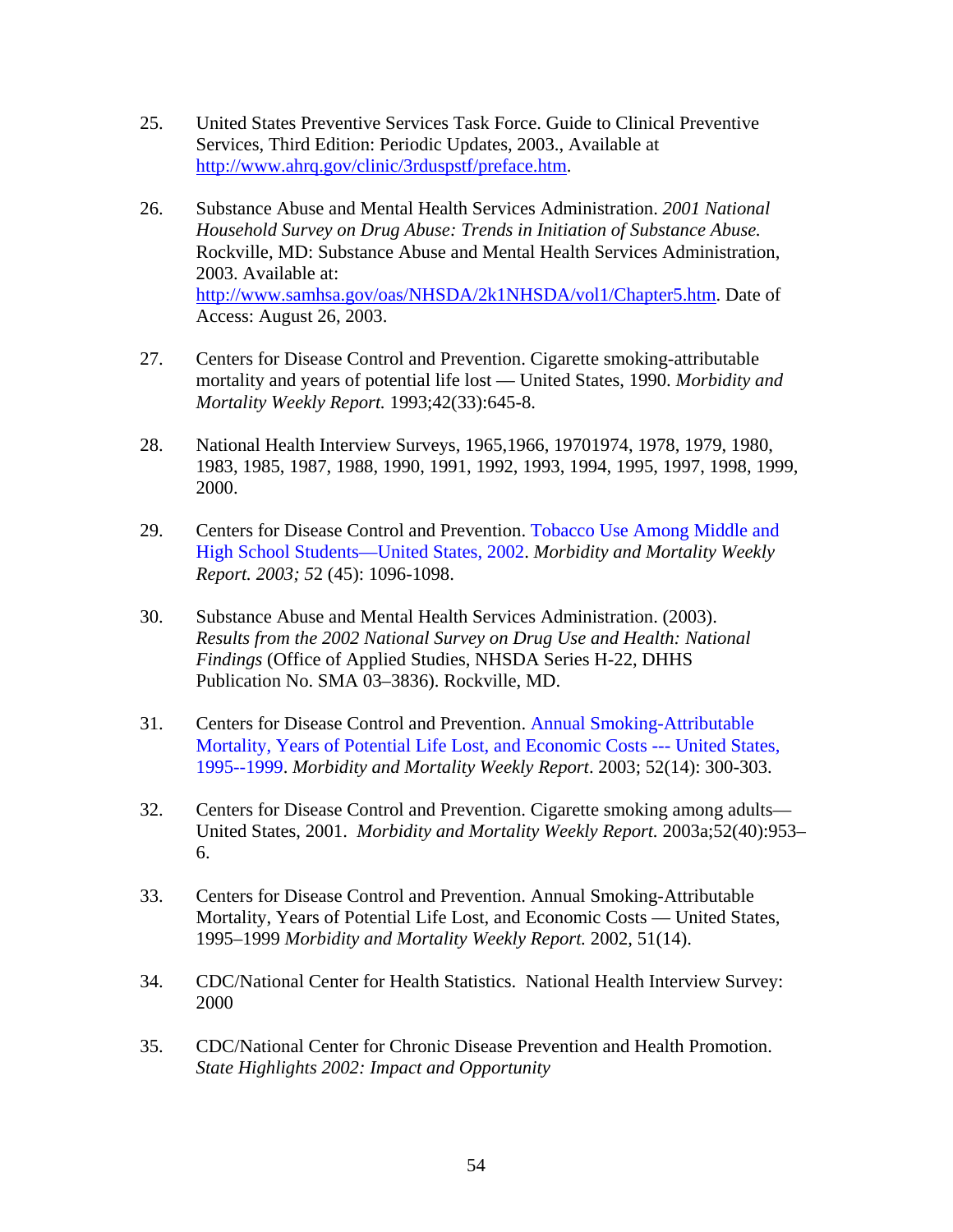- 36. Willinger M; Hoffman HJ; Wu K-T; Hou J-R; Kessler RC; Ward SL; Keens TG; Corwin MJ Factors Associated With the Transition to Nonprone Sleep Positions of Infants in the United States: The National Infant Sleep Position Study. *JAMA.* 1998;280(4):329-35.
- 37. Kirsch IS, Jungeblut A, Jenkins L, Kolstad A. *Adult literacy in America: A first look at the findings of the National Adult Literacy Survey*. National Center for Education Statistics, U.S. Department of Education. 1993. Available online at http://nces.ed.gov/pubsearch/pubsinfo.asp?pubid=93275. Last viewed March 4, 2004.
- 38. Schillinger D, Grumbach K, Piette J, et al. Association of health literacy with diabetes outcomes. *JAMA.* 2002; 288(4):475-82.
- 39. Williams MV, Baker DW, Honig EG, et al. Inadequate literacy is a barrier to asthma knowledge and self-care. *Chest.* 1998; 114(4):1008-15.
- 40. Williams MV, Baker DW, Parker RM, et al. Relationship of functional health literacy to patients' knowledge of their chronic disease. A study of patients with hypertension and diabetes. *Arch Int Med.* 1998; 158(2):166-72.
- 41. Davis TC, Arnold C, Berkel HJ, et al. Knowledge and attitude on screening mammography among low-literate, low-income women. *Cancer*.1996; 78(9):1912-20.
- 42. Lindau ST, Tomori C, Lyons T, et al. The association of health literacy with cervical cancer prevention knowledge and health behaviors in a multiethnic cohort of women. *Am J Obstet Gynecol.* 2002; 186(5):938-43.
- 43. TenHave TR, Van Horn B, Kumanyika S, et al. Literacy assessment in a cardiovascular nutrition education setting. *Patient Educat Counsel.* 1997: 31(2):139-50.
- 44. Arnold CL, Davis TC, Berkel HJ, et al. Smoking status, reading level, and knowledge of tobacco effects among low-income pregnant women. *Prevent Med.* 2001; 32(4):313-20.
- 45. Baker DW, Gazmararian JA, Williams MV, et al. Functional health literacy and the risk of hospital admission among Medicare managed care enrollees. *Am J Pub Health.* 2002; 92(8):1278-83.
- 46. Baker, DW, Parker RM, Williams MV, et al. Health literacy and the risk of hospital admission. *J Gen Int Med.* 1998: 13(12):791-8.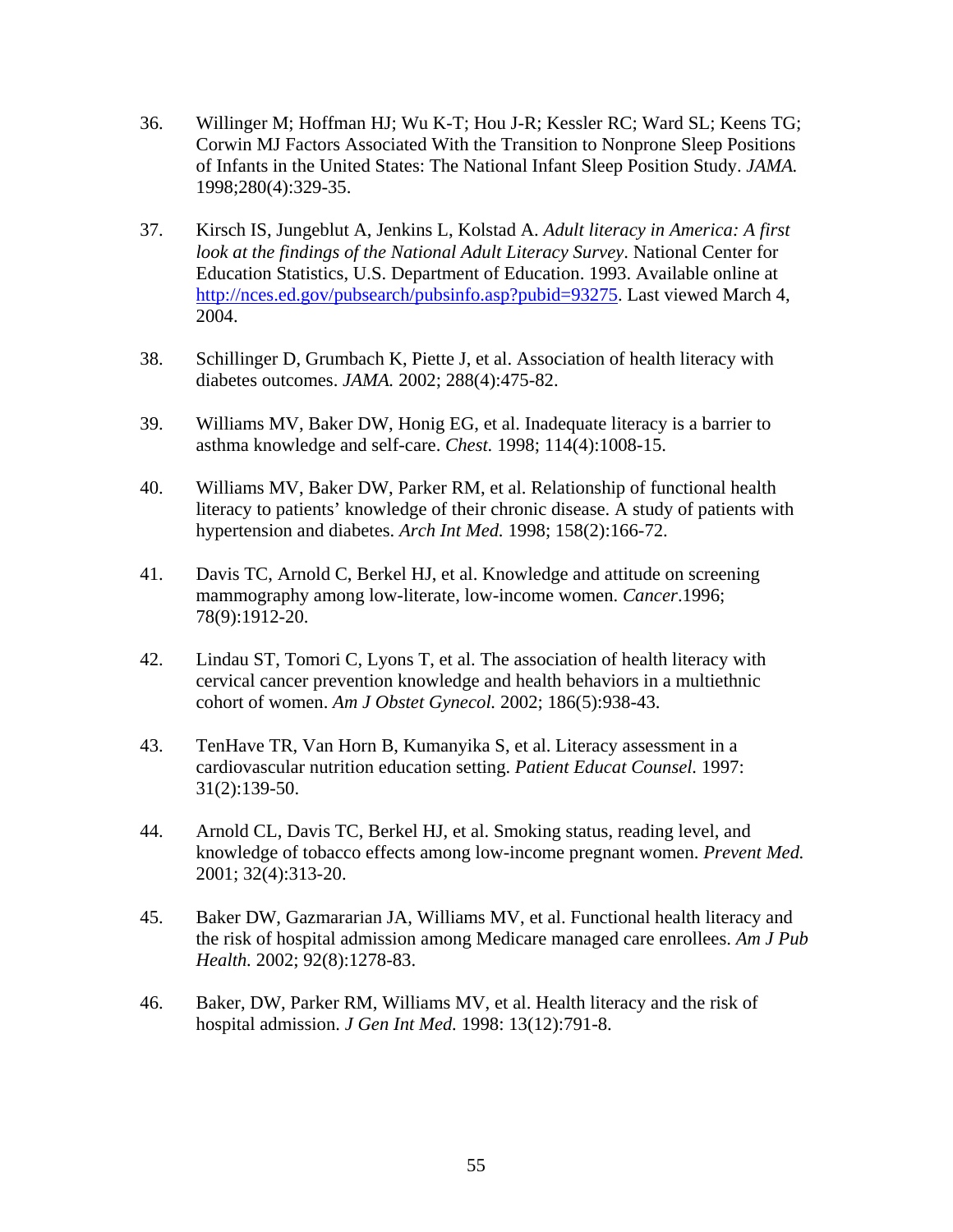- 47. Baker DW, Parker RM, Williams MV, et al. The relationship of patient reading ability to self-reported health and use of health services *Am J Pub Health.* 1997; 87(6):1027-30.
- 48. Gazmararian JA, Baker DW, Williams MV, et al. Health literacy among Medicare enrollees in a managed care organization. *JAMA.* 1999; 281(6):545-51.
- 49. Keck, Buse J, Dagogo-Jack, D'Alessio, Daniels, Sernyak, Wirshing, Wirshing: Managing Metabolic Concerns in Patients with Severe Mental Illness, *Postgraduate Medicine Special*. December, 2003.
- 50. Narrow WE: One-year prevalence of depressive disorders among adults 18 and over in the U.S.: NIMH ECA prospective data, Population estimates based on U.S. Census estimated residential population age 18 and over on July 1, 1998.
- 51. McIntyre RS, Trakas K, Lin D, Balshaw R, Hwang P, Robinson K, Eggleston A: Risk of weight gain associated with antipsychotic treatment: results from the Canadian National Outcomes Measurement Study in Schizophrenia. *Can J Psychiatry.* 2003;48(10):689-94.
- 52. Murray, Lopez: The Global Burden of Disease, Harvard University Press, 1990.
- 53. Regier DA, Narrow WE, Rae DS, Manderscheid RW, Locke BZ, Goodwin FK: The de facto US mental and addictive disorders service system. Epidemiologic catchment area prospective 1-year prevalence rates of disorders and services. *Arch Gen Psychiatry.*1993;50(2):85-94.
- 54. U.S. Census Bureau Website, U.S. Population estimate data from June 2003, Available at http://www.census.gov/.
- 55. Knowler WC, Barrett-Connor E, Fowler SE, Hamman RF, Lachin JM, Walker EA, Nathan DM: Reduction in the incidence of type 2 diabetes with lifestyle intervention or metformin. *N Engl J Med.* 2002;346(6):393-403.
- 56. The Diabetes Prevention Program (DPP): Description of lifestyle intervention. *Diabetes Car.* 2002;25(12):2165-71.
- 57. The prevention or delay of type 2 diabetes. *Diabetes Care.* 2002;25(4):742-9.
- 58. Herman WH, Brandle M, Zhang P, Williamson DF, Matulik MJ, Ratner RE, Lachin JM, Engelgau MM: Costs associated with the primary prevention of type 2 diabetes mellitus in the diabetes prevention program*. Diabetes Care.*  2003;26(1):36-47.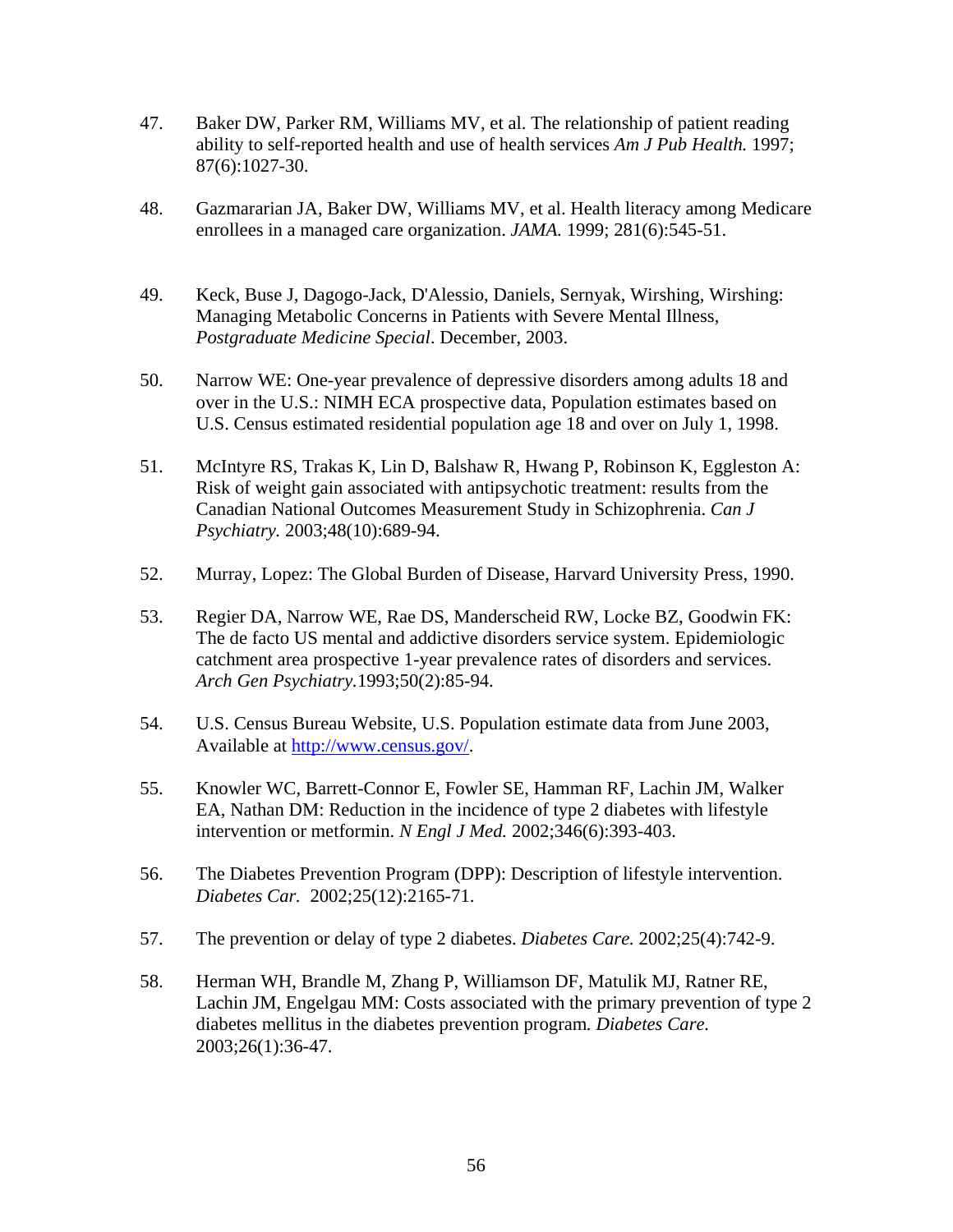#### **Take a Small Step to Get Healthy**

Poor diet and physical inactivity are poised to surpass tobacco use as the leading cause of preventable death in the U.S. To encourage individuals to make small deliberate changes in their lifestyle - changes that foster healthy eating, physical activity and the development of habits that support the prevention of disease - HHS Secretary Tommy G. Thompson, in partnership with The Advertising Council, has introduced the Healthy Lifestyles Campaign. The national public education program highlights small changes over time rather than drastic lifestyle changes that are dif cult to maintain. A state-of-the-art web site, www.smallstep.gov, offers consumers ongoing ideas and support to pave the road to a healthier lifestyle.

- 51. Perform gardening or home repair activities
- 52. Avoid laborsaving devices.
- 53. Take small trips on foot to get your body moving
- 54. Play with your kids 30 minutes a day.
- 55. Dance to music.
- 56. Keep a pair of comfortable walking or running shoes in your car and of ce.
- 57. Make a Saturday morning walk a group habit
- 58. Walk briskly in the mall.
- 59. Choose activities you enjoy and you'll be more likely to stick with them.
- 60. Stretch before bed to give you more energy when you wake.
- 61. Take the long way to the water cooler.
- 62. Explore new physical activities.
- Vary your activities, for interest and 63. to broaden the range of bene ts.
- 64. Reward and acknowledge your efforts.
- 65. Choose fruit for dessert.
- Consume alcoholic beverages in 66. moderation, if at all.
- 67. Take stairs instead of the escalator.
- 68. Conduct an inventory of your
- meal/snack and physical activity patterns. 69. Share an entree with a friend.
- 
- 70. Grill fruits or vegetables. 71. Eat before grocery shopping.
- 72. Choose a checkout line without a candy display.
- 73. Make a grocery list before you shop.
- Buy 100% fruit juices over soda and 74. sugary drinks.
- 75 Swim with your kids.
- Flavor foods with herbs, spices and 76. other low fat seasonings.
- 77. Remove skin from poultry before cooking to lower fat content.
- 78 Eat before you get too hungry.
- Don't skip breakfast. 79.
- 80. Stop eating when you are full.
- 81. Snack on fruits and vegetables.
- Top your favorite cereal with apples 82. or bananas.
- $83$ Try brown rice or whole-wheat pasta.
- Include several servings of whole 84. grain food daily.
- 85. When eating out, choose a small or medium portion.
- If main dishes are too big, choose an 86. appetizer or a side dish instead.
- 87 Ask for salad dressing "on the side".
- 88 Don't take seconds.
- Try your burger with just lettuce, 89. tomato and onion.
- 90. Try a green salad instead of fries.
- 91. Bake or broil sh
- 92. Walk instead of sitting around.
- 93. Eat sweet foods in small amounts.
- 94. Take your dog on longer walks.
- 95. Drink lots of water.
- 96. Cut back on added fats or oils in cooking or spreads.
- Walk the beach instead of sunbathing. 97 98 Walk to a co-worker's desk instead of
- emailing or calling them. 99. Carry your groceries instead of pushing a cart.
- 100. Use a snow shovel instead of a snow blower.